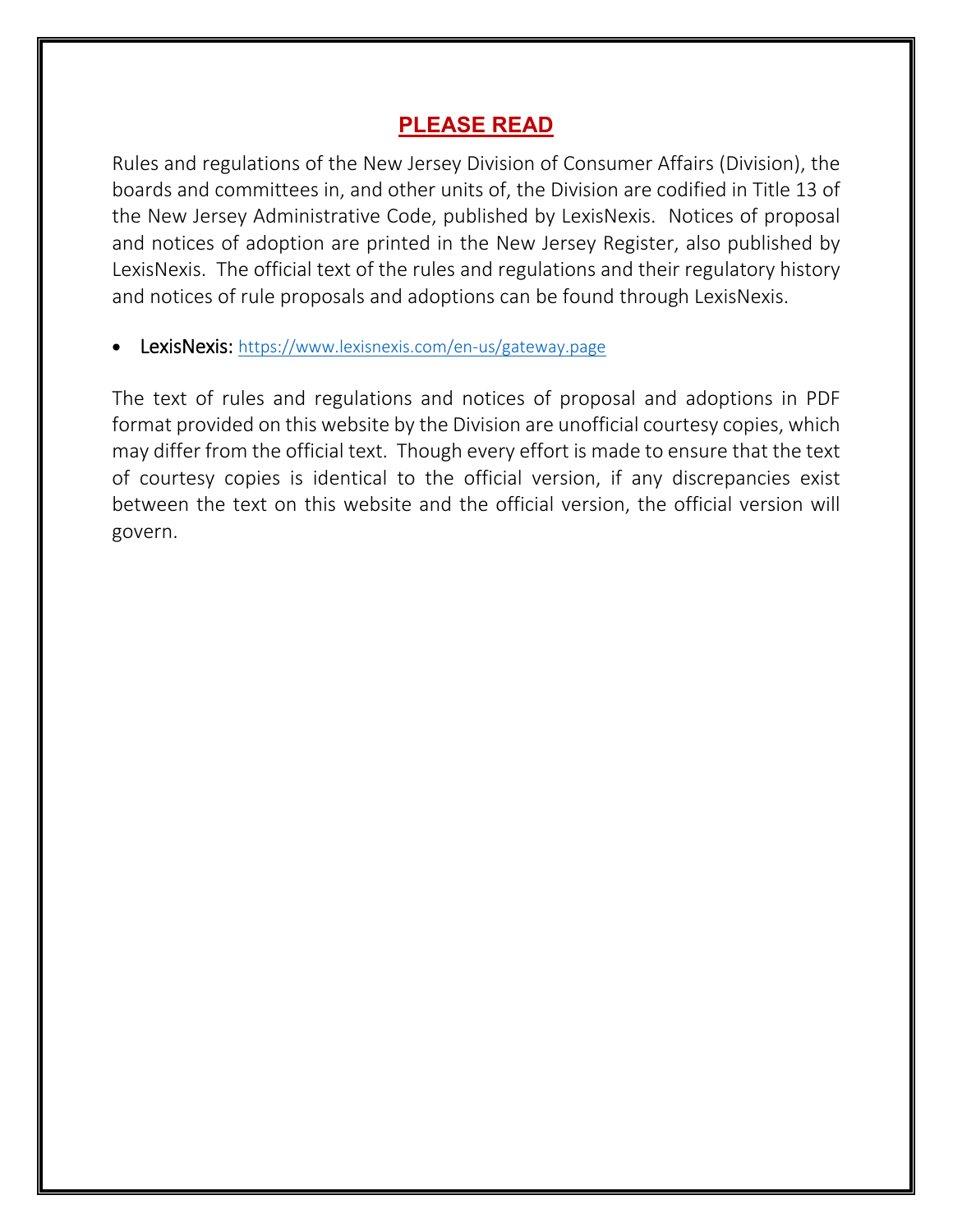# NEW JERSEY ADMINISTRATIVE CODE TITLE 13 LAW AND PUBLIC SAFETY CHAPTER 44E STATE BOARD OF CHIROPRACTIC E XAMINERS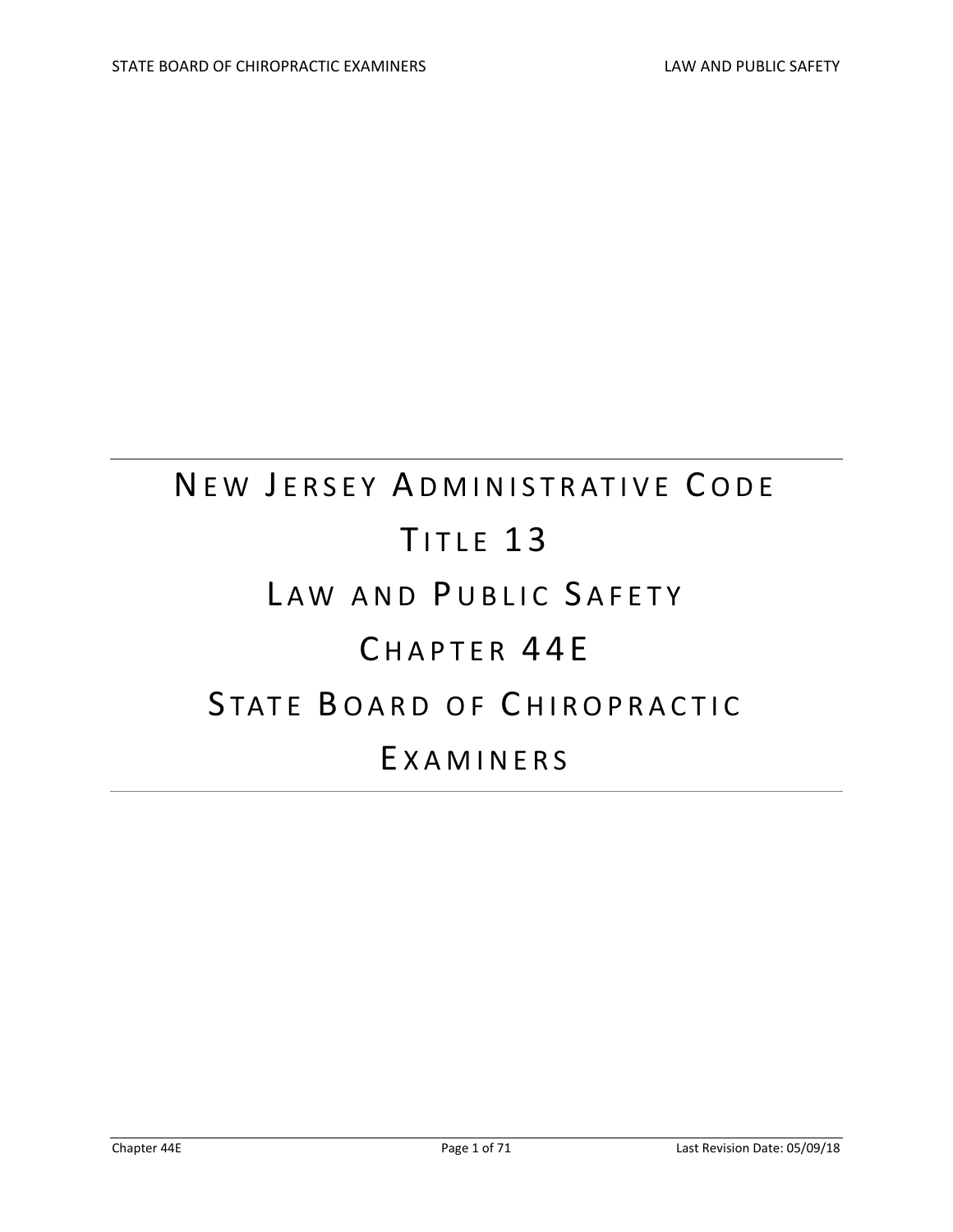# CHAPTER TABLE OF CONTENTS

| 13:44E-1A.4 Biennial license renewal; license expiration; reinstatement after expiration; inactive status; |  |
|------------------------------------------------------------------------------------------------------------|--|
|                                                                                                            |  |
|                                                                                                            |  |
|                                                                                                            |  |
|                                                                                                            |  |
|                                                                                                            |  |
|                                                                                                            |  |
|                                                                                                            |  |
|                                                                                                            |  |
|                                                                                                            |  |
|                                                                                                            |  |
|                                                                                                            |  |
|                                                                                                            |  |
|                                                                                                            |  |
|                                                                                                            |  |
|                                                                                                            |  |
|                                                                                                            |  |
|                                                                                                            |  |
|                                                                                                            |  |
|                                                                                                            |  |
|                                                                                                            |  |
|                                                                                                            |  |
| SUBCHAPTER 3. DETERMINATIONS WITH RESPECT TO THE VALIDITY OF CERTAIN DIAGNOSTIC                            |  |
| TESTS, SPECIAL REQUIREMENTS FOR ELECTRODI AGNOSTIC TESTS AND OTHER SPECIAL                                 |  |
|                                                                                                            |  |
|                                                                                                            |  |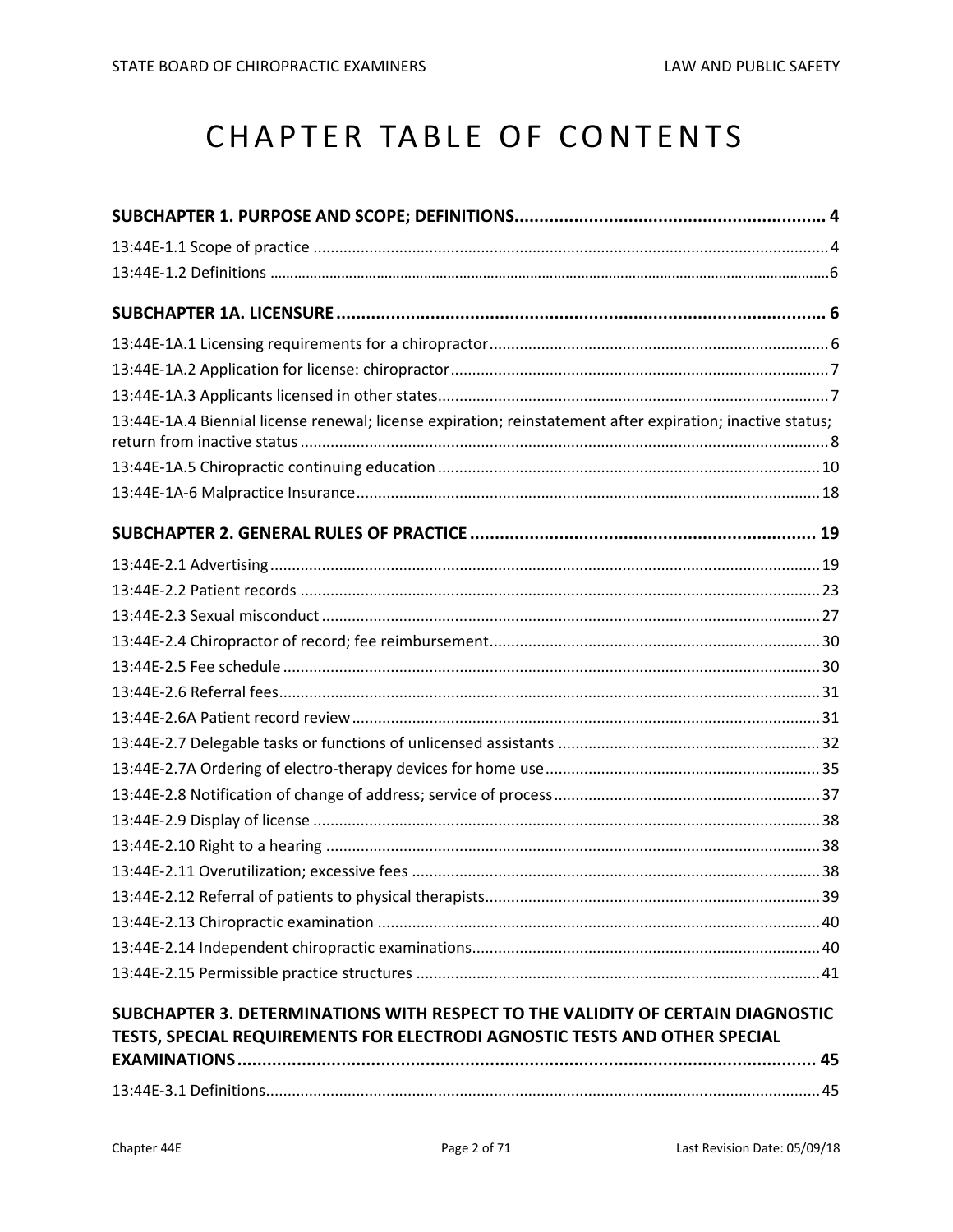| 13:44E-3.4 Basic pre-test prerequisites and standards for patient evaluation applicable to electro-   |  |
|-------------------------------------------------------------------------------------------------------|--|
| 13:44E-3.5 Educational prerequisites applicable to electrodiagnostic tests and special examinations;  |  |
| 13:44E-3.6 Informed consent; equipment; preparation for and performance of the electrodiagnostic test |  |
|                                                                                                       |  |
|                                                                                                       |  |
|                                                                                                       |  |
|                                                                                                       |  |
|                                                                                                       |  |

### **SUBCHAPTER 4. LICENSED CHIROPRACTIC ASSISTANTS**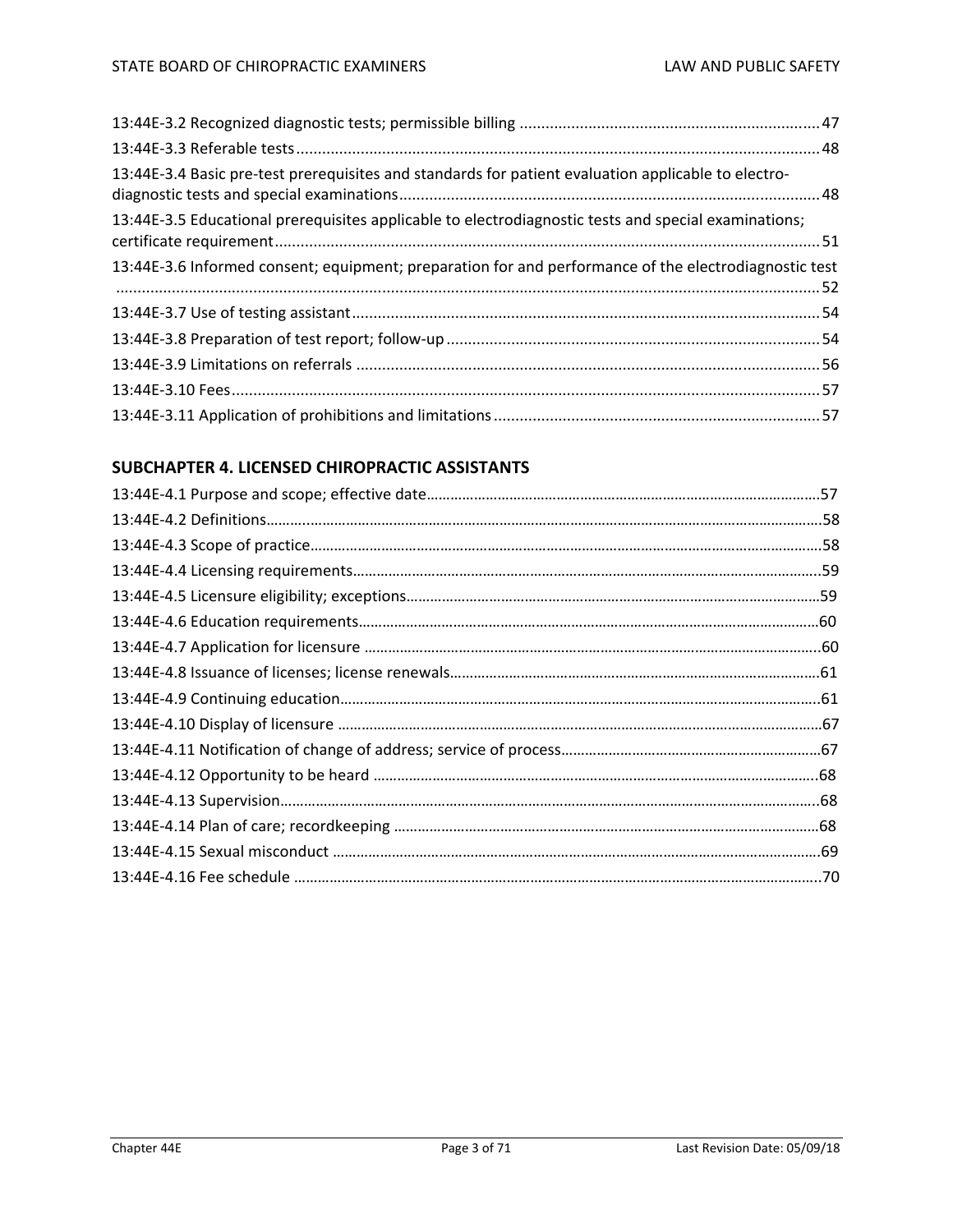## **SUBCHAPTER 1. PURPOSE AND SCOPE; DEFINITIONS**

#### **13:44E-1.1 SCOPE OF PRACTICE**

- a) The practice of chiropractic means a philosophy, science, and healing art concerned with the restoration and preservation of health and wellness through the promotion of well-being, prevention of disease, and promotion and support of the inherent or innate recuperative abilities of the body. The practice of chiropractic includes the reduction of chiropractic subluxation and the examination, diagnosis, analysis, assessment, systems of adjustments, manipulation, and treatment of the articulations and soft tissue of the body. It is within the lawful scope of the practice of chiropractic to diagnose, adjust and treat the articulations of the spinal column and other joints, articulations, and soft tissue and to order and administer physical modalities and therapeutic, rehabilitative and strengthening exercises.
- b) During the initial consultation and before commencing chiropractic care, a licensee shall identify and document a clinical condition warranting chiropractic care. Nothing contained in this section shall be deemed to prohibit a licensee from caring for chiropractic subluxation as determined by chiropractic analytical procedures. Chiropractic analysis that identifies the existence of a subluxation may be the basis for chiropractic care even in the absence of a subjective complaint or other objective findings.
- c) A chiropractic diagnosis or analysis shall be based upon a chiropractic examination appropriate to the presenting patient, except that a licensed chiropractor who, at any time during examinations or treatments, has reasonable cause to believe symptoms or conditions are present that require diagnosis, analysis, treatment, or methods beyond the scope of chiropractic as defined in (a) above, shall refer an individual to a practitioner licensed to practice dentistry, medicine, or surgery in this State or other appropriate licensed healthcare professionals. Nothing contained in this subsection shall preclude a licensed chiropractor from rendering concurrent or supportive chiropractic care to any patient so referred.
- d) The following diagnostic and analytical procedures are within the scope of practice of a licensee:
	- 1) The taking and ordering of X-rays;
	- 2) The ordering, but not performing, of bioanalytical laboratory tests consistent with chiropractic practice;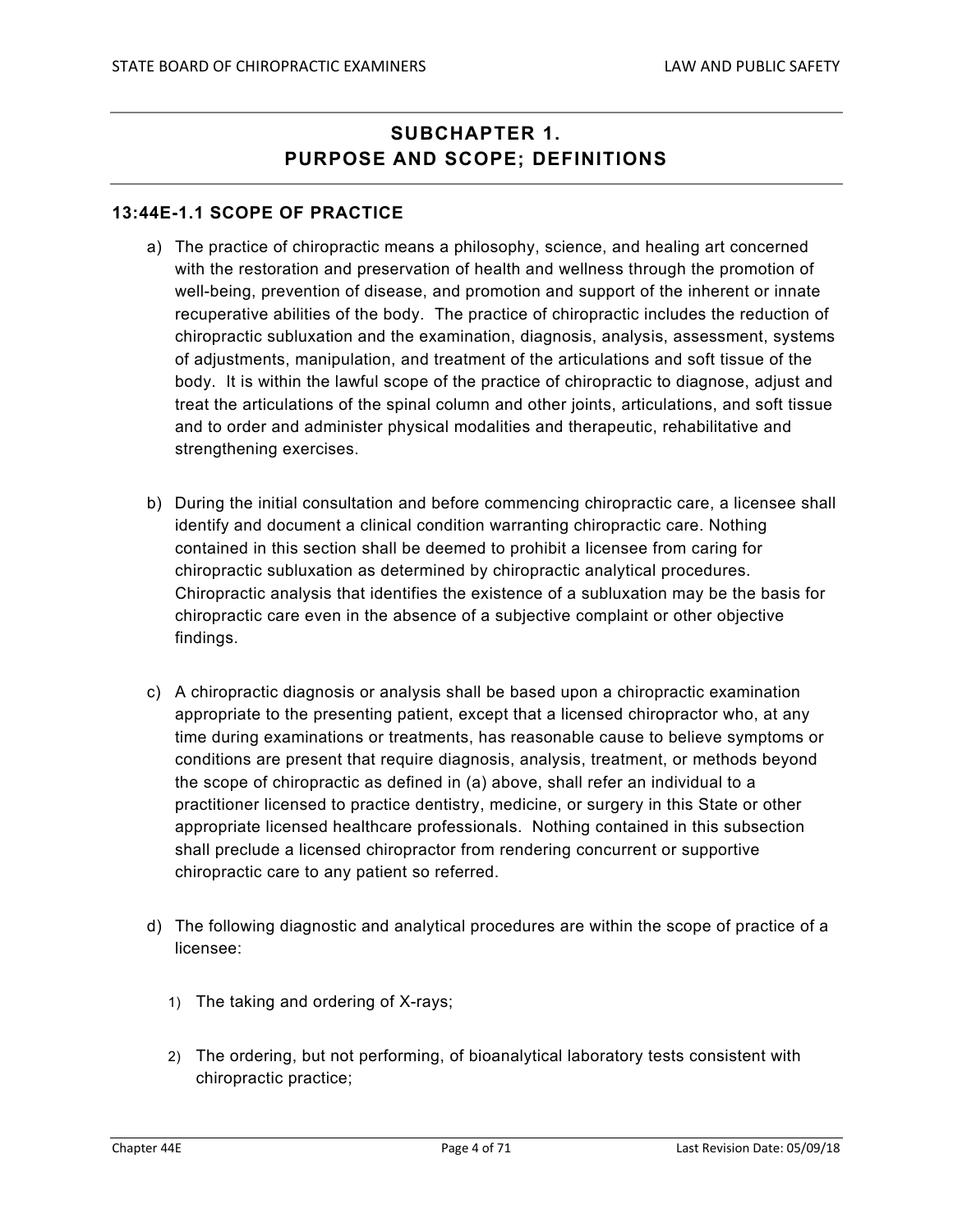- 3) The ordering or performing of reagent strip tests (dipstick urinalysis) consistent with chiropractic practice;
- 4) The ordering, but not performing, of such other diagnostic or analytical tests consistent with chiropractic practice including, but not limited to, computerized axial tomography (CT), magnetic resonance imaging (MRI), bone scan, and invasive electromyography (EMG);
- 5) The requesting or performing of such other diagnostic or analytical tests consistent with chiropractic practice including, but not limited to, non-invasive muscle testing and tests using neurocalometer-type devices;
- 6) The requesting or performing of electrodiagnostic tests or other special examinations, to the extent and in the manner authorized by N.J.A.C. 13:44E-3;
- 7) 7. The signing or certifying of temporary or permanent impairments and other certifications, such as pre-employment screenings. A chiropractic physician may use recognized references in making his or her determination; and
- 8) The providing of dietary or nutritional counseling, such as the direction, administration, dispensing, and sale of nutritional supplements including, but not limited to, all food concentrates, food extracts, vitamins, minerals, herbs, enzymes, amino acids, homeopathic remedies, and other dietary supplements including, but not limited to, tissue or cell salts, glandular extracts, nutraceuticals, botanicals, and other nutritional supplements; provided that the chiropractor has successfully completed a course of study concerning human nutrition, consisting of not less than 45 credit hours from a college or university accredited by a regional or national accrediting agency recognized by the United States Department of Education and approved by the Board based upon the criteria set forth in N.J.S.A. 45:9-41.3.
- e) When clinically indicated, supported and documented in the patient record, a licensee may provide the following procedures in conjunction with chiropractic care to facilitate, enhance and/or prolong the effects of the chiropractic adjustment:
	- 1) The ordering and/or administering of physical modalities;
	- 2) The ordering and/or administering of therapeutic, rehabilitative and/or strengthening exercises; and
	- 3) Perform splinting and bracing, first aid, and other diagnostic or analytical tests including computer aided neuromuscular testing and nerve conduction studies.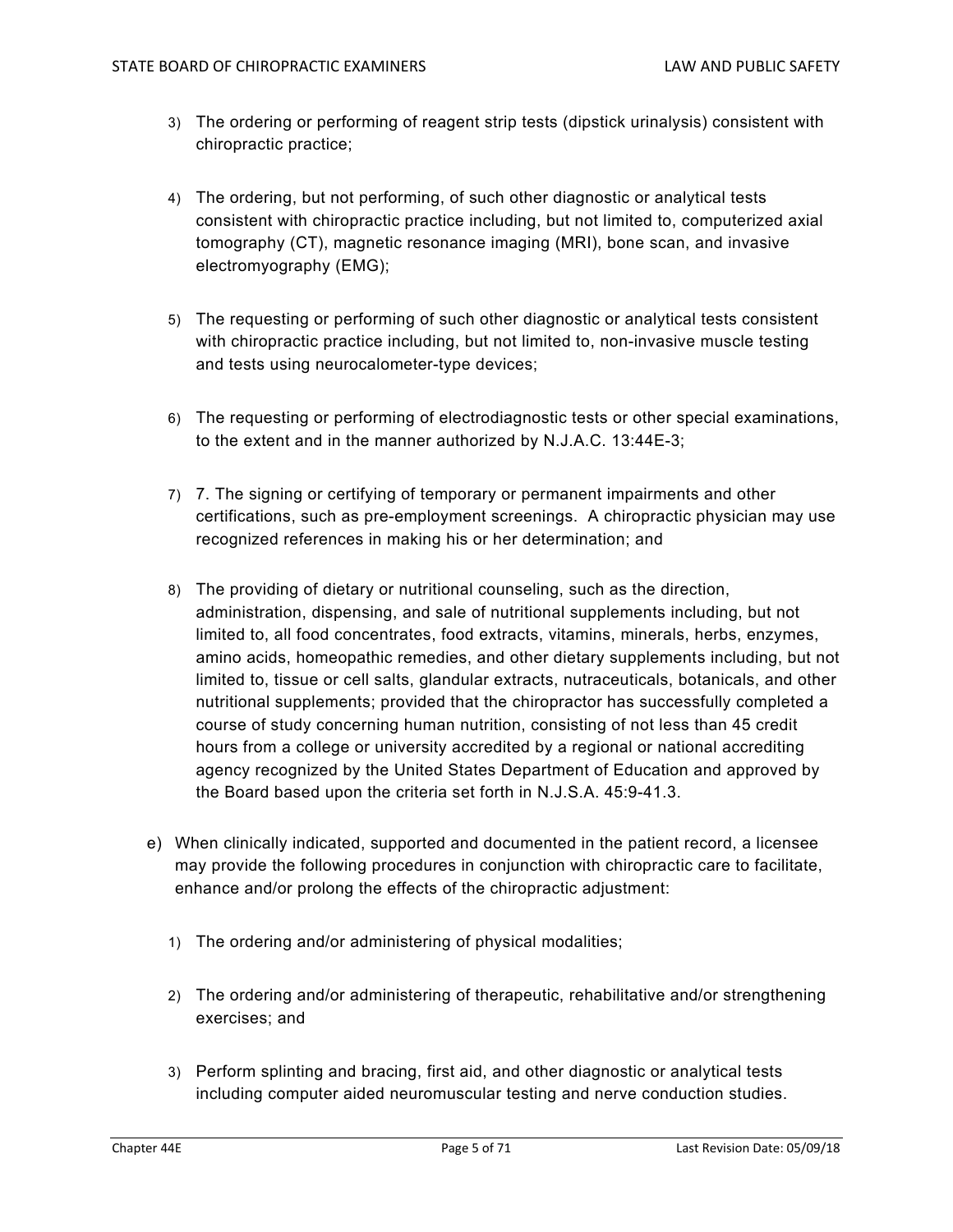f) A chiropractor licensed by the State Board of Chiropractic Examiners may use the title doctor, or its abbreviation in the practice of chiropractic, however, it must be qualified by the words doctor of chiropractic, chiropractor or chiropractic physician or its abbreviation D.C., which may be used interchangeably.

#### **13:44E-1.2 DEFINITIONS**

 Unless otherwise noted, any reference to "licensee" in Subchapters 1, 1A, 2, and 3 shall mean solely a chiropractor licensed and subject to regulation by the New Jersey State Board of Chiropractic Examiners.

# **SUBCHAPTER 1A. LICENSURE**

#### **13:44E-1A.1 LICENSING REQUIREMENTS FOR A CHIROPRACTOR**

- a) To be eligible for licensure as a chiropractor in New Jersey, an applicant shall:
	- 1) Be at least 18 years of age;
	- 2) Be of good moral character as demonstrated on the application;
	- 3) Have successfully completed high school or its equivalent;
	- 4) Have successfully:
		- i) Completed two years of study in an accredited college or university with at least one and one-half of the two years of study prior to commencing study in a chiropractic college or university within a course of study which meets the requirements set forth in N.J.S.A. 45:9-41.5; and
		- ii) Graduated from a chiropractic college or university that meets the requirements set forth in N.J.S.A. 45:9-41.5 during the applicant's entire course of study;
	- 5) Have passed the National Board of Chiropractic Examiners Examination pursuant to N.J.A.C. 13:44E-2.13; and
	- 6) Have passed the New Jersey Chiropractic Jurisprudence Examination.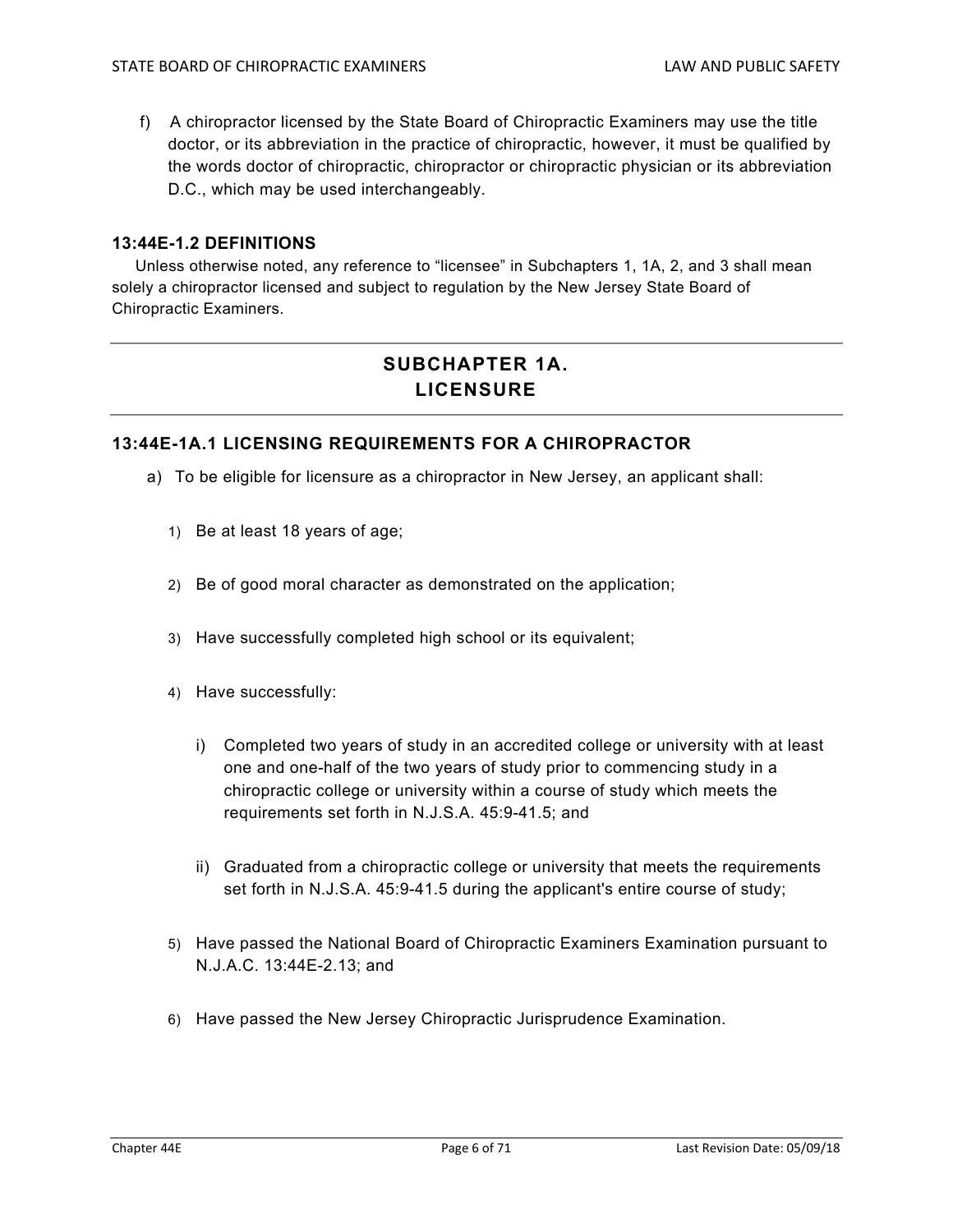#### **13:44E-1A.2 APPLICATION FOR LICENSE: CHIROPRACTOR**

- a) An applicant for licensure as a chiropractor in New Jersey shall submit the following to the Board:
	- 1) A completed application form provided by the Board which shall contain the applicant's name, address, social security number, academic qualifications, licensure information from other states, resume, questions demonstrating moral character, confidential questions concerning the applicant's fitness to practice and child support questions;
	- 2) Official transcripts demonstrating completion of the educational requirements pursuant to N.J.A.C. 13:44E-1A.1(a)4;
	- 3) Proof of successful completion of the National Board of Chiropractic Examiners Examination pursuant to N.J.A.C. 13:44E-2.13;
	- 4) The application fee set forth in N.J.A.C. 13:44E-2.5; and
	- 5) A certification of authorization to perform and cooperate in a criminal history background check conducted pursuant to N.J.S.A. 45:1-28 et seq.

#### **13:44E-1A.3 APPLICANTS LICENSED IN OTHER STATES**

- a) An applicant who is licensed to practice chiropractic by an examining and licensing board of another state shall be granted a license to practice chiropractic in New Jersey without further examination provided that:
	- 1) The examining and licensing board of the applicant's state of licensure has licensure and examination requirements equivalent to those of this State;
	- 2) The applicant furnishes an official transcript demonstrating that he or she has completed the educational requirements set forth in N.J.A.C. 13:44E-1A.1(a)4;
	- 3) The Board has received evidence of the applicant's good standing in any jurisdiction where he or she is or has been licensed;
	- 4) The applicant pays the endorsement license fee as set forth in N.J.A.C. 13:44E-2.5; and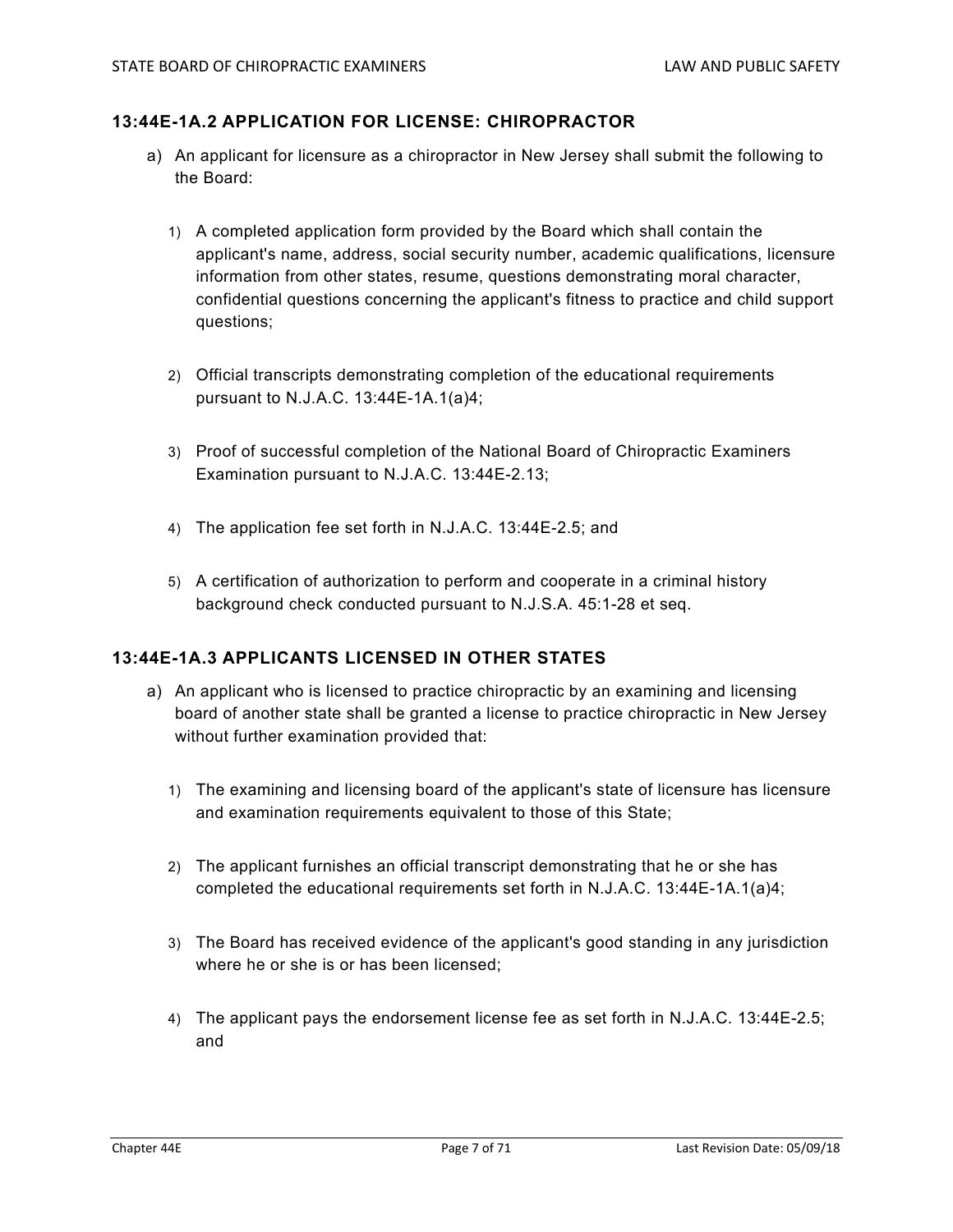- 5) The applicant has submitted a certification of authorization to perform and has cooperated in a criminal history background check pursuant to N.J.S.A. 45:1-28 et seq.
- b) An applicant for a licensure to practice chiropractic in this State who holds a valid license to practice chiropractic in another state shall be required to successfully complete the New Jersey Jurisprudence Examination.
- c) An applicant who holds a license in good standing to practice chiropractic in another state, who has five years of postgraduate chiropractic clinical experience and who does not satisfy the prerequisite educational requirements of N.J.A.C. 13:44E-1A.1(a) 4i, shall be granted a license to practice chiropractic in New Jersey provided that the applicant has passed the National Board of Chiropractic Examiners Special Purposes Examination for Chiropractic.

#### **13:44E-1A.4 BIENNIAL LICENSE RENEWAL; LICENSE EXPIRATION; REINSTATEMENT AFTER EXPIRATION; INACTIVE STATUS; RETURN FROM INACTIVE STATUS**

- a) Licenses to practice chiropractic shall be issued for a period of two years and be renewed biennially. A licensee who seeks renewal of his or her license shall submit a license renewal application and the license renewal fee set forth in N.J.A.C. 13:44E-2.5 to the Board prior to the expiration of the current license.
- b) If a licensee does not renew his or her license prior to its expiration date, the licensee may renew the license within 30 days of its expiration by submitting a renewal application, a license renewal fee and a late fee, as set forth in N.J.A.C. 13:44E-2.5.
- c) A license that is not renewed within 30 days of its expiration date shall expire. Any individual who continues to practice with an expired license after 30 days following the license expiration date shall be deemed to be engaged in unlicensed practice.
- d) An individual whose license has been expired for five years or less for failure to renew pursuant to (c) above may be reinstated by the Board after fulfilling the following:
	- 1) Completion of a reinstatement application;
	- 2) Payment of the reinstatement fee and all past delinquent biennial renewal fees pursuant to N.J.A.C. 13:44E-2.5;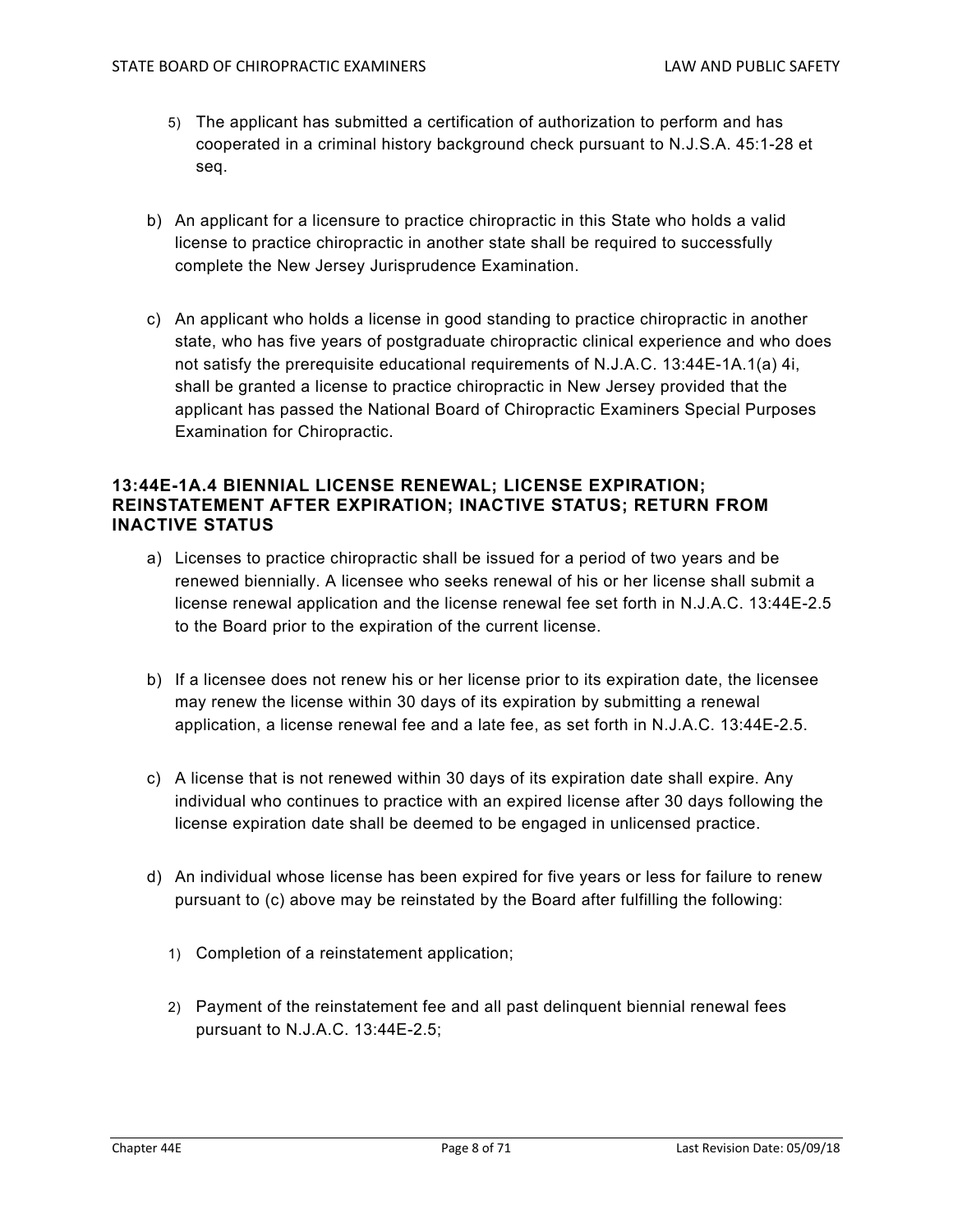- 3) Submission of an affidavit of employment listing each job held during the period of license expiration that includes the name, address and telephone number of each employer;
- 4) Completion of a criminal history background check as required by N.J.S.A. 45:1-28 et seq., if a criminal history background check has not been completed previously; and
- 5) Submission of proof of having completed the continuing education requirements for each biennial licensure period for which the applicant's license was expired. If the total credits required to become current exceeds 30, then 30 shall be the maximum number required. Any applicant seeking reinstatement of his or her license shall submit to the Board, a detailed list of all continuing education courses that the licensee has completed in order to become current. If the Board determines that there is a deficiency in a particular area of study, the Board may require the applicant to complete additional continuing education courses in the area of the deficiency before reinstating the license.
- e) An individual whose license has been expired for more than five years, and has been lawfully practicing in another jurisdiction, shall complete the requirements set forth in (d)1 through 5 above.
- f) An individual whose license has been expired for more than five years, and has not been lawfully practicing in another jurisdiction, shall:
	- 1) Complete the requirements set forth in (d)1 through 5 above; and
	- 2) Successfully complete the Special Purposes Examination for Chiropractic administered by the National Board of Chiropractic Examiners.
- g) Renewal applications shall provide the licensee with the option of either active or inactive status. A licensee electing inactive status shall pay the applicable inactive fee set forth in N.J.A.C. 13:44E-2.5 and shall not engage in practice.
- h) A licensee who elected inactive status and has been on inactive status for five years or less may be reinstated by the Board after fulfilling the following:
	- 1) Payment of both the reinstatement and current fees as set forth in N.J.A.C. 13:44E- $2.5$ :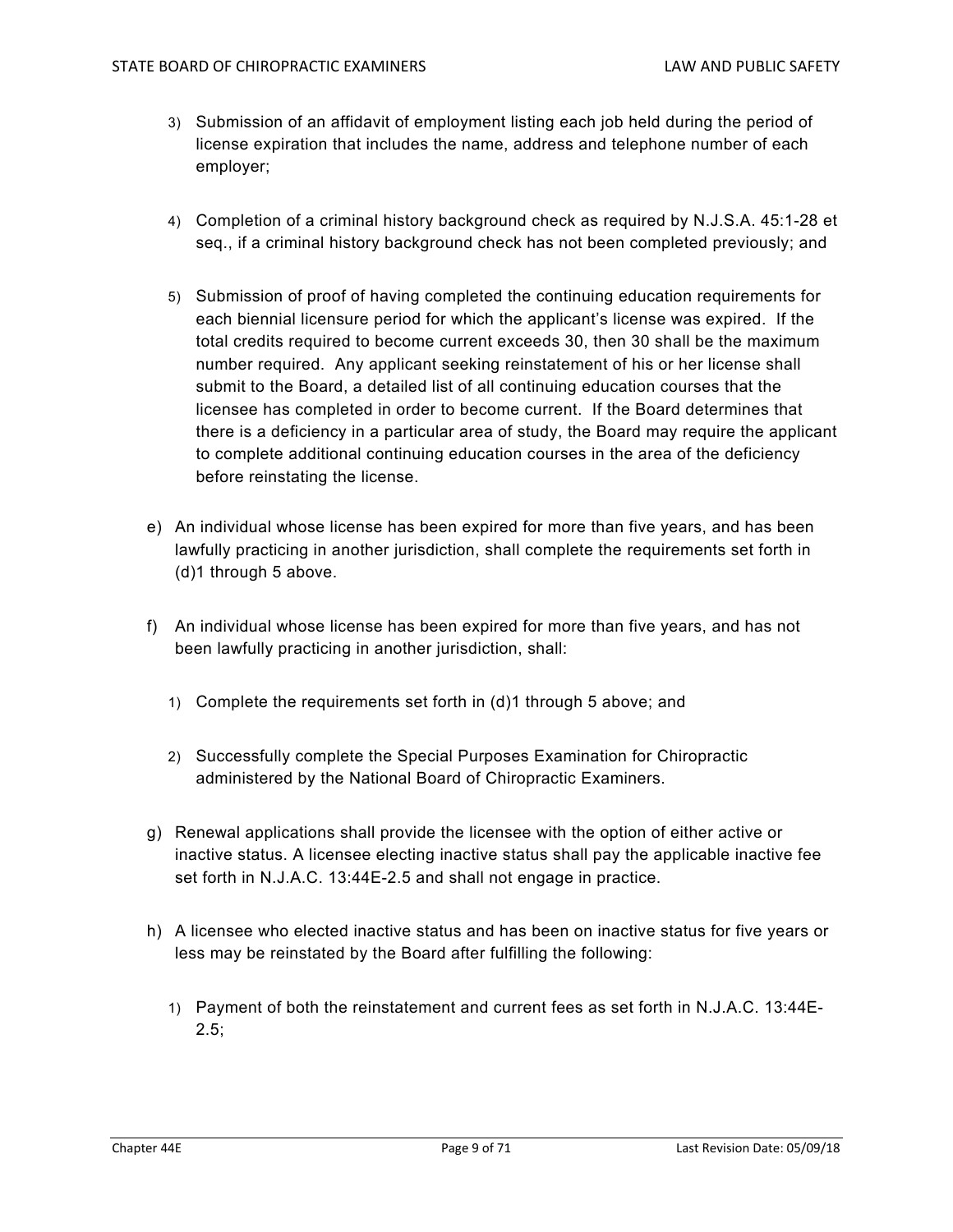- 2) Submission of an affidavit of employment listing each job held during the period the licensee was on inactive status including the name, address and telephone number of each employer;
- 3) Completion of a criminal history background check as required by N.J.S.A. 45:1-28 et seq., if a criminal history background check has not been completed previously; and
- 4) Submission of proof of completion of the continuing education credits required pursuant to N.J.A.C. 13:44E-1A.5.
- i) A licensee who has been inactive for five or more years, and has been lawfully practicing in another jurisdiction, shall complete the requirements set forth in (h)1 through 3 above.

j) A licensee who has been inactive for five years or more, and has not been lawfully practicing in another jurisdiction, shall:

- 1) Complete the requirements set forth in (h)1 through 3 above; and
- 2) Successfully complete the Special Purposes Examination for Chiropractic administered by the National Board of Chiropractic Examiners.

k) Falsification of any information submitted with the renewal application may result in penalties and/or suspension of the license pursuant to N.J.S.A. 45:1-21 through 25.

#### **13:44E-1A.5 Chiropractic continuing education**

- a) "Licensee," as used in this section, means a chiropractor licensed and subject to regulation by the Board of Chiropractic Examiners.
- b) A licensee applying for biennial license renewal shall have completed, during the preceding biennial period, 30 continuing educational credits in order to qualify for the renewal of his or her license. One credit is defined as 50 minutes of instruction. A minimum of two credits shall be completed in the study of State laws and rules governing chiropractic professional ethics or recordkeeping and documentation as it pertains to the practice of chiropractic in this State, and a minimum of two credits shall be completed in nutrition education.
- c) The continuing education courses may include, but not be limited to, subject matter and content of study that is taught by accredited chiropractic schools, colleges, institutions, and universities, or in a subject matter tested for licensure, that has been approved by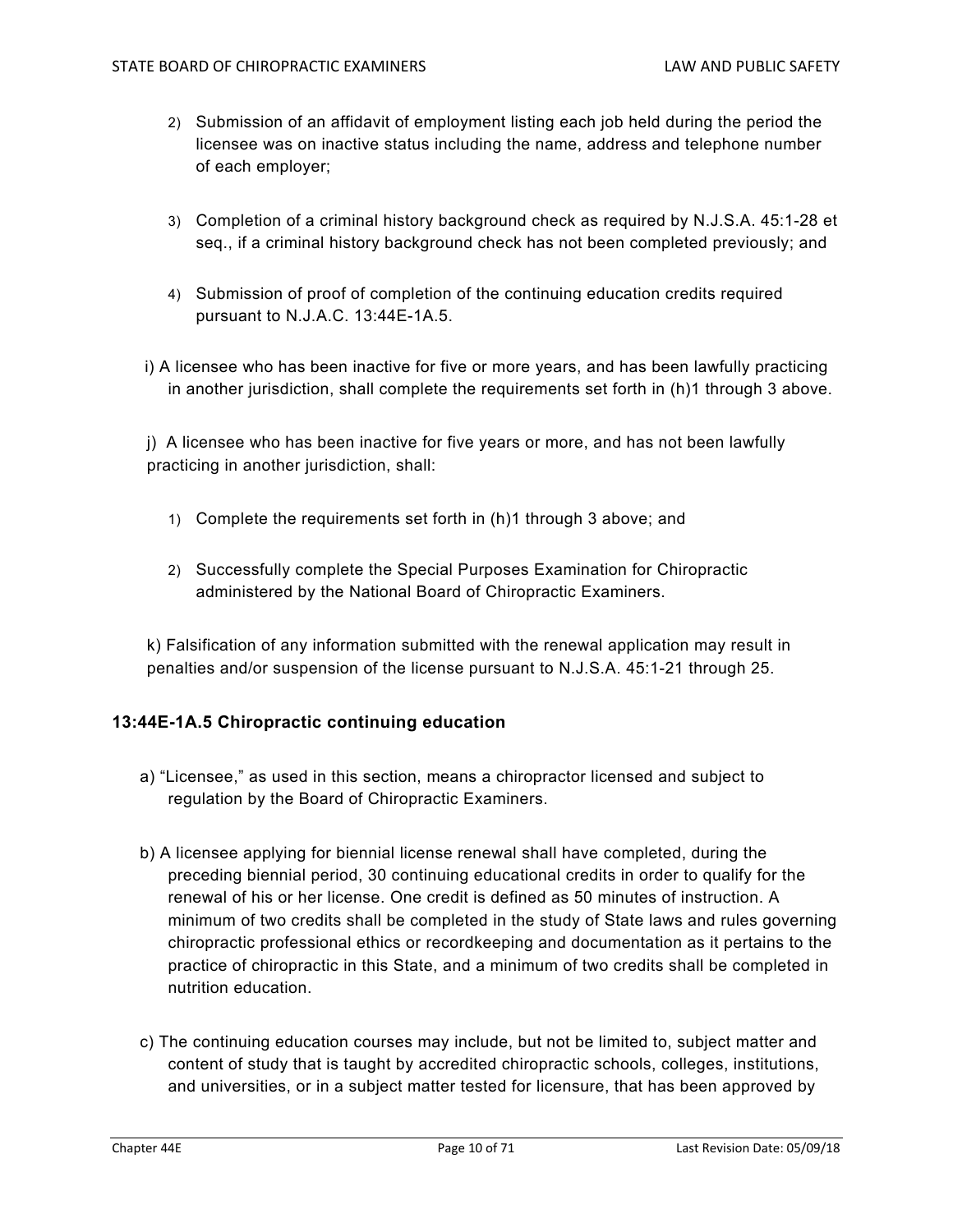Providers of Approved Continuing Education (PACE), and/or the Board; except that the Board retains the right to reject any PACE-approved program:

1. Whose focus is the subject matter described in (i) below; or

 2. That does not have significant intellectual or practical content dealing primarily with matters directly related to the practice of chiropractic or with professional responsibilities or ethical obligations of licensees.

- d) The Board will not grant continuing education credit for completion of basic courses required for graduation from a chiropractic college or university and/or for initial licensure. Continuing education credit shall be granted only for post-doctoral courses designed to build upon basic knowledge and/or to bring licensees up-to-date on new developments relating to the practice of chiropractic.
- e) The Board may accredit other educational programs offered by professional organizations or societies, health care professions, schools, colleges, institutions, universities or healthcare facilities as suitable for continuing education credits, so long as such other educational programs have significant intellectual or practical content, which deal primarily with matters directly related to the practice of chiropractic or with the professional responsibilities or ethical obligations of licensees and whose focus is not the subject matter described in (i) below.
- f) The Board may accredit other equivalent educational programs including, but not limited to, examinations, scientific papers, professional publications, scientific presentations, residency programs, teaching and/or research appointments, advanced degree or certification program in related fields, scientific exhibits, independent study or research, or self-study programs, or distance learning as suitable for continuing education credits, so long as such other educational programs have significant intellectual or practical content, which deal primarily with matters directly related to the practice of chiropractic or with the professional responsibilities or ethical obligations of licensees and whose focus is not the subject matter described in (i) below.
- g) Continuing education credit shall be calculated as follows:

 1. Continuing professional education programs of national or State professional organizations: one credit hour for every 50 minutes of in-class participation;

2. Accredited university or college courses in the subjects set forth in (d) above: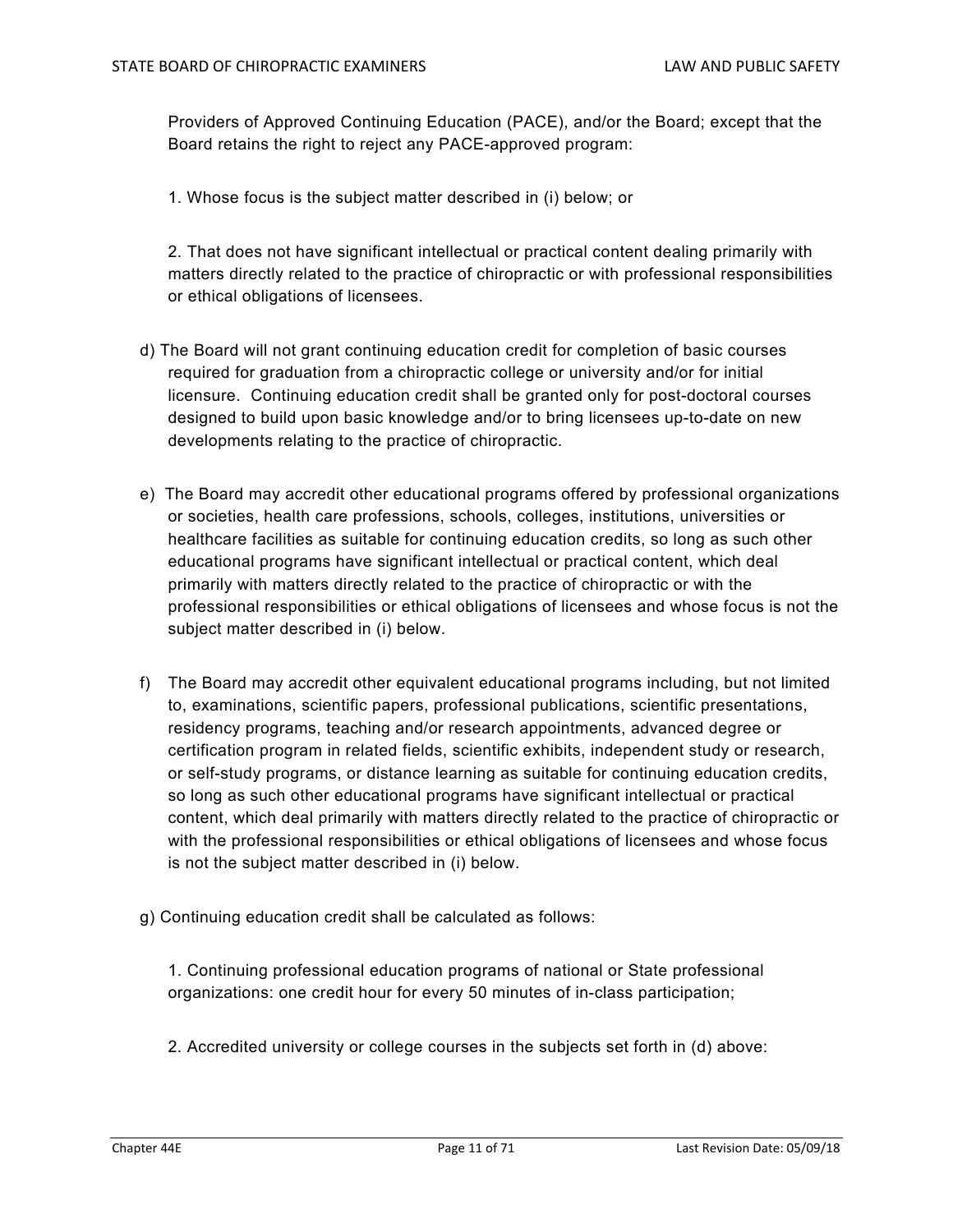i. Applicants shall receive 15 credit hours of continuing education credit for each semester or trimester credit hour earned; 10 credit hours of continuing education credit for each credit hour earned in a quarter; and

ii. Applicants attending noncredit courses shall be granted continuing education credit at the rate of one credit hour for every 50 minutes of in-class participation;

3. Distance learning programs and other independent study programs: the amount of credit to be allowed for approved distance and individual study programs, including taped study programs, shall be one credit hour for every 50 minutes of distance and individual self-study program participation;

4. Teaching or instruction of a course for the first time or teaching a course previously taught if substantial time was spent updating course material: instruction and preparation time: one continuing education credit for each hour of instruction or preparation.

i. The total number of continuing education credits that may be granted for service as a teacher or instructor shall not exceed 12 credits per biennial period.

ii. Requests for credit shall be accompanied by an outline of the instruction or course.

iii. A teacher or instructor that is employed as a teacher or instructor on a full-time basis shall not be eligible to obtain continuing education credits for such activities;

 5. Scientific papers and professional publications: credit shall be given for each 50 minute period of preparation time on a self-declaration basis, not to exceed 12 credithours per biennial period. A copy of the publication article shall be submitted to the Board with a request for continuing education credit.

i. Credit may be claimed for published articles and books by the authors of those works. These publications must contribute to the professional competency of chiropractors.

ii. In exceptional circumstances, a licensee may request additional credit by submitting the article or book to the Board with an explanation of the circumstances that he or she believes justifies an award of greater credit. When licensees request more than 12 continuing education credit hours during the biennial period, credit hours awarded shall be determined by the Board on a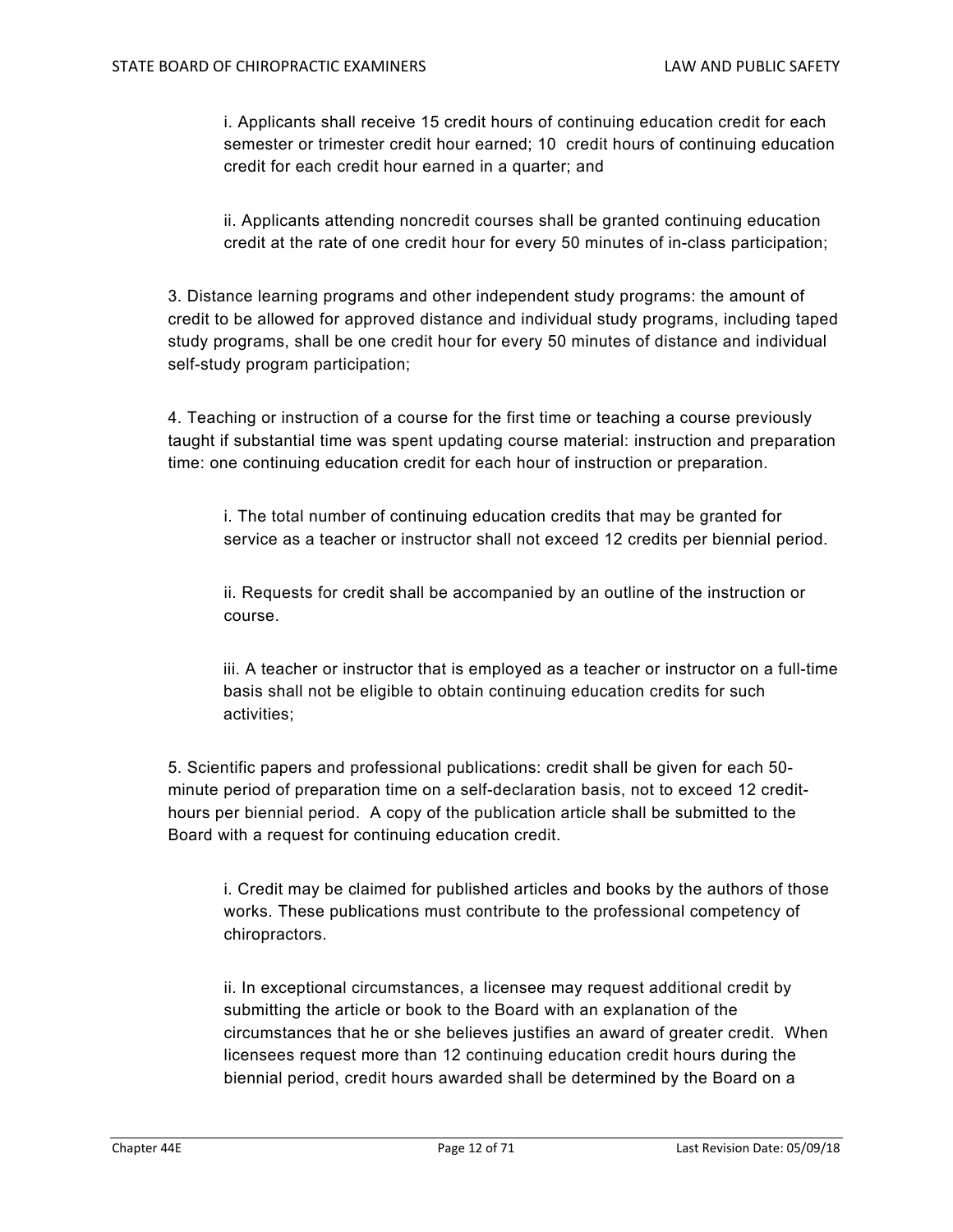case-by-case basis. Factors such as complexity of the subject matter, length of publication, and the amount of preparation time shall be considered;

6. Research and preparation of examinations or acting as an examiner for a clinical examination: one continuing education credit for each hour of research or time spent on the examination, not to exceed six continuing education credits per biennial period; and

7. Scientific presentations or exhibits: one continuing education credit for each hour of preparation or presentation, not to exceed six continuing education credits per biennial period.

h) A licensee shall complete no more than 12 of the total continuing chiropractic education credits by asynchronous distance learning courses where the instructor and the learner are not in direct, live communication during the course, approved by the Board; the remaining credits must be attained through live didactic learning experience, including synchronous distance learning activities where the instructor and learner are in direct live communication during the course. The Board shall not award more than 10 hours of continuing education credit for any program that takes place during the course of one calendar day.

i) The Board shall not accept courses involving practice building, practice management and/or practice marketing toward the continuing chiropractic education requirements.

j) A provider seeking Board approval to sponsor programs for continuing education credit shall submit an application to the Board, which shall include course and program descriptions, instructor qualifications, locations, dates and times of courses, and other information as required by the Board.

1. Qualified sponsors shall offer courses that meet the following criteria:

i. Be a formal course of learning, which contributes directly to the maintenance of professional competence of a licensee;

ii. Be at least one credit hour, 50-minute period, in length; however additional credits in excess of one hour may be awarded in ½ hour increments;

iii. Be conducted by a qualified instructor or discussion leader; and

iv. Offer subjects enumerated in (c) above.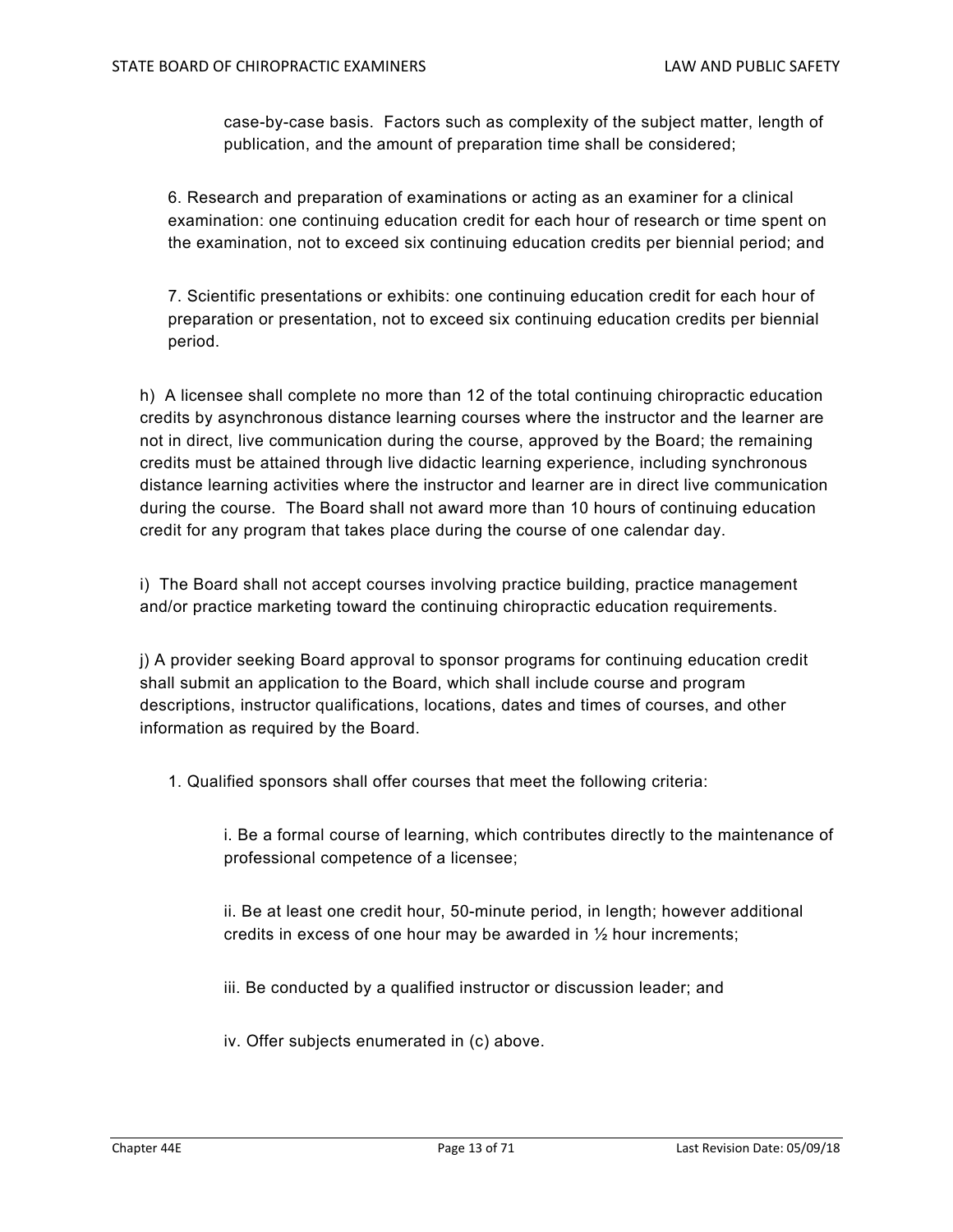2. A continuing education sponsor may receive prior approval, valid for the current biennial licensing period in which the approval was issued, for a course of acceptable subject matter, as set forth in (c) above, and be assigned a designated number of continuing education credits by the Board if the program sponsor provides in writing information required by the Board to document the elements of (j)1 above, and in addition, certifies that the sponsor shall:

- i. Maintain and retain accurate records of attendance for a five-year period;
- ii. Retain a written outline of course materials for a five-year period; and
- iii. Comply with the requirements of (j)4 below.

#### 3. The Board will post on its website at

http://www.njconsumeraffairs.gov/chiro/chiro\_licensee.htm a list of all program sponsors that, pursuant to this section, have applied and have been approved to sponsor courses for continuing education credit. Continuing education sponsors shall comply with the following additional requirements:

i. The program sponsor shall disclose in advance to prospective participants the objective, prerequisites, experience level, content, required advanced preparation, teaching method, and number of continuing education credits involved in the program;

ii. The program sponsor shall provide evidence to the Board that it has policies and procedures in place to verify and adequately monitor the attendance of course participants;

iii. The program sponsor shall be responsible for assuring that the number of participants and the physical facilities are consistent with the teaching methods to be utilized;

iv. The program sponsor shall select and assign qualified instructors for the continuing education program. Sponsors shall provide to the Board the curriculum vitae of all course instructors and certify to the Board that the sponsor has verified the credentials of all its instructors. Sponsors must notify the Board of any instructor change within 20 days of making the change;

v. The program sponsor shall evaluate the performance of its program instructors at the conclusion of each program to determine the instructors' suitability to continue to serve as instructors in the future;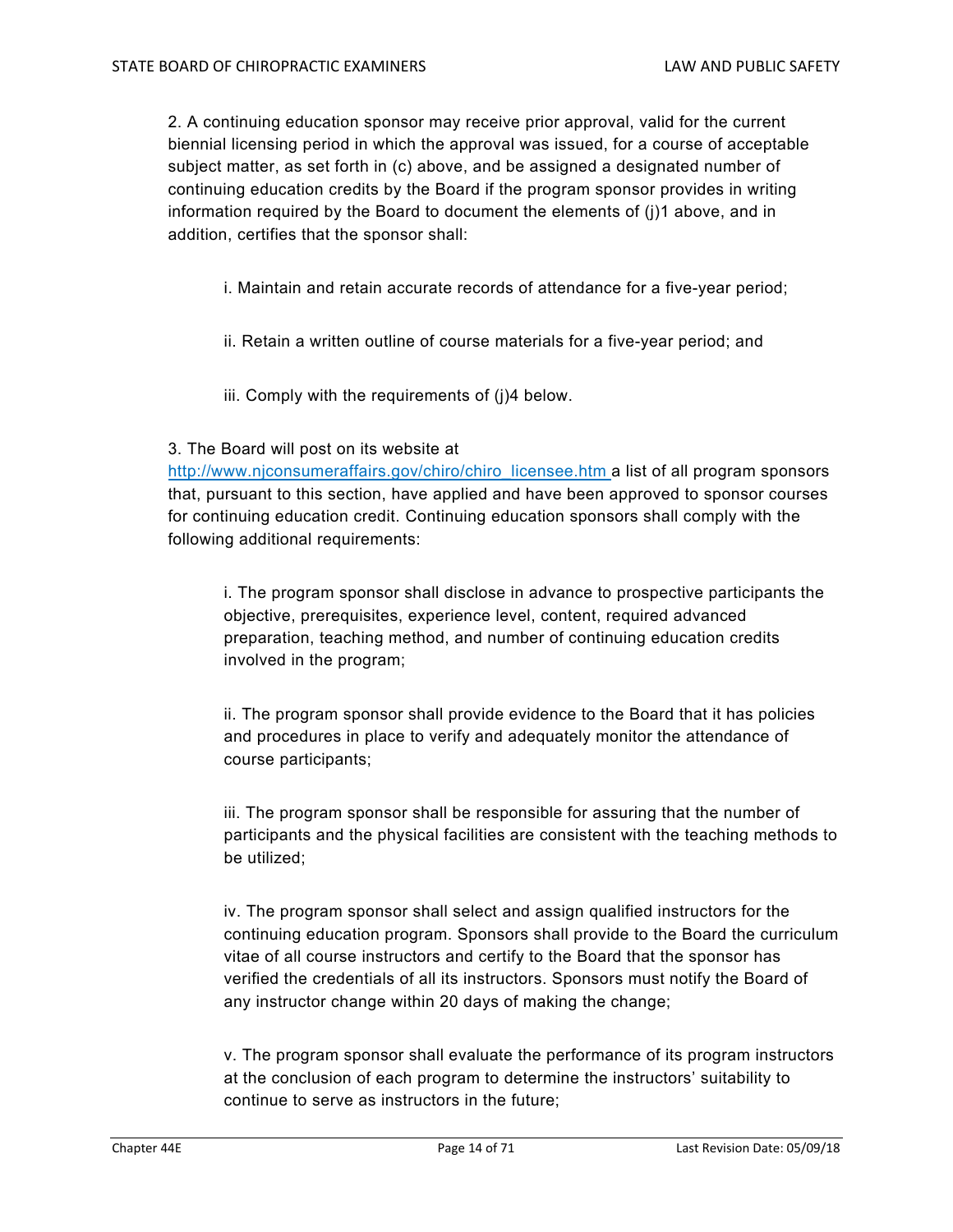vi. Program evaluation shall be in accordance with the following:

1) The sponsor shall provide some means of program evaluation. Evaluations shall be solicited from both the participants and instructors. Programs shall be evaluated to determine whether:

A) Objectives were met;

- B) Prerequisites were necessary or desirable;
- C) Facilities were satisfactory;
- D) The instructor was effective;
- E) Advanced preparation materials were satisfactory; and
- F) The program content was timely and effective; and

2) Evaluations shall take the form of one or a combination of pre-tests for advanced preparation, post-tests for effectiveness of the program, questionnaires completed at the end of the program or later, or oral feedback to the instructor or sponsor. Instructors shall be informed of their performance and sponsors shall systematically review the evaluation process to insure its effectiveness; and

vii. The program sponsor shall be responsible for issuing certificates of satisfactory completion or other comparable documentation to program participants. Such certificates or documentation shall be printed with the following information:

- 1) Dates attended;
- 2) Credit hours earned;

 3) Course title and description of content, including the method of course delivery and subject area;

4) Course sponsor name;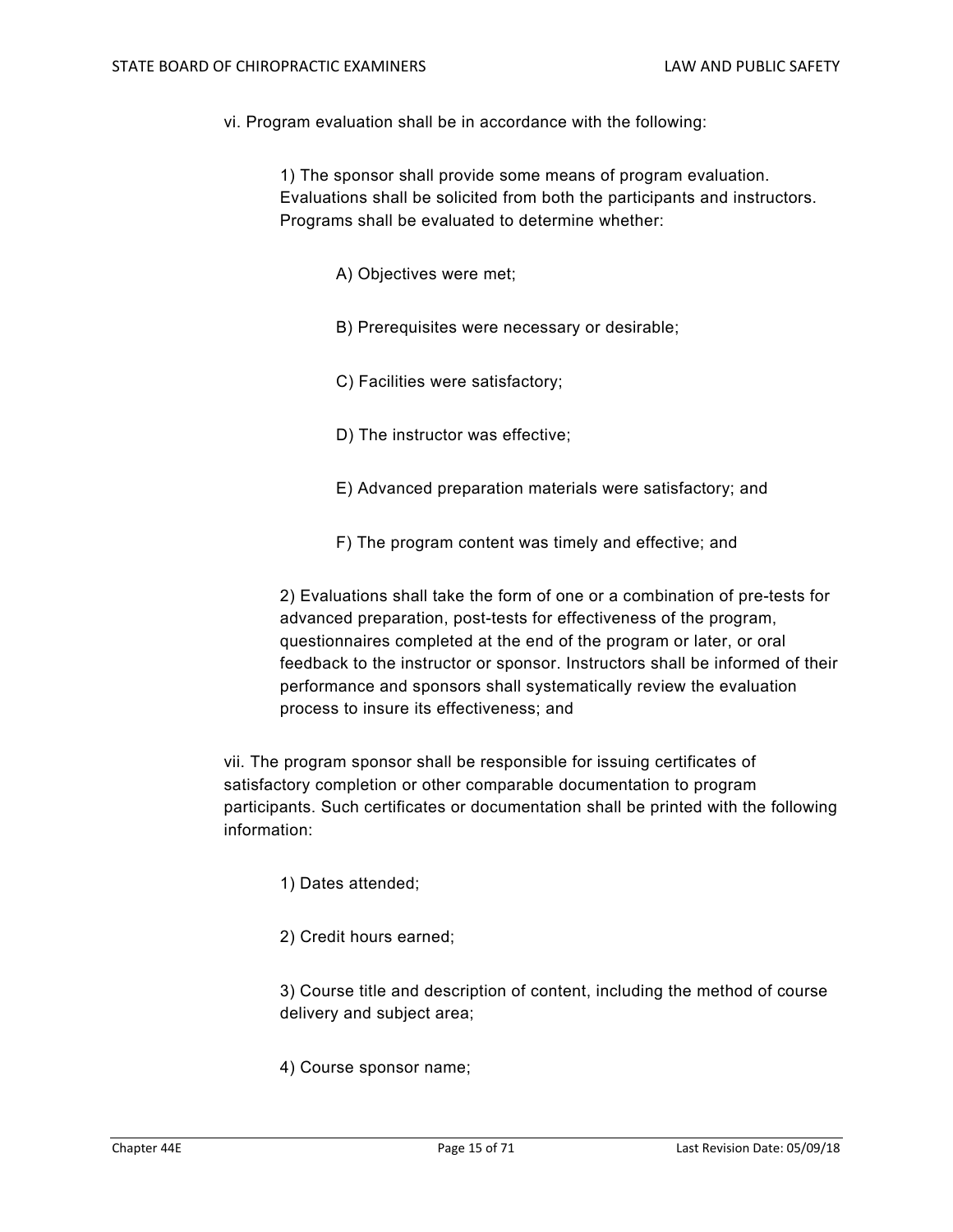5) Instructor name; and

6) Course location.

 4. A continuing education sponsor who has qualified as a sponsor pursuant to (j)1 above, or has obtained prior Board approval for a course pursuant to (j)2 above, shall not alter, amend, update, or reconfigure the approved courses for continuing education credit without the permission of the Board. If a continuing education sponsor alters, amends, updates, or reconfigures a course, the continuing education sponsor must resubmit the course to the Board for approval.

k) A licensee seeking Board approval of a program for continuing education credit, which has not been approved pursuant to (j) above, may submit an application on a form prescribed by the Board, which shall include course and program descriptions, instructor qualifications, locations, dates and times of courses, number of continuing education credits, and other information as required by the Board. The Board shall notify the licensee, in writing, of its determination, which is based upon (d), (e), and (f) above.

l) All coursework required for certification to perform specialized examinations or electrodiagnostic tests referred to in N.J.A.C. 13:44E-3.5(a)2 must be preapproved by the Board at least 90 days prior to the date the course begins.

1. A program provider seeking preapproval of a course shall follow the approval process set forth at (j) above.

2. A licensee seeking preapproval of a course shall follow the approval process set forth at (k) above.

m) A new licensee who completed an accredited graduate chiropractic education program within 12 months of the commencement of the biennial registration period is not required to complete the continuing education requirements for the biennial period.

n) A licensee shall certify on the application for biennial licensure renewal that he or she has completed the required number of continuing education credits. The Board may conduct random audits to determine licensee compliance with the continuing education requirements of this section.

o) A licensee who completes more than 30 continuing chiropractic education credits required pursuant to this section may apply no more than seven of the excess credits to the continuing chiropractic education requirements for the following biennial period only. Excess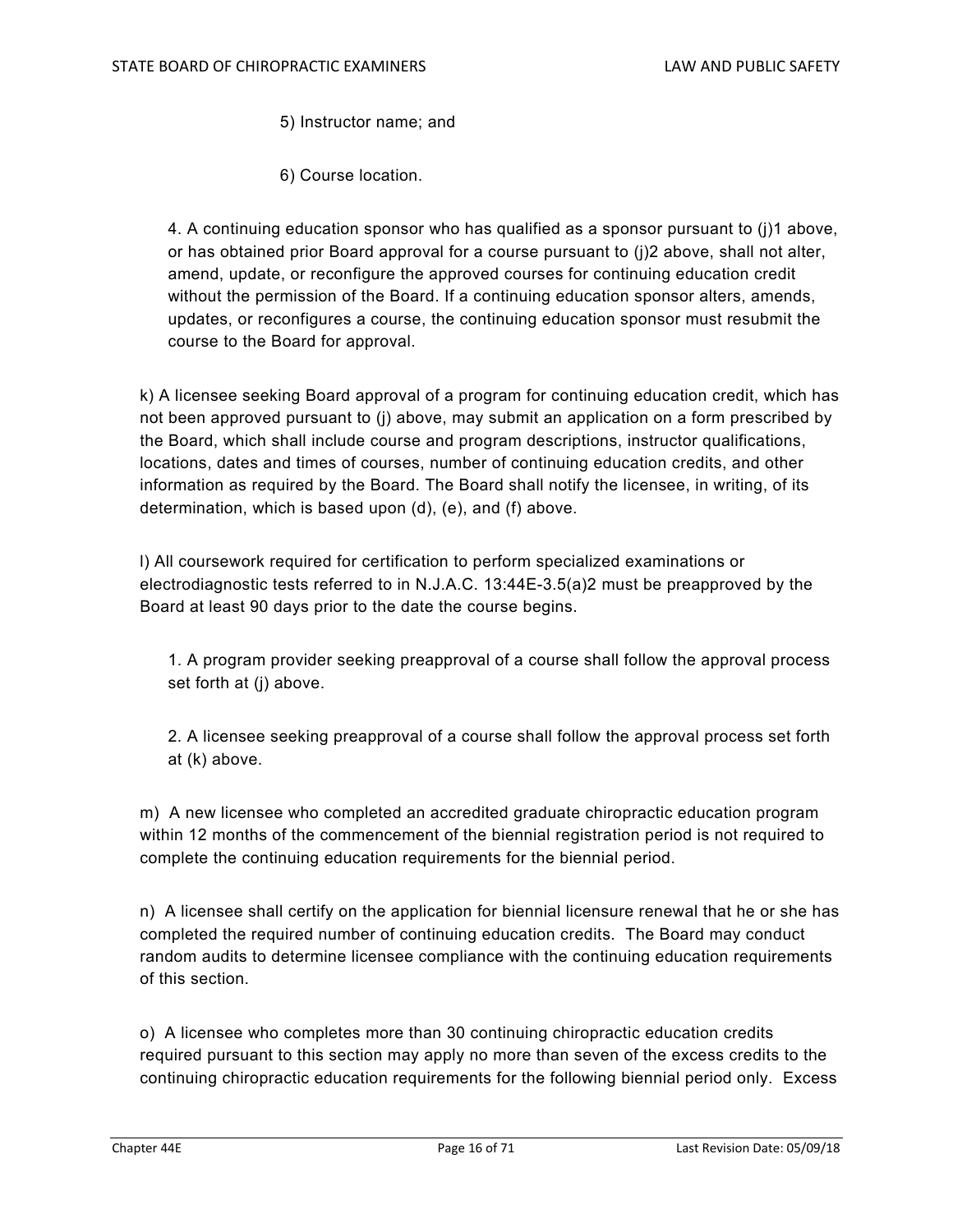credits approved for a biennial period may be applied to the continuing education requirements for the next period whether or not approved for that period.

p) Licensees holding an inactive or retired license shall be exempt from continuing education requirements, except that any licensee holding an inactive or retired license, or whose license is suspended or revoked, who applies to resume practice shall provide proof of having completed the continuing chiropractic education requirements for each biennial licensure period for which the licensee was on inactive or retired status. If the total credits required to become current exceeds 30, then 30 shall be the maximum number required. Any applicant seeking to resume practice shall submit to the Board a detailed list of all continuing education courses that the licensee has completed in order to become current. If the Board determines that there is a deficiency in a particular area of study, the Board may require the applicant to complete additional continuing education courses in the area of the deficiency before reinstating the license to active status.

q) To report continuing chiropractic education credits, a licensee shall:

 1. Certify, on the application for biennial renewal, completion of the required number of continuing education credits; and

 2. Maintain all evidence of completion of continuing education requirements for a period of not less than five years after satisfaction of the credits and submit such documentation to the Board upon request.

 r) The board may extend the time period for completion of continuing chiropractic education requirements or may waive continuing chiropractic education requirements on an individual basis for reasons of hardship, such as severe illness, disability or military service, consistent with the following:

 1. A licensee seeking an extension or waiver of the continuing education requirements shall apply to the Board in writing setting forth the specific details for the reasons why an extension or a waiver is requested. The licensee shall submit all of the documentation that supports the request for the extension and/or waiver;

 2. A licensee shall apply for an extension and/or a waiver prior to the expiration of the biennial renewal period. All requests shall be sent to the Board office, by certified mail, return receipt requested; and

 3. An extension or waiver granted pursuant to this section shall become effective for the biennial licensure period in which the extension or waiver is granted. If the condition that necessitated the extension or waiver continues into the next biennial period, the licensee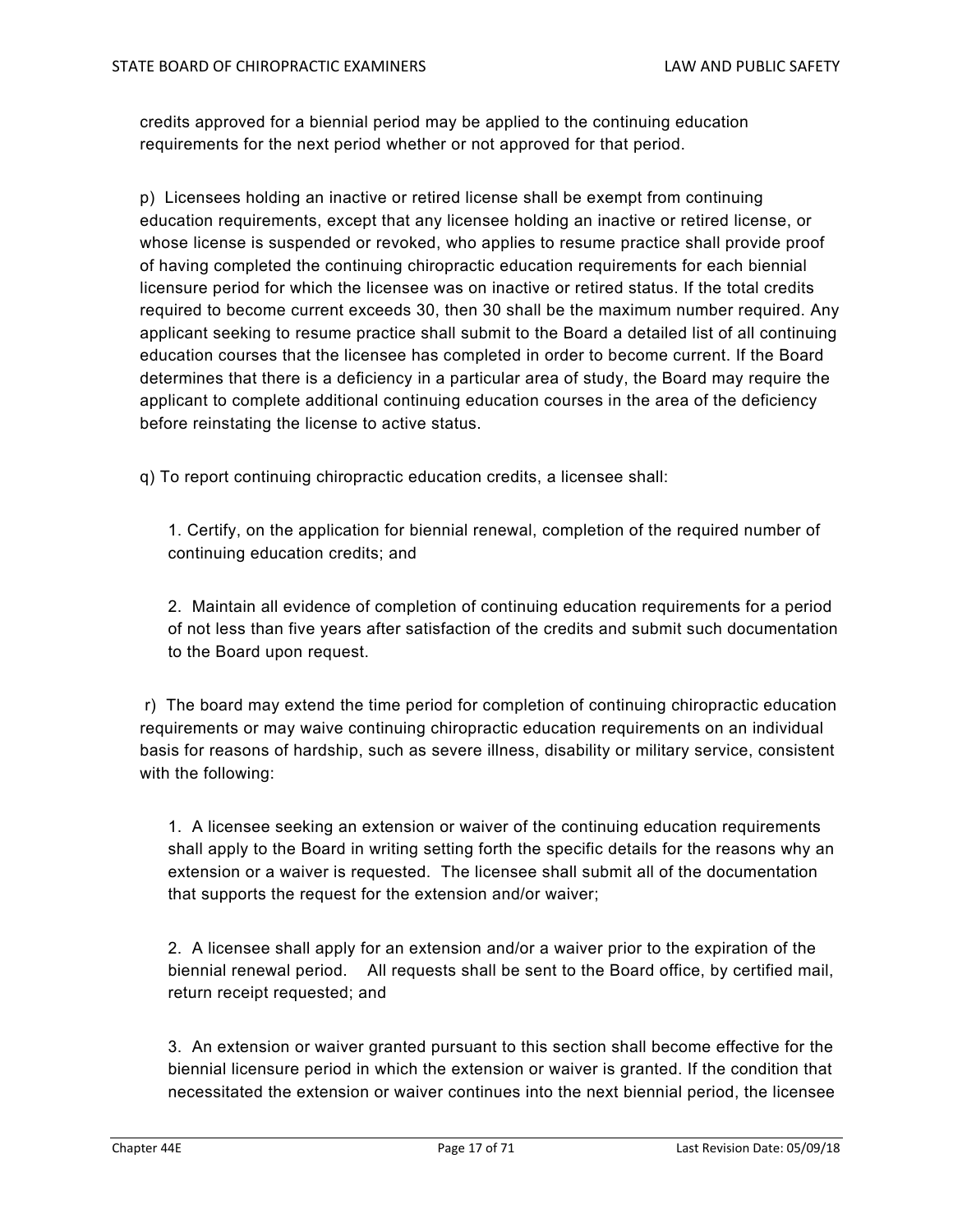shall apply to the Board for the renewal of such extension or waiver for the new biennial period.

s) A licensee shall provide verification and proof of compliance with continuing chiropractic education requirements. Non-compliance with the continuing education requirements shall provide cause for civil penalties pursuant to N.J.S.A. 45:9-41.32.

t) A second or subsequent offense by a licensee for failure to comply with the continuing education requirements may be considered professional misconduct and would provide grounds for additional discipline including license suspension or revocation.

#### **13:44E-1A.6 Malpractice insurance**

a) The following words and terms, when used in this section, shall have the following meanings, unless the context clearly indicates otherwise:

 "Authorized" means recognized by a government agency to offer chiropractic malpractice insurance products.

 "Covered" means ongoing maintenance of insurance in the amount of at least \$100,000 per occurrence and \$300,000 per policy year with extended reporting endorsement coverage for claims made (or "tail coverage") issued by a carrier or other entity authorized to write chiropractic malpractice insurance.

 "Maintaining a professional practice with responsibility for patient care" means the furnishing of professional services to patients in New Jersey including, but not limited to, the testing for, or diagnosis of, or the offering or furnishing of treatment, preventative chiropractic care or consultation relating to chiropractic care at a place, such as an office (even if located in the home) or clinic or through a business entity, regardless of the ownership of the practice.

b) All doctors of chiropractic licensed to practice in this State who maintain a professional practice or have responsibility for patient care shall be covered by chiropractic malpractice insurance.

c) All New Jersey-licensed chiropractic assistants working for a doctor of chiropractic as described in (b) above shall be covered by the malpractice insurance policy of that practice.

d) Violations of (b) and (c) above shall be deemed professional misconduct within the meaning of N.J.S.A. 45:1-21(e).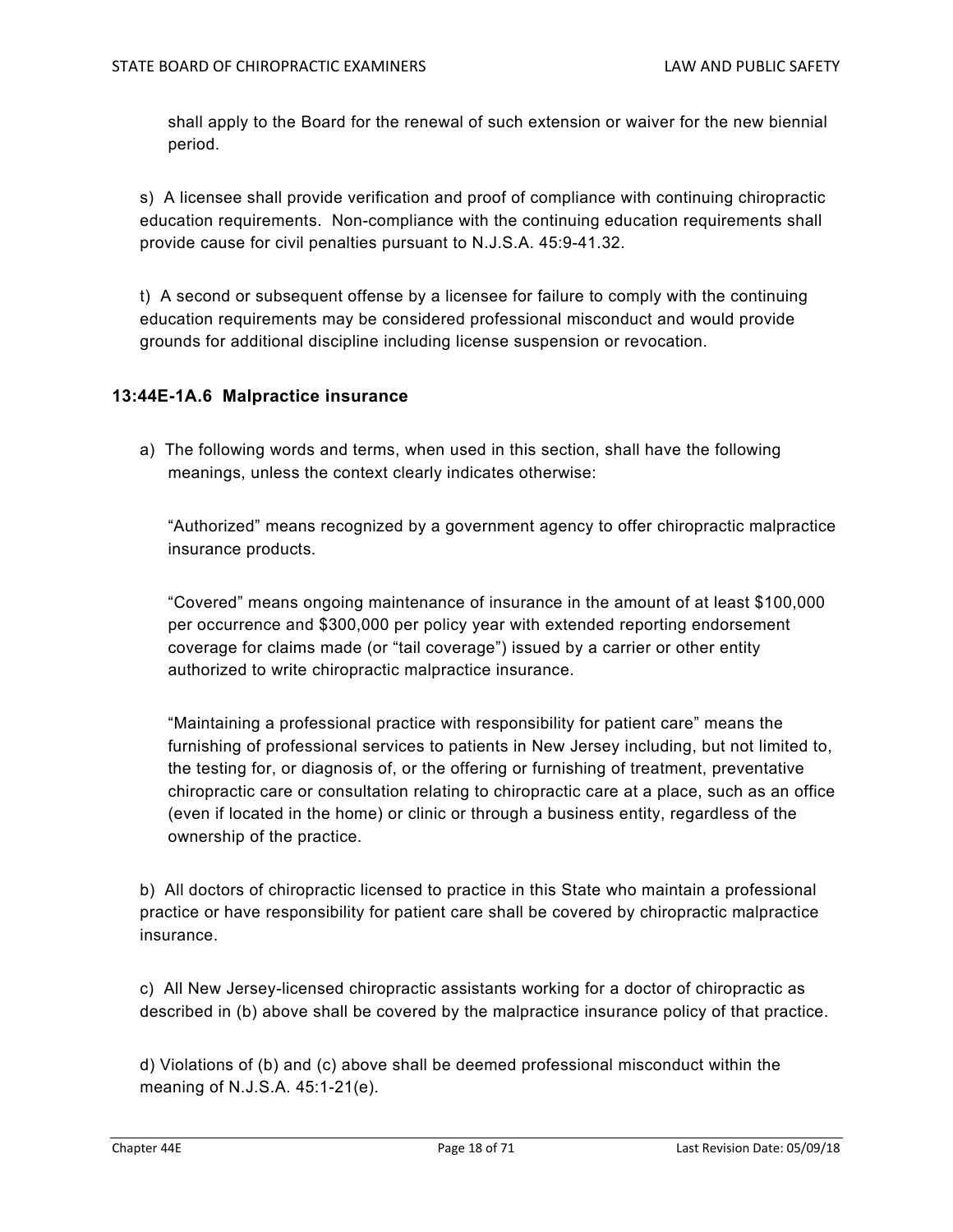# **SUBCHAPTER 2. GENERAL RULES OF PRACTICE**

#### **13:44E-2.1 ADVERTISING**

- a) The following words and terms, when used in this section, shall have the following meanings unless the context clearly indicates otherwise.
	- 1) "Advertisement" means the attempt, directly or indirectly by publication, dissemination, solicitation, endorsement or circulation in print or electronic media or in any other way, to attract directly or indirectly any person to enter into an expressed or implied agreement to accept chiropractic services or care or goods related thereto.
	- 2) "Electronic media" means, but is not limited to, radio, television, telephone, facsimile machine, and computer.
	- 3) "Print media" means newspapers, magazines, periodicals, professional journals, telephone directories, circulars, handbills, fliers or other publications, the content of which is disseminated by means of the printed word.
	- 4) "Range of fees" means an expressly stated upper and lower limit on the fee charged for a professional service.
	- 5) "Routine professional service" means a service which the advertising licensee, professional association or institution providing chiropractic care routinely performs.
- b) A licensed chiropractor who is actively engaged in the practice of chiropractic in the State of New Jersey may provide information to the public by advertising in print or electronic media. Advertisements may include references to licensed chiropractic assistants employed with a licensed chiropractor, provided the title "licensed chiropractic assistant" or the abbreviations "L.C.A." is included in the advertisement.
- c) A licensee who engages in the use of advertising that contains the following shall be deemed to be engaged in professional misconduct:
	- 1) Any statement, claim, or format which is false, fraudulent, misleading or deceptive;
	- 2) Claims that the professional service performed or the materials used are superior to that which is ordinarily performed or used unless such claims can be substantiated by the licensee;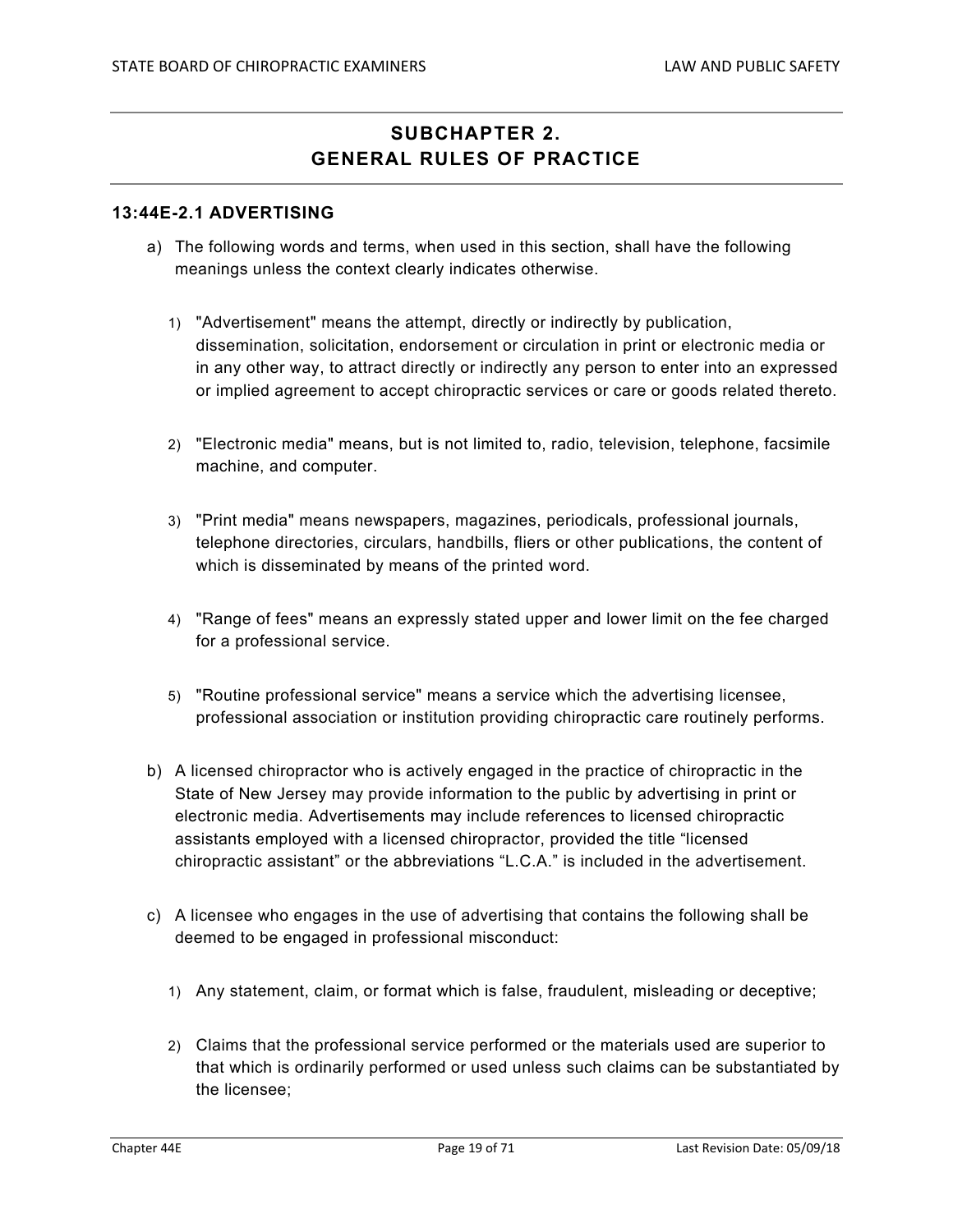- 3) Promotion of a professional service that the licensee knows or should know is beyond the licensee's ability to perform or beyond the ability of other staff to perform;
- 4) Techniques of communication which appear to intimidate, exert undue pressure or undue influence over a prospective patient;
- 5) The communication of personally identifiable facts, data, or information about a patient without the patient's signed written permission obtained in advance;
- 6) The use of any misrepresentation;
- 7) The suppression, omission or concealment of any material fact under circumstances which a Board licensee knows or should know that the omission is improper or prohibits a prospective patient from making a full and informed judgment on the basis of the information set forth in the advertisement;
- 8) Any print, language or format which directly or indirectly obscures a material fact;
- 9) Any guarantee that services rendered will result in a cure; or
- 10) Any violations of (d) through (l) below.
- d) The Board may require a licensee to provide factual substantiation of the truthfulness of any objective assertion or representation set forth in an advertisement.
- e) A Board licensee shall not engage directly or indirectly in uninvited, in-person solicitation of actual or potential patients who, because of their particular circumstances, are vulnerable to undue influence. This subsection shall not prohibit the offering of services by a Board licensee to any bona fide representative of prospective patients including, but not limited to, employers, labor union representatives, or insurance carriers.
- f) Advertising making reference to or setting forth a fee shall be limited to that which contains a fixed or a stated range of fees for a specifically described professional service or class of services. A licensee who advertises shall disclose all the relevant variables and considerations which are ordinarily included in such a service so that the fees will not be misunderstood. In the absence of such a disclosure, the stated fees shall be presumed to include everything ordinarily required for such a service. No additional charges shall be made for an advertised service unless the advertisement includes the following disclaimer: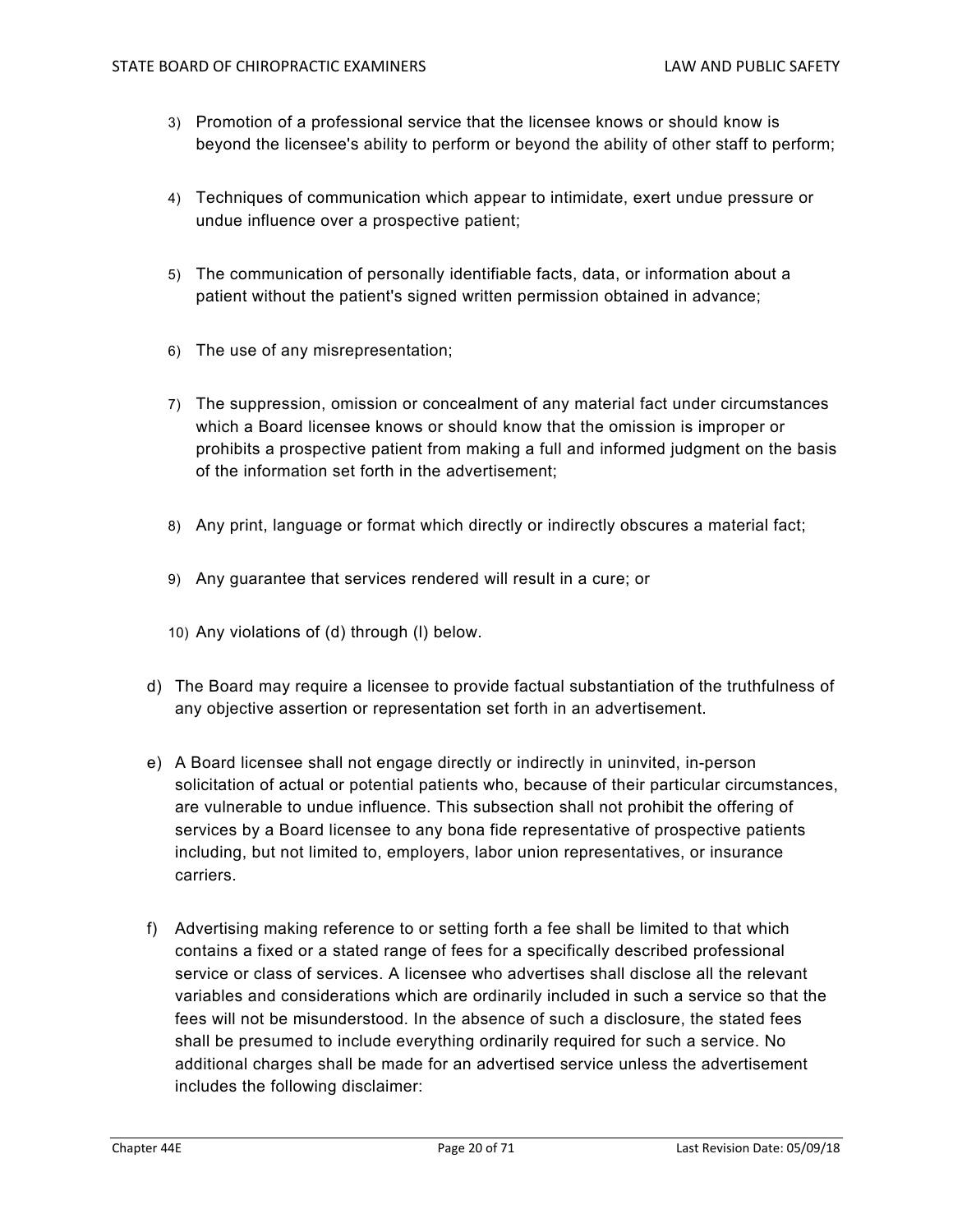"Additional charges may be incurred for related services which may be required in individual cases."

- 1) The disclaimer as set forth above shall not be used for treatment where related services are ordinarily required.
- 2) In any advertisement in which examination fees are set forth, the cost of x-rays shall also be set forth along with the disclosure: "if needed."
- g) Offers of discounts or fee reductions or free services shall indicate the advertiser's fixed or stated range of fees against which said discount is to be made and/or the value of the free services. Chiropractic services that are routinely or ordinarily performed free of charge, shall be clearly and conspicuously stated in the body of the advertisement as such.
	- 1) The fixed or stated range of fees or value of free services shall mean and be established on the basis of the advertiser's most commonly charged fee for the stated service within the most recent 60 days prior to, or to be charged in the first 60 days following, the effective date of the advertisement.
	- 2) Offers of across-the-board discounts shall include a representative list of services and the fixed or stated range of fees against which discounts are to be made for these services. The list shall include a sampling of the advertiser's most frequently performed services.

i) "Across-the-board discounts" shall mean the offer of a specified discount on an undefined class of services or the offer of a specified discount to a defined class of patients. For example, "15% discount during April on all chiropractic services" or "15% discount to senior citizens on all chiropractic services."

ii) Example of Representative List of Services:

|                          | <b>Regular Fee</b> | <b>Discount Fee</b> |
|--------------------------|--------------------|---------------------|
| Consultation             |                    |                     |
| Examination              |                    |                     |
| Complete X-rays          |                    |                     |
| <b>Physical Modality</b> |                    |                     |

iii) The effective period during which a fee or discount shall remain in effect shall be set forth on the face of the advertisement. In the absence of such disclosure, the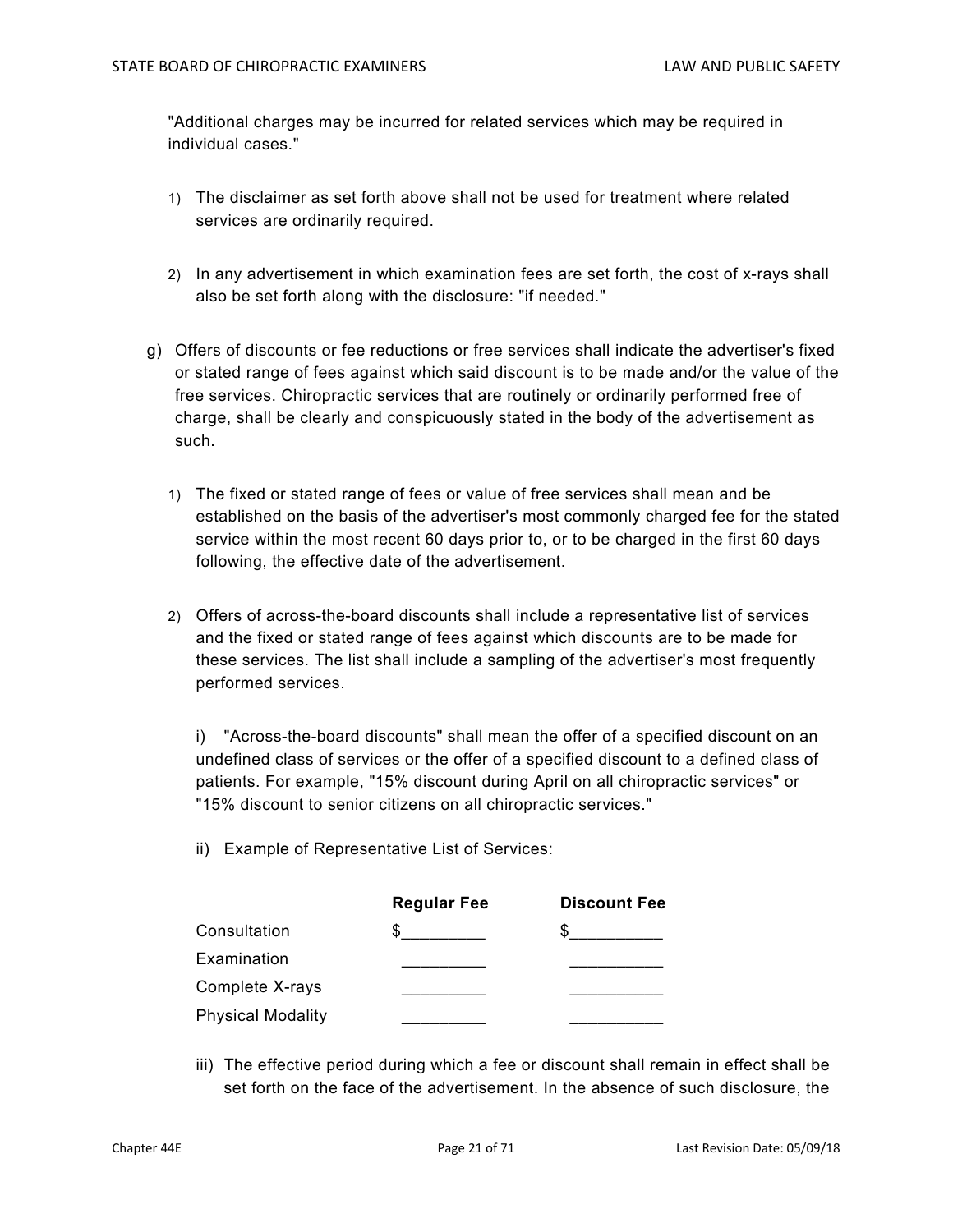effective period shall be deemed to be 30 days from the date of the advertisement's initial publication.

- 3) Except as set forth in (g)4 below, a licensee shall not charge any patient responding to an advertisement offering free or reduced fee services for any service rendered during a period of 24 hours from the time the advertised free or reduced fee service was rendered.
- 4) In the event a patient responding to an advertisement offering free or reduced fee services is in need of services other than those advertised as free or reduced, including extraordinary diagnostic services or immediate chiropractic care, the licensee shall not charge for any such services rendered during a period of 24 hours from the time the advertised free service was rendered unless the practitioner obtains a signed waiver from the patient. The waiver shall be in the following form:

#### WAIVER

I have responded to an advertisement for a free examination or initial consultation with Dr. \_\_\_\_\_\_\_\_\_\_\_\_\_\_\_\_DC. Dr. \_\_\_\_\_\_\_\_\_\_\_\_\_\_\_\_\_\_\_\_\_\_\_has explained to me that, pursuant to the regulations of the New Jersey Board of Chiropractic Examiners, he or she cannot charge for any service rendered during a period of 24 hours from the time he or she gives me the free examination or consultation examination unless there is an immediate need for service and I sign this waiver.

I have what I believe is a need for immediate chiropractic care. Therefore, I agree to sign this waiver and pay for the immediate chiropractic care rendered within the 24-hour period. The amount Dr. will charge me for chiropractic care is \$\_\_\_\_\_\_\_\_\_.00. This figure was written on the line before I signed this waiver.

I have been given a copy of this waiver by Dr. \_\_\_\_\_\_\_\_\_\_\_\_\_\_\_\_ or someone from his or her office. If I have any concerns, I can write to the New Jersey State Board of Chiropractic Examiners at PO Box 45004, Newark, NJ 07101.

Patient's signature

Patient's name printed\_\_\_\_\_\_\_\_\_\_\_\_\_\_\_\_\_\_\_\_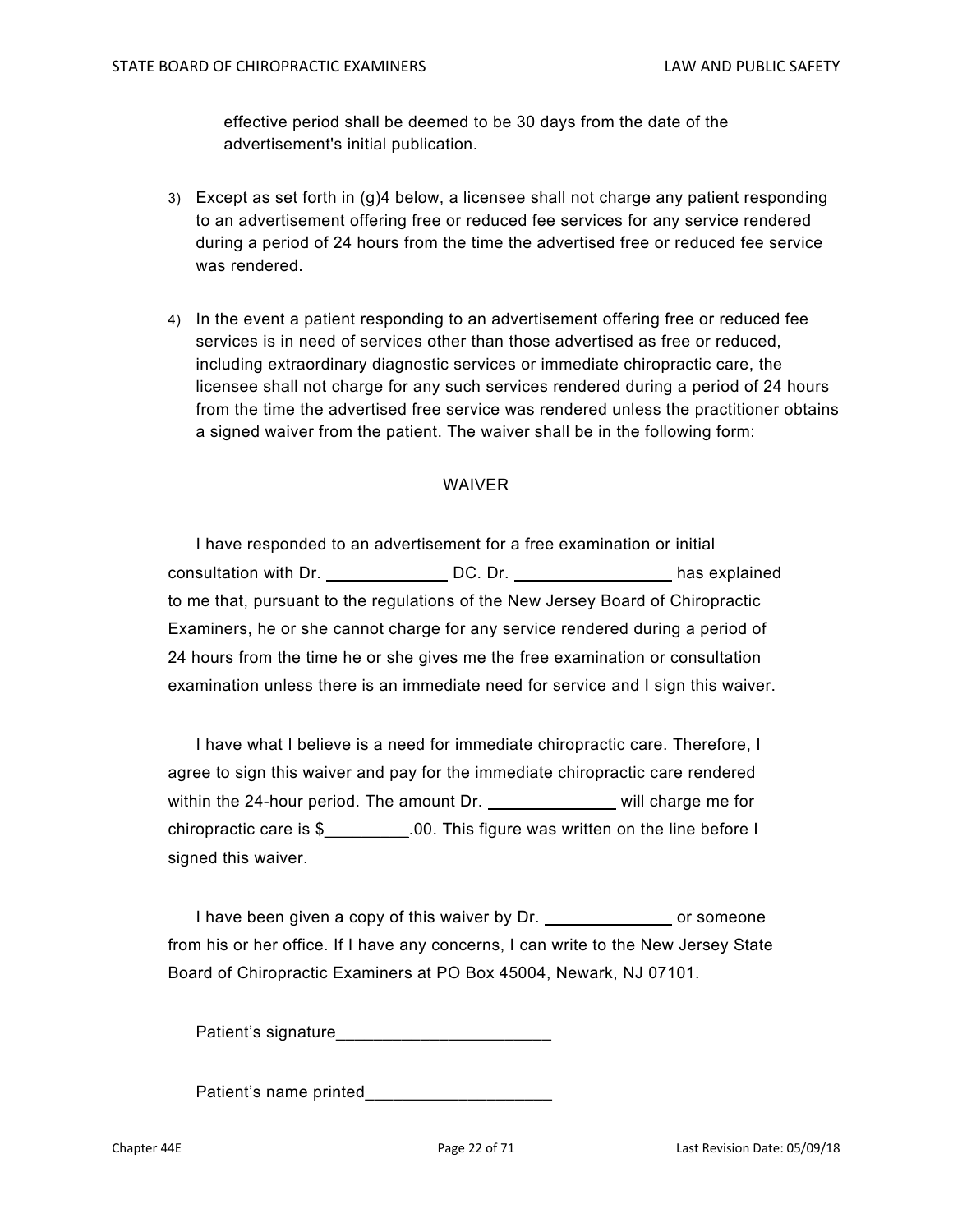$\sf Date$ 

- h) An advertisement may contain either a lay or expert testimonial, provided that such testimonial is based upon personal knowledge or experience obtained from a provider relationship with the licensee or direct personal knowledge of the subject matter of the testimonial. A lay person's testimonial shall not attest to any technical matter beyond the testimonial giver's competence to comment upon. An expert testimonial shall be rendered only by an individual possessing specialized expertise sufficient to allow the rendering of a bona fide statement or opinion. An advertiser shall be able to substantiate any objective, verifiable statement of fact appearing in the testimonial.
- i) All licensee advertisements and public representations shall contain the name and address or telephone number of the licensee, professional service corporation or trade name under which the practice is conducted and shall also set forth the name of at least one licensee responsible for the chiropractic practice in the facility identified in the advertisement and/or public representation.
- j) A licensee shall be presumed to have approved and shall be personally responsible for the form and contents of an advertisement which contains the licensee's name, office address, or telephone number. A licensee who employs or allows another to employ for his or her benefit an intermediary source or other agent in the course of advertising shall be personally responsible for the form and contents of said advertisement.
- k) A video or audio tape of every advertisement communicated by electronic media shall be retained by the licensee and made available for review upon request by the board or its designee.
- l) A licensee shall retain a copy of all advertisements for a period of three years. All advertisements in the licensee's possession shall indicate the accurate date and place of publication and/or dissemination.

#### **13:44E-2.2 PATIENT RECORDS**

a) A contemporaneous, permanent patient record shall be prepared and maintained by a licensee, which may include information collected by licensed chiropractic assistants, for each person seeking chiropractic services, regardless of whether any care is actually rendered or whether any fee is charged. Licensees also shall maintain records relating to billings made to patients and third party carriers for professional services. All patient records, bills and claim forms shall accurately reflect the care or services rendered. Such records shall include, as a minimum: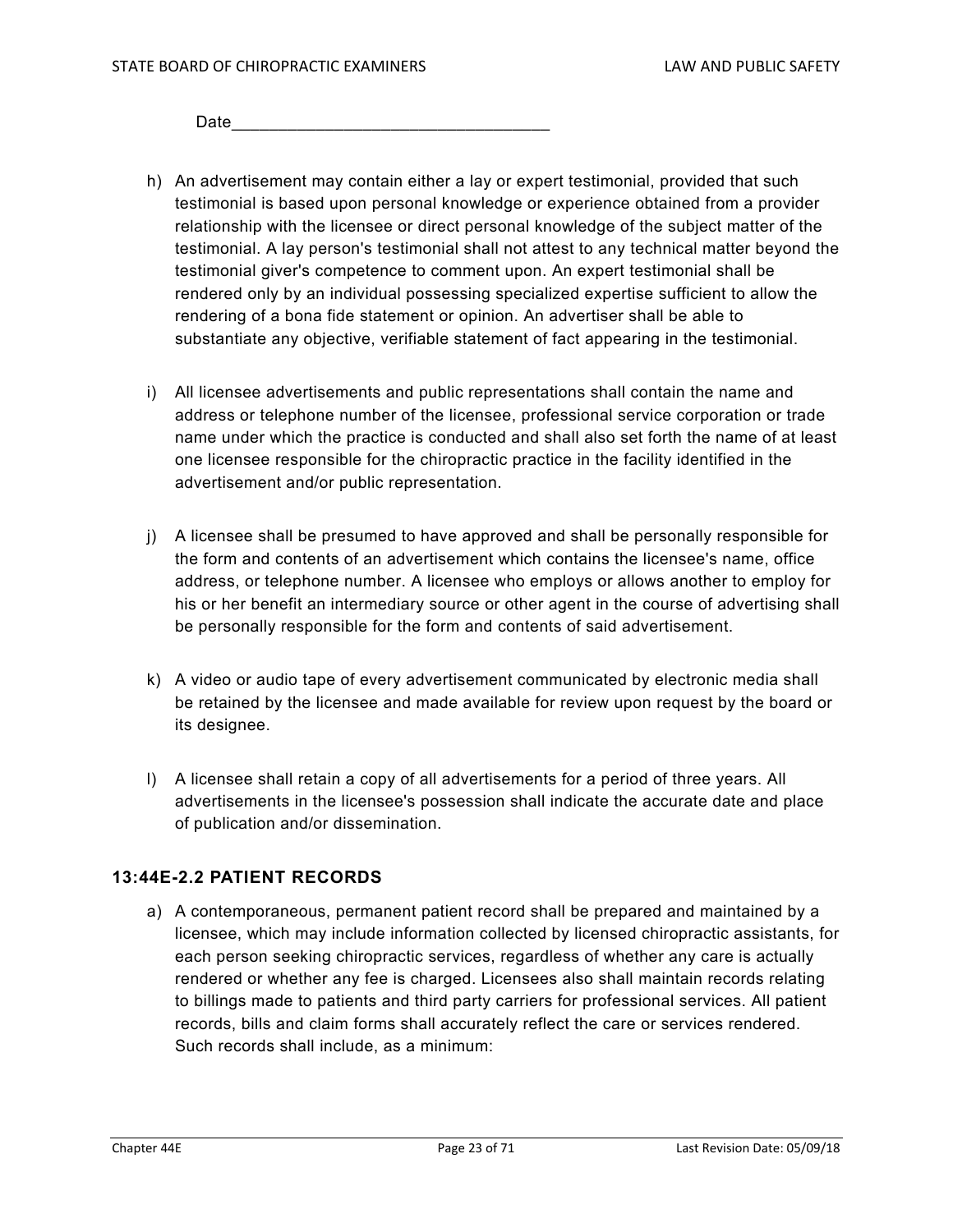- 1) The name, address, and date of birth of the patient and, if a minor, the name of the parent or guardian;
- 2) The patient complaint/reason for visit;
- 3) A pertinent case history;
- 4) Findings on appropriate examination;
- 5) Diagnosis/analysis;
- 6) A care plan;
- 7) Any orders for tests or consultations including the clinical indications and the results thereof;
- 8) The dates of each patient visit;
- 9) A description of care or services rendered at each visit together with the name of the licensee or other person rendering the care;
- 10) Notation of significant changes in patient's condition and/or significant changes in care plan;
- 11) Periodic notation of patient status regardless of whether significant changes have occurred; and
- 12) An itemized statement of the amount billed and received on patient's account.
- b) Patient records, including all radiographs and other diagnostic findings, shall be maintained for at least seven years from the date of the last entry. In the case of a minor child, records shall be kept for seven years from the date of the last entry or seven years from the date of majority, whichever is later.
- c) All radiographs shall be labeled, as a minimum, with the following identifying information:
	- 1) The name of patient;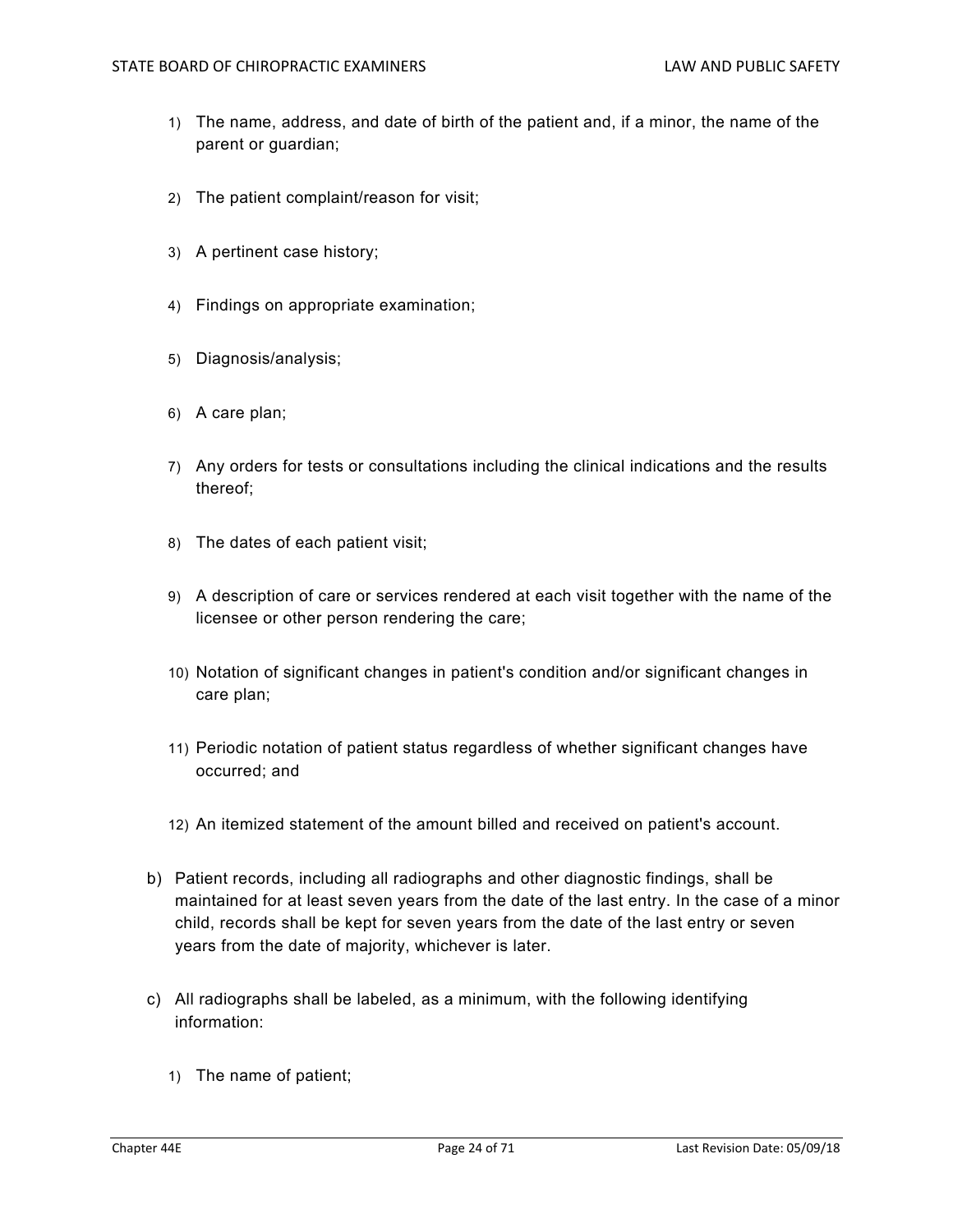- 2) The date of radiograph;
- 3) The age of patient and/or date of birth;
- 4) The name of facility; and
- 5) Right or left identity.
- d) Licensees shall provide access to patient records to the patient or the patient's authorized representative in accordance with the following:
	- 1) Upon receipt of a written request from a patient or an authorized representative and within 30 days thereof, legible copies of the patient record including, if requested, copies of radiographs, shall be furnished to the patient or an authorized representative or another designated health care provider. To the extent that the record is illegible or prepared in a language other than English, the licensee shall provide a typed transcription and/or translation at no cost to the patient.
	- 2) Except where the complete record is required by applicable law, the licensee may elect to provide a summary of the record, as long as that summary accurately reflects the patient's history and care, where the written request comes from an insurance carrier or its agent with whom the patient has a contract which provides that the carrier be given access to records to assess a claim for monetary benefits or reimbursement.

3. A licensee shall provide copies of records in a timely manner to a patient or another designated health care provider where the patient's continued care is contingent upon their receipt. The licensee shall not refuse to provide a patient record on the grounds that the patient owes the licensee an unpaid balance if the record is needed by another health care professional for the purpose of rendering care.

4. A licensee may refuse to release a record to a patient if, in the exercise of professional judgment, a licensee has reason to believe that the patient may be harmed by release of the subjective information contained in the patient record or a summary thereof. The record or the summary, with an accompanying notice setting forth the reasons for the original refusal, shall nevertheless be provided upon request of and directly to:

i) The patient's attorney;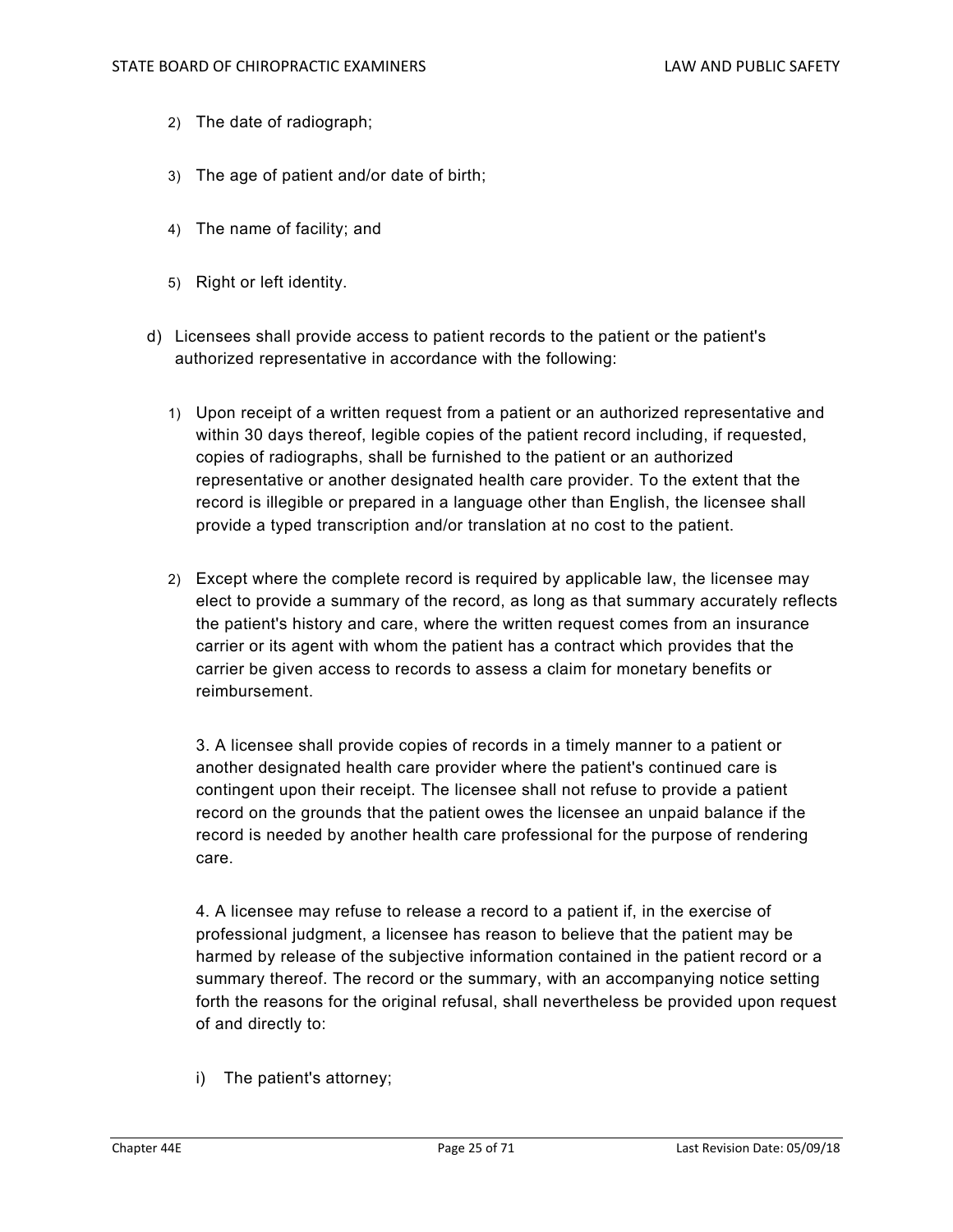- ii) Another licensed health care professional; or
- iii) The patient's health insurance carrier.

5) The licensee may charge a reasonable fee for the reproduction of records, which shall be no greater than an amount reasonably calculated to recoup the cost of copying or transcription.

- e) Licensees shall maintain the confidentiality of patient records, except that:
	- 1) Upon receipt of a written request from a patient or an authorized representative and within 30 days thereof, legible copies of the patient record including, if requested, copies of radiographs, shall be furnished to the patient or an authorized representative or another designated health care provider. To the extent that the record is illegible or prepared in a language other than English, the licensee shall provide a typed transcription and/or translation at no cost to the patient.
	- 2) The licensee, in the exercise of professional judgment and in the best interests of the patient (even absent the patient's request), may release pertinent information about the patient's care to another licensed health care professional who is providing or who has been asked to provide care to the patient, or whose expertise may assist the licensee in his or her rendition of professional services.
	- 3) A licensee shall provide copies of records in a timely manner to a patient or another designated health care provider where the patient's continued care is contingent upon their receipt. The licensee shall not refuse to provide a patient record on the grounds that the patient owes the licensee an unpaid balance if the record is needed by another health care professional for the purpose of rendering care.
- f) Where a third party or entity has requested examination or an evaluation of a person for a purpose unrelated to care by the examiner and where a report of the examination is to be supplied to the third party, the licensee rendering those services shall prepare appropriate records and maintain their confidentiality, except to the extent provided by this section. The licensee's report to the third party relating to the patient shall be made part of the record. The licensee shall:
	- 1) Assure that the scope of the report is consistent with the request, to avoid the unnecessary disclosure of diagnoses or personal information which is not pertinent;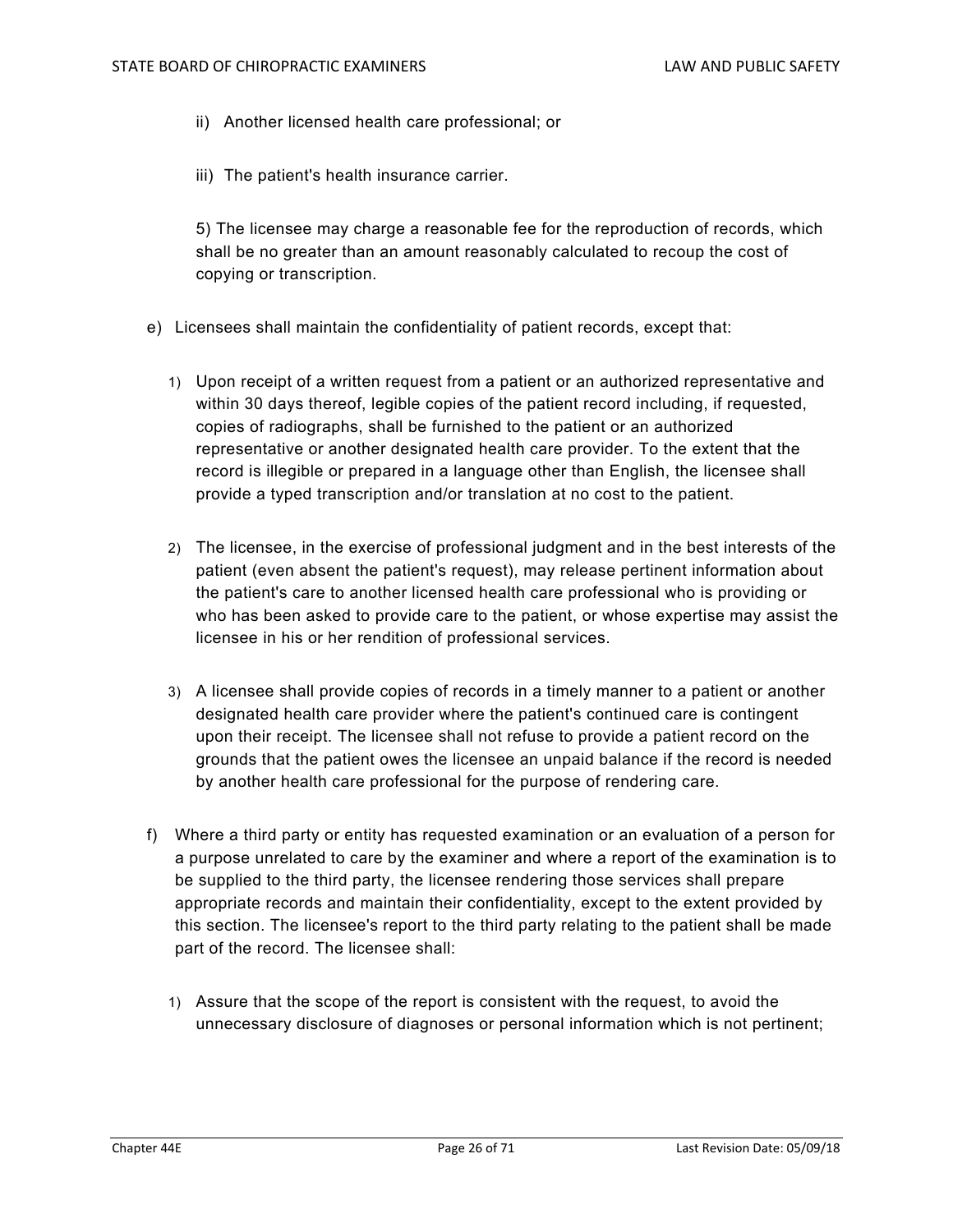- 2) Forward the report to the individual entity making the request and in accordance with the terms of the patient's authorization; if no specific individual is identified, the report should be marked "Confidential"; and
- 3) Should the examination disclose abnormalities or conditions not known to the patient, the licensee shall advise the patient to consult another health care professional for treatment.
- g) If a licensee ceases to engage in practice or it is anticipated that he or she will remain out of practice for more than three months, the licensee or a designee shall:
	- 1) Establish a procedure by which patients can obtain patient records or acquiesce in the transfer of those records to another licensee or health care professional who is assuming the responsibilities of that practice;
	- 2) If the practice is unattended by another licensee, publish a notice of the cessation and the established procedure for the retrieval of records in a newspaper of general circulation in the geographic location of the licensee's practice, at least once each month for the first three months after the cessation;
	- 3) File a notice of the established procedure for the retrieval of records with the Board of Chiropractic Examiners; and
	- 4) Make reasonable efforts to directly notify any patient treated during the six months preceding the cessation in order to provide information concerning the established procedure for the retrieval of records.

#### **13:44E-2.3 SEXUAL MISCONDUCT**

- a) By this section, the State Board of Chiropractic Examiners is identifying for its licensees conduct that it shall deem to be violative of law.
- b) As used in this section, the following terms have the following meanings unless the context indicates otherwise:
	- 1) "Licensee" means any person licensed to engage in the practice of chiropractic as regulated by the State Board of Chiropractic Examiners.
	- 2) "Patient" means any person who is the recipient of a professional service rendered by a licensee for the purposes of diagnosis, care or a consultation relating to chiropractic care. "Patient" for purposes of this section also means a person who is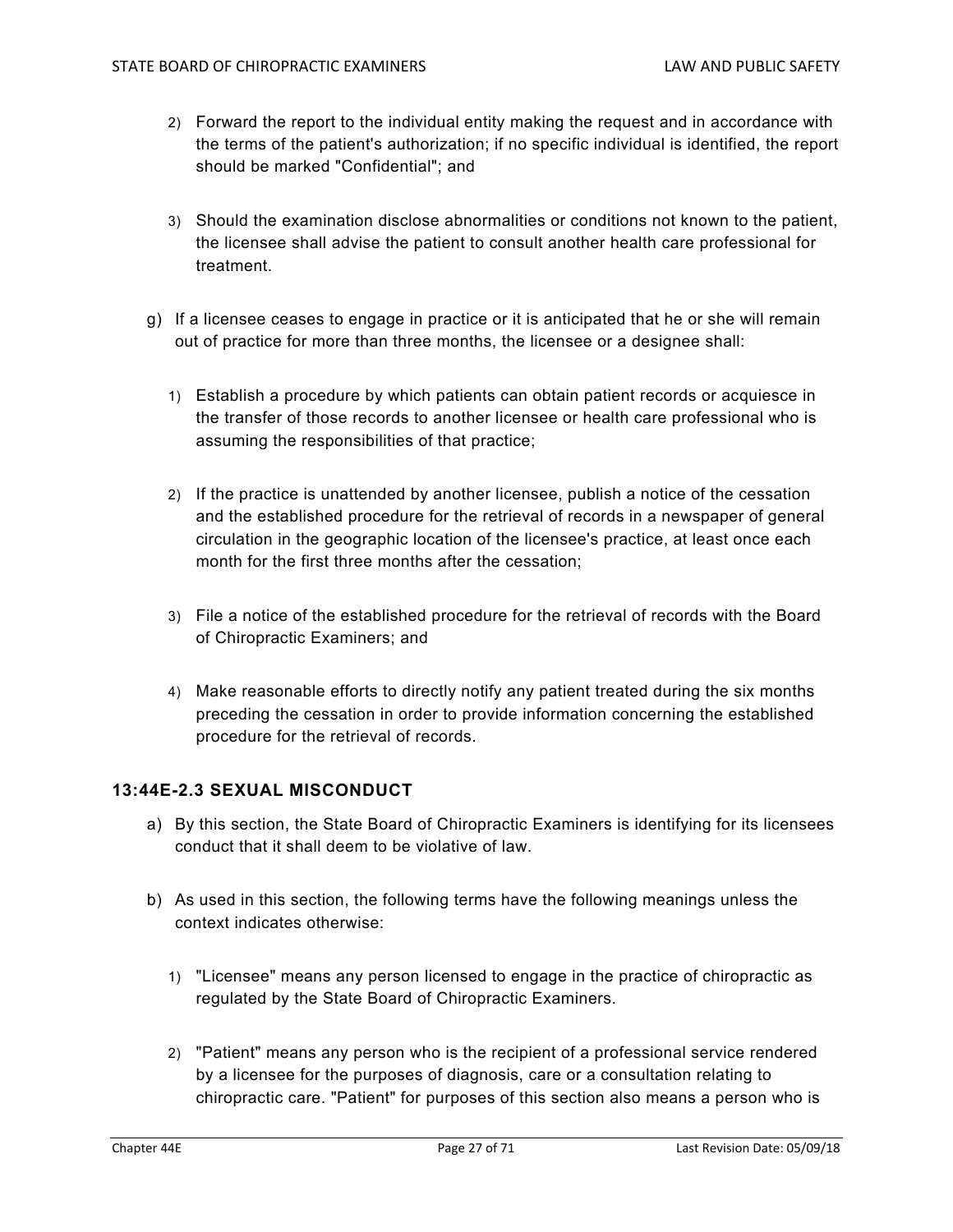the subject of professional examination even if the purpose of that examination is unrelated to care.

- 3) "Patient-chiropractor relationship" means an association between a chiropractor and patient wherein the licensee owes a continuing duty to the patient to be available to render professional services consistent with his or her chiropractic training and experience. The performance of any professional chiropractic service includes, but is not limited to, any consultation, examination, and care provided by a licensee in furtherance of chiropractic care or consultation.
- 4) "Sexual contact" means the knowing touching of a person's body directly or through clothing, where the circumstances surrounding the touching would be construed by a reasonable person to be motivated by the licensee's own prurient interest or for sexual arousal or gratification. "Sexual contact" includes, but is not limited to, the imposition of a part of the licensee's body upon a part of the patient's body, sexual penetration, or the insertion or imposition of any object or any part of a licensee or patient's body into or near the genital, anal or other opening of the other person's body. "Sexual contact" does not include the touching of a patient's body which is necessary during the performance of a generally accepted and recognized chiropractic technique.
- 5) "Sexual harassment" means solicitation of any sexual act, physical advances, or verbal or nonverbal conduct that is sexual in nature, and which occurs in connection with a licensee's activities or role as a provider of chiropractic services, and that either: is unwelcome, offensive to a reasonable person, or creates a hostile workplace environment, and the licensee knows, should know, or is told this; or is sufficiently severe or intense to be abusive to a reasonable person in that context. "Sexual harassment" may consist of a single extreme or severe act or of multiple acts and may include, but is not limited to, conduct of a licensee with a patient, co-worker, employee, student or supervisee whether or not such individual is in a subordinate position to the licensee.

"Spouse" means the husband, wife or fiancée of the licensee or an individual involved in a long-term committed relationship with the licensee.

- i) For purposes of this section, a long-term committed relationship means a relationship which is at least six months in duration.
- c) A licensee shall not engage in sexual contact with a patient with whom he or she has a patient-chiropractor relationship. The patient-chiropractor relationship is considered ongoing for purposes of this section, unless: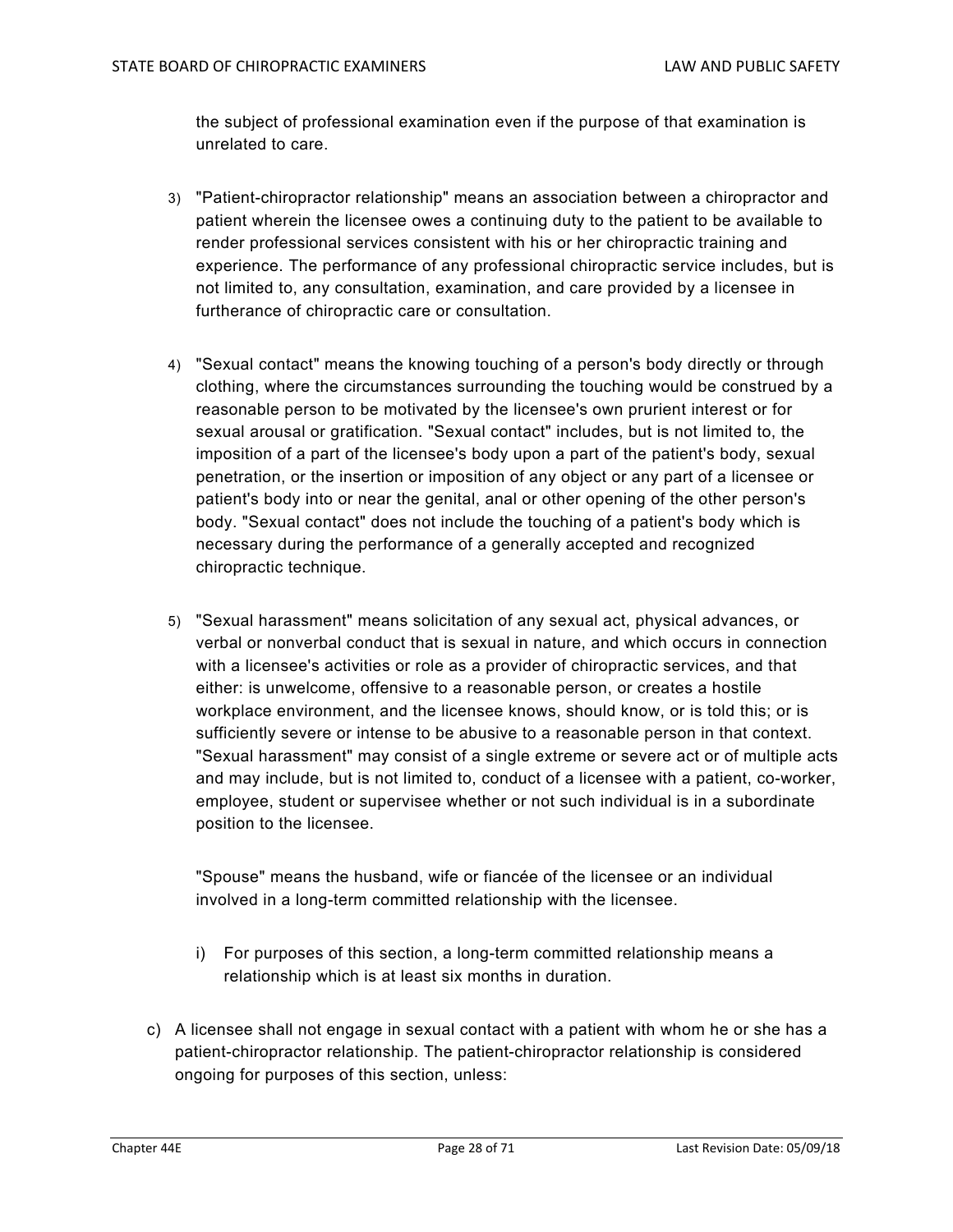- 1) Professional services are terminated by written notice to the patient via certified mail return receipt requested and documentation in the patient record; and
- 2) Three months have elapsed since the last professional service was rendered.
- d) A licensee shall not seek or solicit sexual contact with a patient with whom he or she has a patient-chiropractor relationship and shall not seek or solicit sexual contact with any person in exchange for professional services.
- e) A licensee shall not engage in any discussion of an intimate sexual nature with a patient, unless that discussion is related to legitimate patient needs. Such discussion shall not include disclosure by the licensee of his or her own intimate sexual relationships.
- f) A licensee shall provide privacy and examination conditions which prevent the exposure of the unclothed body of the patient unless necessary to the professional chiropractic services being rendered.
- g) A licensee shall not engage in sexual harassment in a professional setting while performing in a professional capacity.
- h) A licensee shall not engage in any other activity which would lead a reasonable person to believe that the activity serves the licensee's personal prurient interests or is for the sexual arousal, or sexual gratification of the licensee or patient or which constitutes an act of sexual abuse.
- i) Violation of any of the prohibitions or directives set forth at (c) through (h) above shall be deemed to constitute professional misconduct pursuant to N.J.S.A. 45:1-21(e).
- j) Nothing in this section shall be construed to prevent a licensee from rendering any professional chiropractic service to a spouse, providing that the rendering of such service is consistent with accepted standards of chiropractic care and that the performance of chiropractic services is not utilized to exploit the patient spouse for the sexual arousal or sexual gratification of the licensee.
- k) It shall not be a defense to any action under this section that:
	- 1) The patient solicited or consented to sexual contact with the licensee; or
	- 2) The licensee was in love with or had affection for the patient.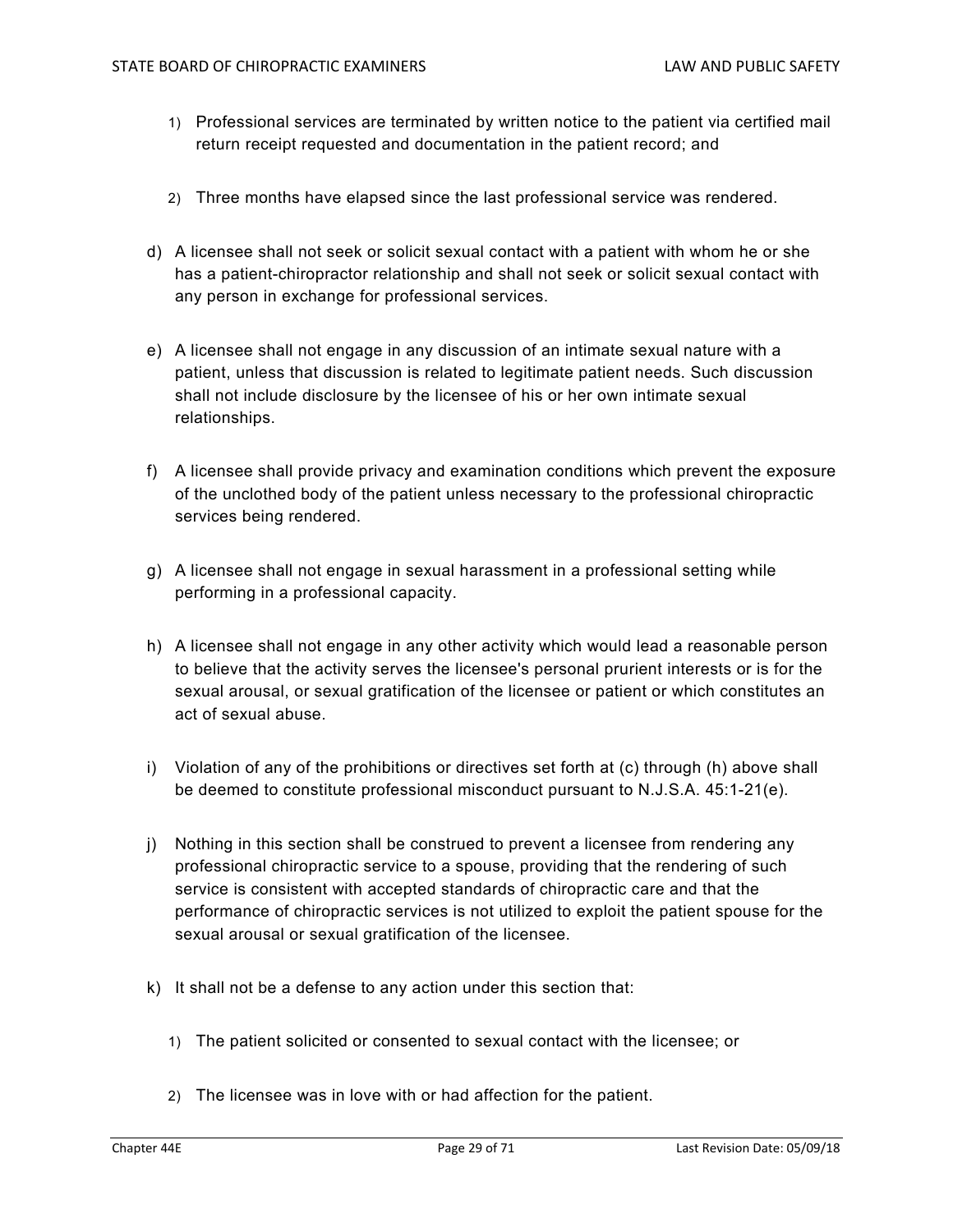#### **13:44E-2.4 CHIROPRACTOR OF RECORD; FEE REIMBURSEMENT**

- a) Each patient in a chiropractic facility shall have a chiropractor of record who shall remain primarily responsible for assuring the proper implementation of the chiropractic services to be rendered to such patient regardless of whether the services are rendered by the chiropractor of record or by any other person rendering chiropractic services or ancillary care to the patient.
- b) The name of the chiropractor of record shall be conspicuously identified on the patient record. If the chiropractor of record is not identified on the patient record, it shall be presumed that the chiropractor of record is the owner of the practice in which the patient received care.
- c) Each chiropractor or any other person rendering services shall sign or initial each entry on the patient record pertaining to the services he or she provided. If no such entry appears on the patient record, it shall be presumed that such service was rendered by the chiropractor of record, unless the chiropractor of record establishes the identity of the individual who provided such services.
- d) In a multi-chiropractor practice, the chiropractor of record shall remain the chiropractor for a patient until a subsequent chiropractor affirmatively notes in the patient record that he or she is currently the chiropractor of record. In the event that the chiropractor of record leaves the practice, a successor chiropractor shall be designated if the patient elects to continue treatment in the facility.
- e) A new chiropractor of record shall review the patient's history and chiropractic records, examine the patient, if necessary, and either develop a new treatment plan or continue the pre-existing plan.
- f) Any chiropractor found to have rendered services in violation of N.J.S.A. 45:1-21 and the owner of the facility in which the licensee render such services shall be jointly and severally responsible for any restoration of patient fees as may be ordered by the Board.

#### **13:44E-2.5 FEE SCHEDULE**

- a) The following fees shall be charged by the Board:
	- 1) Application Fee .................................................................................. \$125.00
	- 2) Endorsement Fee ..............................................75.00 (plus initial license fee)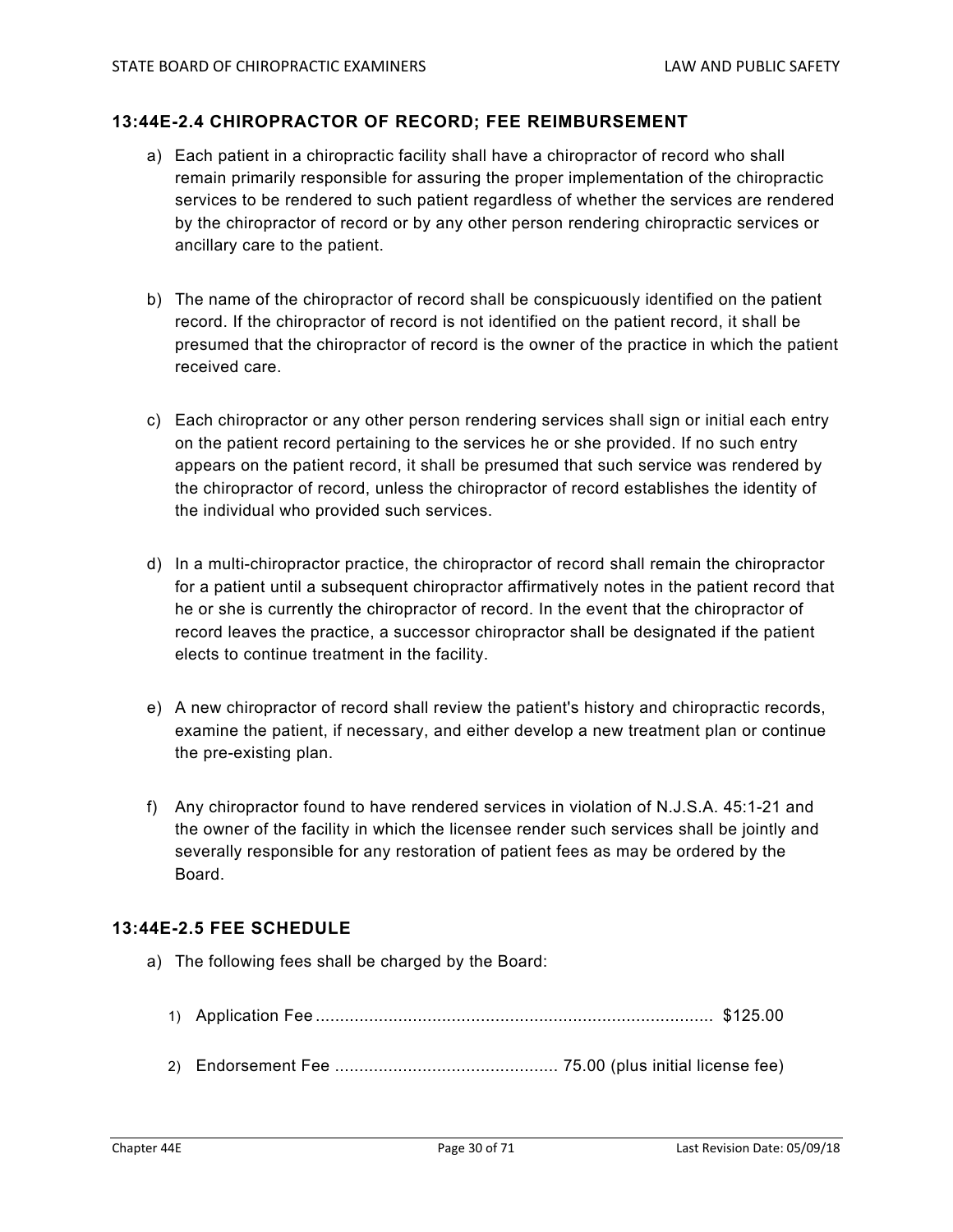| $\mathsf{i}$                                                                 |
|------------------------------------------------------------------------------|
| ii) During the second year of a biennial renewal period  175.00              |
|                                                                              |
|                                                                              |
|                                                                              |
|                                                                              |
|                                                                              |
| 9) Electrodiagnostic Testing and Special Examination Certification Fee 50.00 |
|                                                                              |

#### **13:44E-2.6 REFERRAL FEES**

It shall be professional misconduct for a licensee to pay, offer to pay, or to receive from any person any fee or other form of compensation for the referral of a patient. This section shall not prohibit the division of fees among licensees engaged in a bona fide employment, partnership or corporate relationship for the delivery of professional services.

#### **13:44E-2.6A PATIENT RECORD REVIEW**

- a) As used in this section, the term, "patient record review" means an evaluation of all records which are maintained pursuant to N.J.A.C. 13:44E-2.2 and which are relevant to the treatment or condition under evaluation by a non-attending chiropractor with regard to the effectiveness and application of prior treatment or termination of or continuation of the treatment.
- b) A non-attending chiropractor who performs a patient record review, which evaluates prior chiropractic care or the need for continued chiropractic care or the necessity for diagnostic testing, shall make a reasonable and documented effort to obtain all records of the attending chiropractor relevant to the chiropractic care or condition under evaluation before rendering an opinion concerning the prior chiropractic care, the need for continued chiropractic care or the need for diagnostic testing.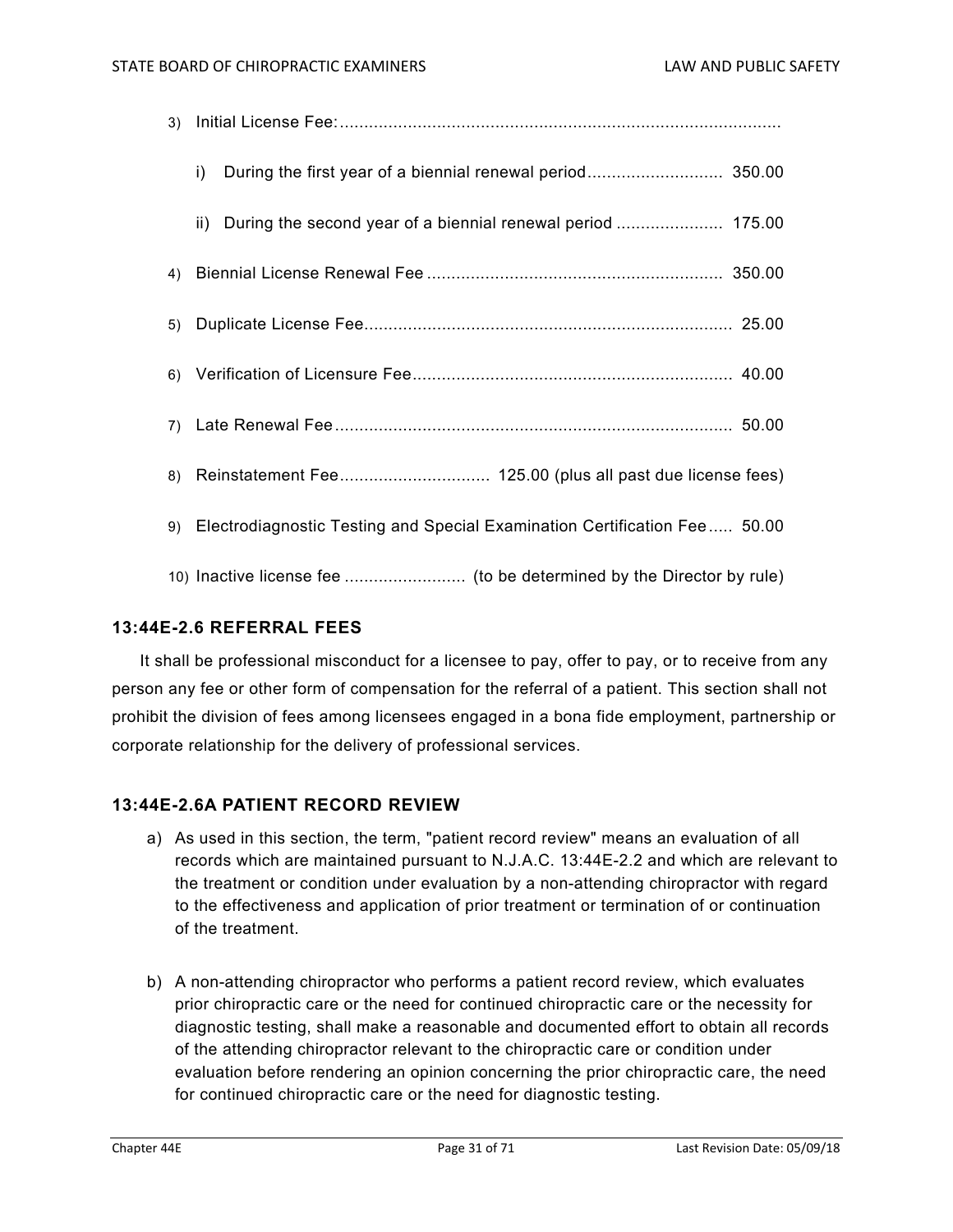- c) An opinion by a non-attending chiropractor which states that prior chiropractic care was not documented pursuant to N.J.A.C. 13:44E-2.2 shall clearly note the specific deviations from the patient record requirements of N.J.A.C. 13:44E-2.2.
- d) Opinions which state that prior chiropractic care was not necessary, not required or palliative shall clearly state the rationale upon which the opinion is based.
- e) (Reserved)
- f) An opinion by a non-attending chiropractor that diagnostic testing, referrals or consultations were not properly documented or performed in accordance with N.J.A.C. 13:44E-2.2 and 13:44E-3 shall clearly note the specific deviations from those rules.
- g) Opinions which state that prior diagnostic testing, referrals or consultations were not necessary shall clearly state the rationale upon which the opinion is based.
- h) Any opinion rendered regarding the evaluation of prior chiropractic care, the termination of chiropractic care, or the necessity of diagnostic testing and/or referrals or consultation shall be consistent with N.J.S.A. 45:9-14.5 and N.J.A.C. 13:44E-1.1. Violations of any of the provisions set forth in this section shall constitute professional misconduct pursuant to N.J.S.A. 45:1-21(e) and may subject licensees to penalties as set forth in N.J.S.A. 45:1-22 and 45:1-25.

#### **13:44E-2.7 DELEGABLE TASKS OR FUNCTIONS OF CHIROPRACTIC AIDES LICENSED CHIROPRACTIC ASSISTANTS**

- a) The following words and terms, when used in this section, shall have the following meanings unless the context clearly indicates otherwise:
	- 1) "Chiropractic aide" means any person who does not hold a valid New Jersey chiropractic or chiropractic assistant license, or a license, certification or registration issued pursuant to law that authorizes the performance of acts that, absent such authorization, would be unlawful.
	- 2) "Licensed chiropractic assistant" means a person who is licensed pursuant to the provisions of section 5 through 8 of P.L. 2015, c. 283 and the rules set forth in this subchapter and in N.J.A.D. 13:44E-4 to practice chiropractic assistance under the supervision of a licensed chiropractor.
	- 3) "Plan of care" means a documented treatment plan designed by a licensed chiropractor for the treatment of a patient.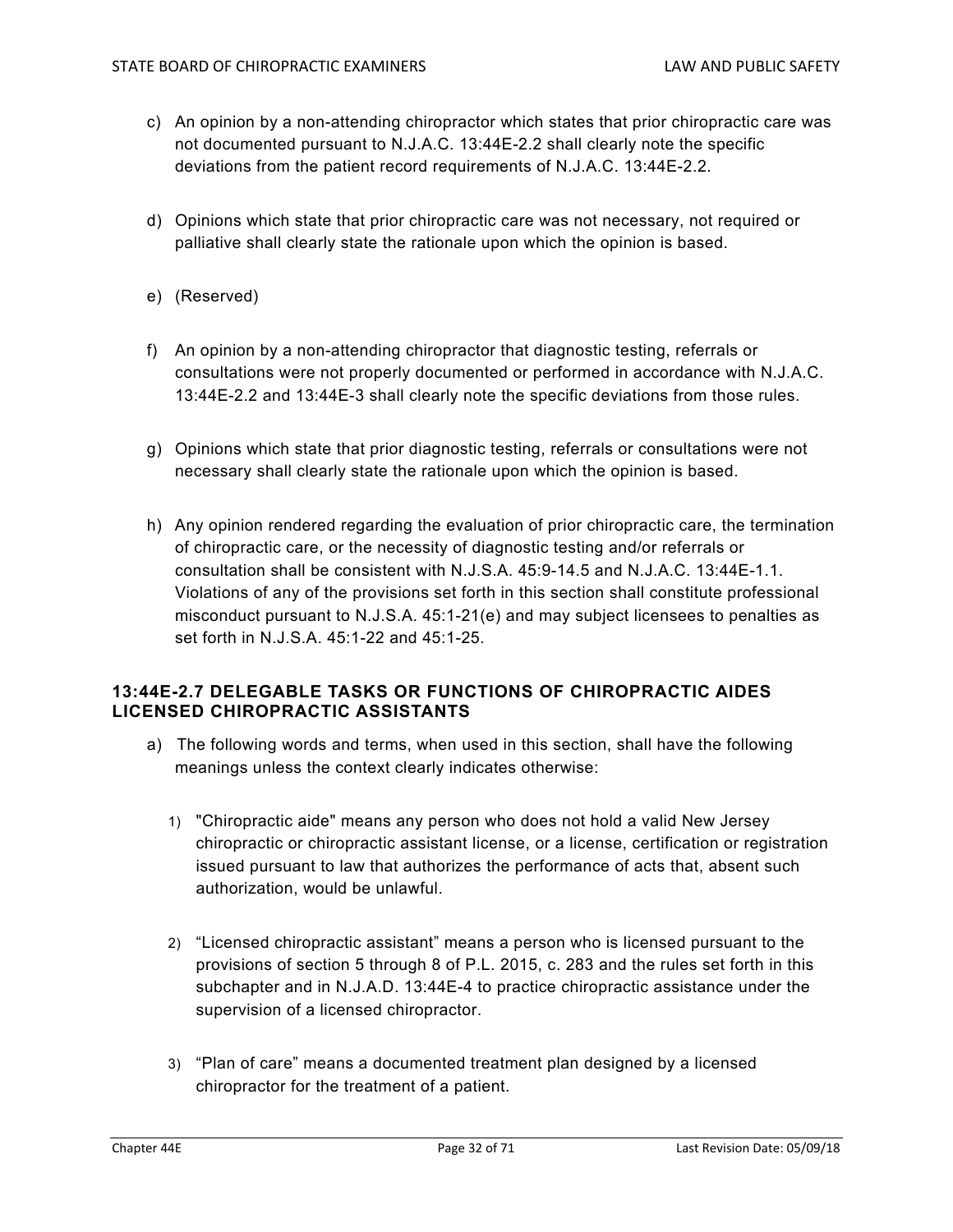- 4) "Supervision" means the oversight provided by a licensed chiropractor of the clinical services performed by a licensed chiropractic assistant, and for which the chiropractor shall be on the premises at all times and readily available to instruct the licensed chiropractic assistant throughout the performance of the clinical services.
- b) Under the supervision of, and when delegated by, a licensed chiropractor, a licensed chiropractic assistant may perform tasks or functions including, but not limited to, the following:
	- 1) Completing a medical history of a patient;
	- 2) Preparing the patient for chiropractic care;
	- 3) Writing into the patient record subjective complaints from the patient and objective findings provided by the licensee;
	- 4) Performing a urinary dipstick analysis;
	- 5) Taking and recording vital signs;
	- 6) Preparing and developing X-ray films;
	- 7) Providing patient education activities;
	- 8) Providing instruction in activities of daily living;
	- 9) Administering cryotherapy, hot packs, non-fulcrum mechanical traction without restraints (such as roller tables and roller chairs) and non-invasive surface screening;
	- 10) Setup and preparation of the patient for the administration of physical modalities;
	- 11) Administering thermal, sound, light, mechanical, and electrical modalities and hydrotherapy, including, but not limited to, the following:

i. Ultraviolet (B and C bands) or electromagnetic rays including, but not limited to, deep heating agents, microwave diathermy, short-wave diathermy, and ultrasound;

ii. Electro-therapy devices powered by an alternating current or any interferential devices, as set forth in (a) above; or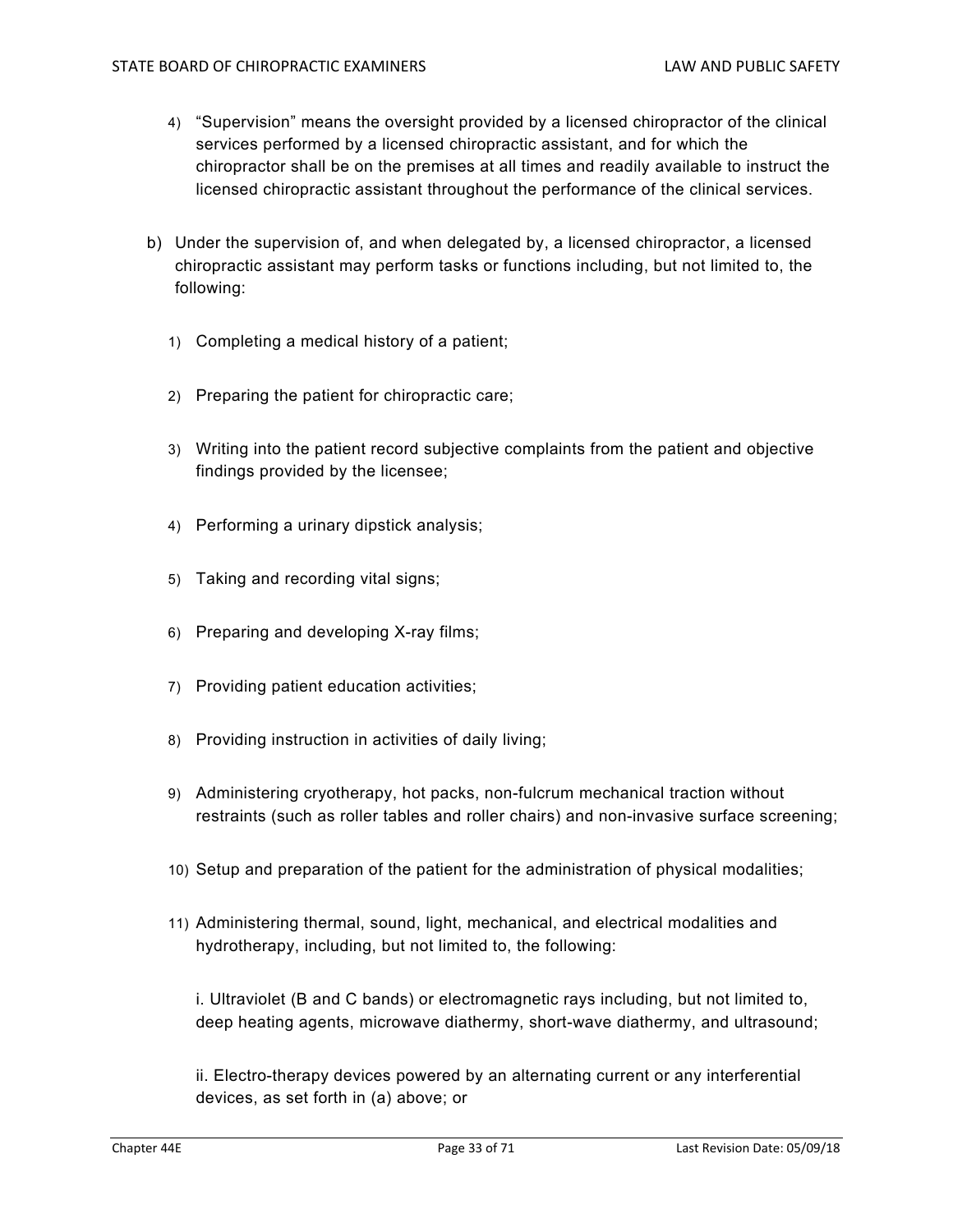- iii. Decompressing therapy devices or mechanical traction; and
- 12) Instructing and monitoring prescribed rehabilitative exercises.
- c) Under the supervision of, and when delegated by, a licensed chiropractor, a chiropractic aide, including a graduate of a recognized program of study in chiropractic, may perform tasks or functions including, but not limited to, those functions and tasks listed in (b)1 through 10 above. A licensed chiropractor shall not permit a chiropractic aide, including a graduate of a recognized program to study chiropractic, to perform the tasks listed in (b)11 and 12 above.

1) If a licensed chiropractor employs a chiropractic aide, the aide is to be supervised by a licensed chiropractor who shall be on the premises at all times and readily available. Such supervision shall entail regular consultation, guidance, and instruction with respect to the tasks and functions performed by the aide.

- d) A licensed chiropractor shall not permit a chiropractic aide or licensed chiropractic assistant to:
	- 1) Examine, diagnose or analyze a patient;
	- 2) Notwithstanding (a)1 above, perform massage, unless licensed as a massage and bodywork therapist in this State by the Board of Massage and Bodywork Therapy pursuant to N.J.S.A. 45:11-53 to 80.
	- 3) Take X-rays (unless permitted by license issued by the Department of Environmental Protection);
	- 4) Perform a chiropractic adjustment; or
	- 5) Perform any task or function for which the skill, training, and judgment of a licensed chiropractor is required to safely and competently perform such task or function.
- e) A licensed chiropractor who allows a chiropractic aide or licensed chiropractic assistant to perform any task or function incidental to the rendering of chiropractic care shall:
	- 1) Be responsible for the performance of all delegated tasks or functions performed by such individual;
	- 2) Supervise the chiropractic aides and licensed chiropractic assistants; and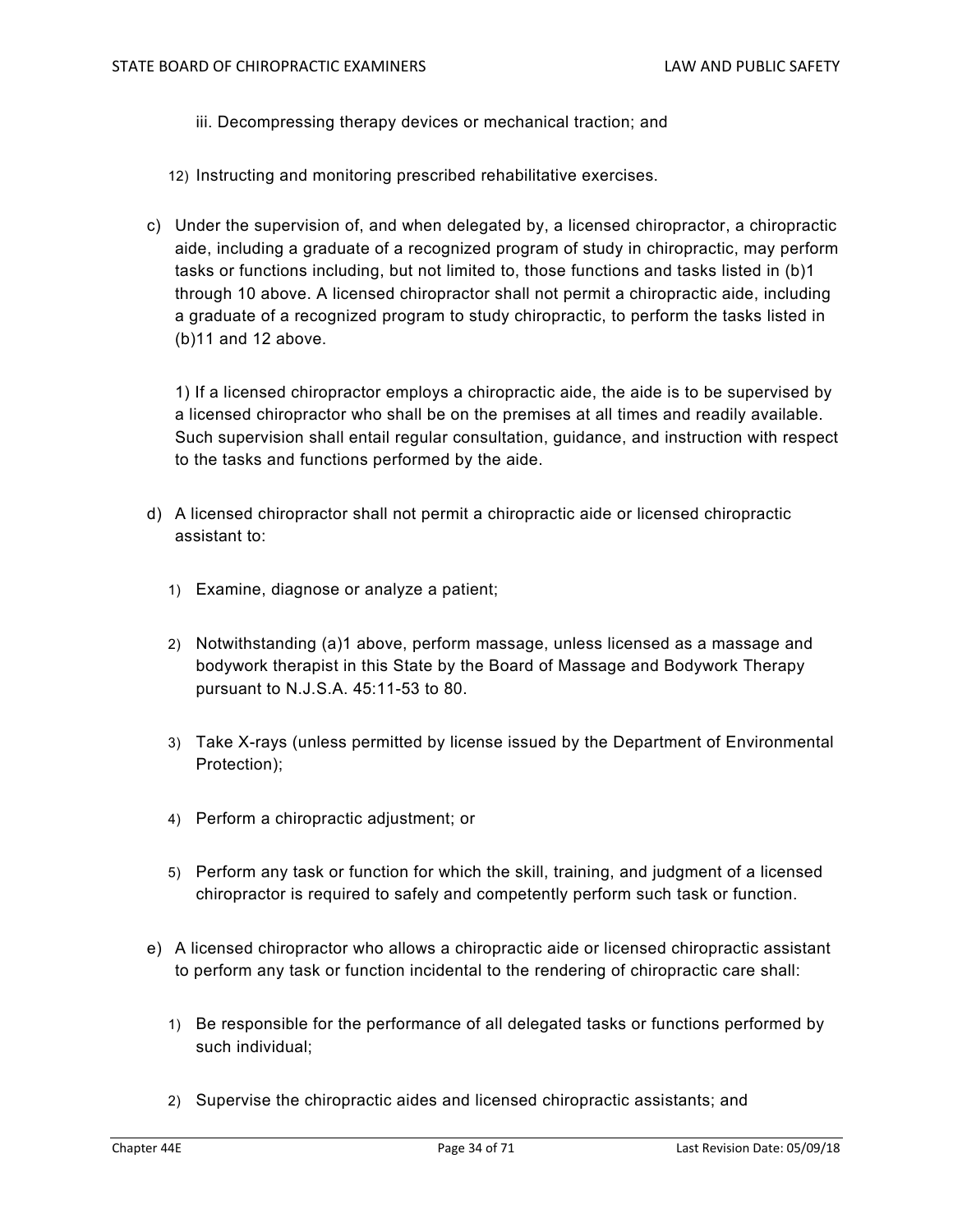- 3) Ensure that such individual is competent to perform all delegated tasks or functions. The licensed chiropractor shall provide any instruction or training necessary to ensure competence and shall make such inquiry as may be necessary to ensure that a satisfactory level of education exists so as to conclude that the chiropractic aide and licensed chiropractic assistant may render any delegated tasks or functions with reasonable skill and safety.
- f) A licensed chiropractor shall write all instructions for duties to be performed by chiropractic aides and licensed chiropractic assistants in the patient's plan of care and shall make the plan available at all times to the chiropractic aide and licensed chiropractic assistant carrying out the instructions.
- g) Prior to the performance of any delegated tasks or functions by a chiropractic aide or licensed chiropractic assistant, the aide or assistant shall determine whether the patient's physical status has materially changed since the patient's prior office visit. In such event, the chiropractic aide or licensed chiropractic assistant shall not proceed with the performance of any delegated tasks or functions until the licensed chiropractor has reexamined the patient or authorized the performance of a delegated task or function.
- h) Notwithstanding the provisions of (a) through (g) above, a student enrolled in a chiropractic or chiropractic assistance program approved by the Board may perform clinical services under the supervision of a licensed chiropractor to gain the necessary practical clinical experiences.

#### **13:44E-2.7A ORDERING OF ELECTRO-THERAPY DEVICES FOR HOME USE**

- a) For purposes of this section and N.J.A.C. 13:44E-2.7(c)5ii, "electro-therapy devices" such as "TENS" (transcutaneous electric nerve stimulation), "MES" (micro-ampere electric stimulation), or "EMS" (electric muscle stimulation) devices, means devices which generate an electrical current that is applied to the skin via electrodes to cause a physiological effect.
- b) A licensee may not order an electro-therapy device for home use which:
	- 1) Uses AC electrical current; or
	- 2) Is an interferential device which crosses two medium frequency alternating currents through the body.
- c) A licensee may order a battery operated electro-therapy device for home use provided that the patient: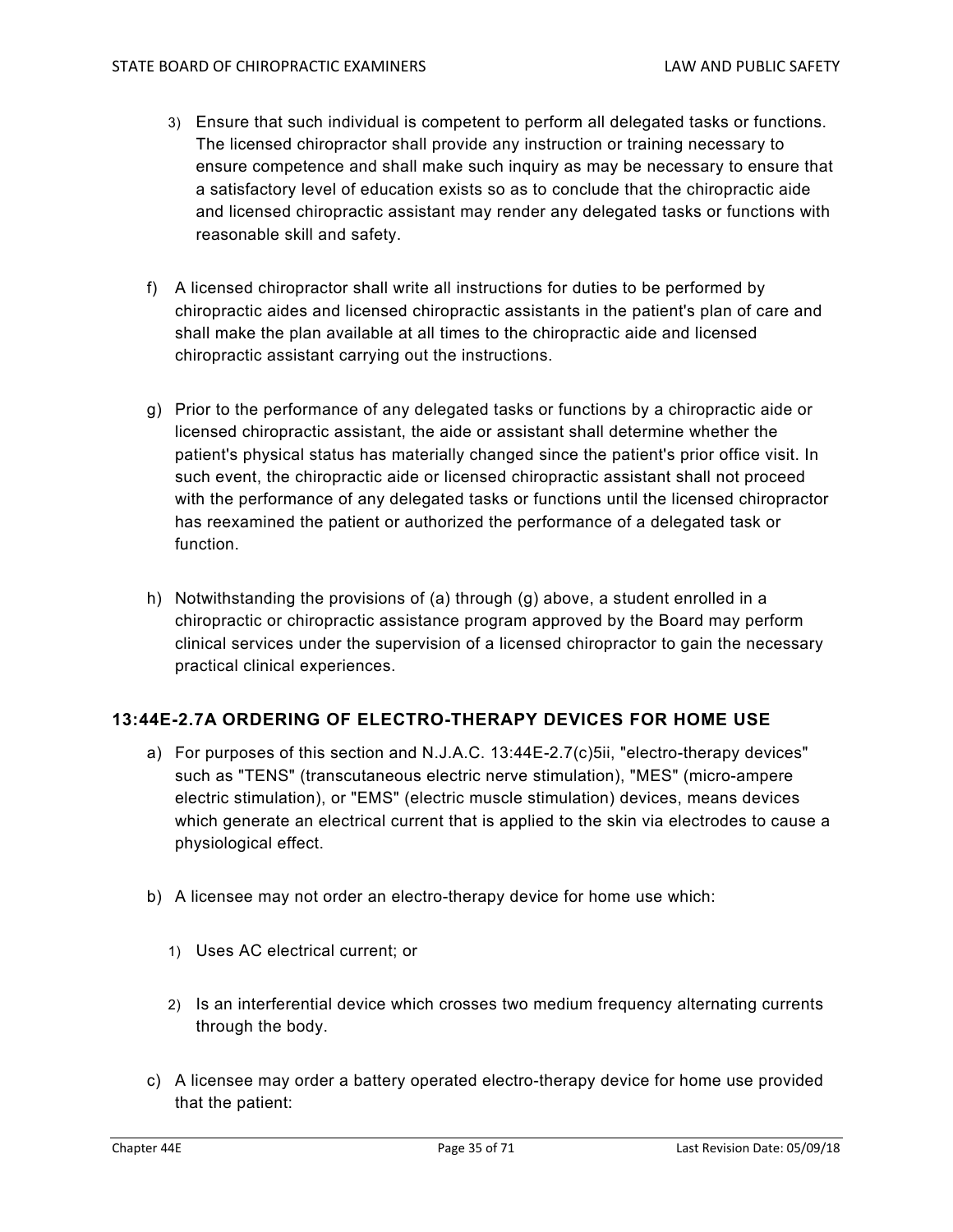- 1) Is not using a cardiac pacemaker or implanted defibrillator;
- 2) Is not epileptic;
- 3) Does not suffer from any cognitive impairment which affects the patient's ability to follow instructions;
- 4) Is willing and able to assume responsibility in writing for use of the electric therapy device;
- 5) Will have adequate home assistance, where such assistance may be necessary in the opinion of the treating chiropractor, especially when the electrodes are to be placed paraspinally;
- 6) Is provided with a complete set of instructions for home use which includes:
	- i) The operation of the unit;
	- ii) Battery charging or changing;
	- iii) Care of the unit and supplies;
	- iv) The preferred and alternative electrode placements and stimulation parameters;
	- v) The suggested schedule of treatment times and rest periods;
	- vi) Precautions against misuse of the unit, including using the device for any purpose other than that for which it was ordered;
	- vii) The avoidance and treatment of skin irritation;
	- viii) The address and phone number of an information source for troubleshooting; and
	- ix) The chiropractor's name and phone number; and
- 7) Has provided a written acknowledgment that a complete set of instructions for home use has been received.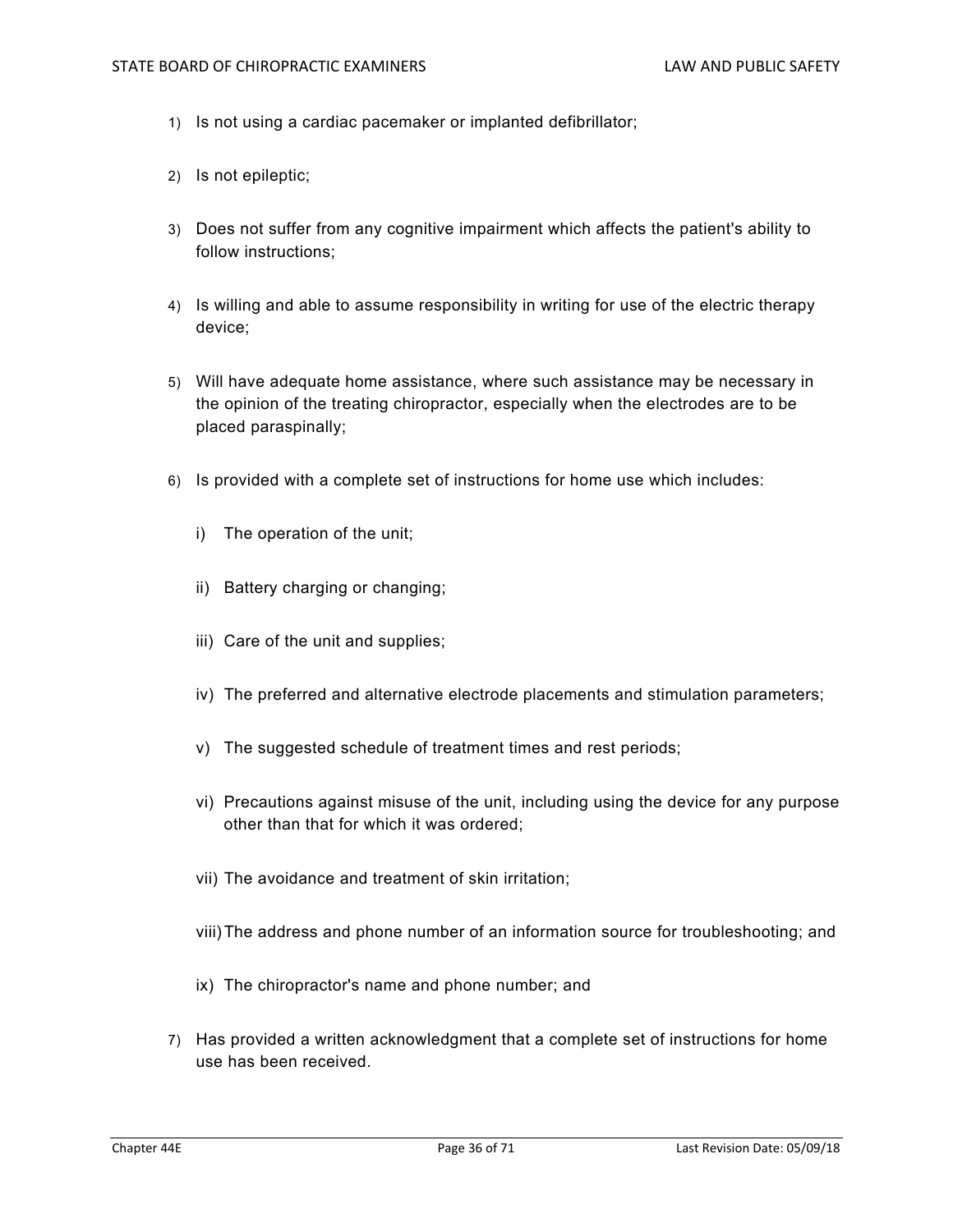- d) A battery operated electro-therapy device may be ordered for home use, provided that the chiropractor has instructed the patient that the electro-therapy device should not be applied over:
	- 1) The carotid sinus;
	- 2) Blood vessels with thrombosis or emboli;
	- 3) Tissue or blood vessels vulnerable to hemorrhage or inflammation;
	- 4) Lumbar or abdominal areas of pregnant women;
	- 5) The eyes or internally;
	- 6) A malignancy; or
	- 7) Trans-thoracic applications in asthenic patients.
- e) The licensee shall document the ordering of care using an electro-therapy device in the patient record pursuant to N.J.A.C. 13:44E-2.2, which shall also include the following:
	- 1) A specific treatment protocol, including the specific electro-modality to be used, the electrode type, and the electrode placement;
	- 2) An evaluation of the patient's response and documentation of any necessary adjustments to the treatment;
	- 3) The estimated period of time necessary to achieve the treatment goals of the electrostimulation device;
	- 4) Regular follow-up evaluations of the patient's participation in the at-home electrotherapy device program; and
	- 5) The acknowledgment from the patient that a complete set of instructions for home use has been received pursuant to (c)7 above.

## **13:44E-2.8 NOTIFICATION OF CHANGE OF ADDRESS; SERVICE OF PROCESS**

a) A licensee of the Board of Chiropractic Examiners shall notify the Board in writing of any change of address from the address currently registered with the Board and shown on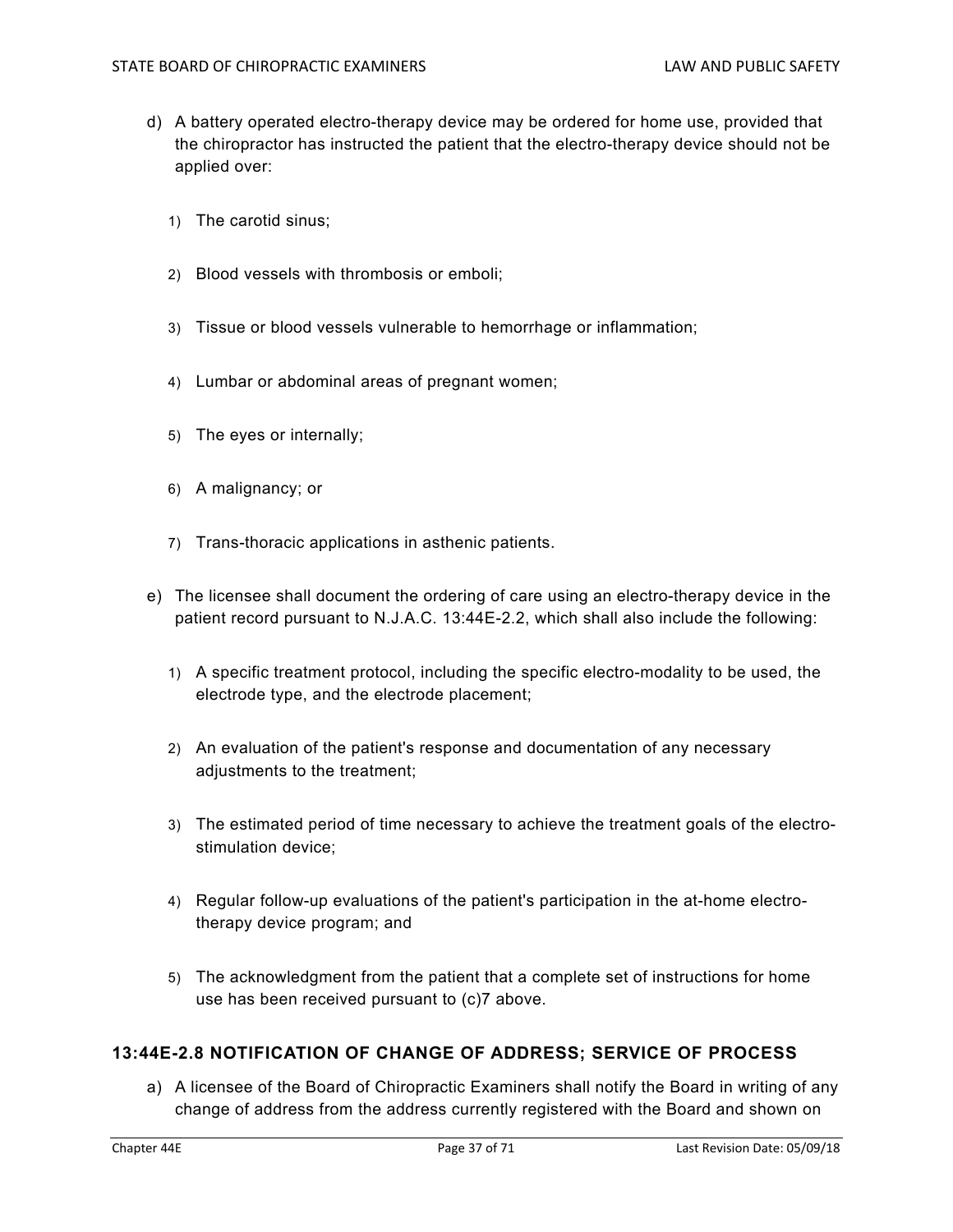the most recently issued certificate. Such notice shall be sent to the Board by certified mail, return receipt requested, not later than 10 days following the change of address.

b) Service of an administrative complaint or other Board-initiated process at a licensee's address currently on file with the Board shall be deemed adequate notice for the purposes of N.J.A.C. 1:1-7.1 and the commencement of any disciplinary proceedings.

## **13:44E-2.9 DISPLAY OF LICENSE**

Each person holding a license to practice chiropractic in the State of New Jersey shall display the license and the current renewal certificate in a conspicuous place in his or her principal office or place of practice. In addition, the licensee shall display a duplicate issued by the Board of the current renewal certificate in all other facilities where the licensee practices.

## **13:44E-2.10 RIGHT TO A HEARING**

Prior to any suspension, revocation or refusal to renew a license, the licensee shall have the right to request a hearing which shall be conducted pursuant to the Administrative Procedure Act, N.J.S.A. 52:14B-1 et seq., and the Uniform Administrative Procedure Rules, N.J.A.C. 1:1.

## **13:44E-2.11 OVERUTILIZATION; EXCESSIVE FEES**

- a) A licensee shall not directly or indirectly engage in the rendering of any bill or the submission of any claim for service that:
	- 1) Is not justified by the needs of the patient;
	- 2) Is for any diagnostic or treatment services, goods or appliances which are excessive in quality or quantity;
	- 3) Represents multiple charges for the same chiropractic services or care, goods or appliances;
	- 4) Contains an excessive fee. A fee is excessive when, after a review of the facts, a licensee of ordinary prudence would be left with a definite and firm conviction that the fee is so high as to be manifestly unconscionable or overreaching under the circumstances. The charging of an excessive fee shall constitute professional misconduct pursuant to N.J.S.A. 45:1-21. Factors which may be considered in determining whether a fee is excessive include, but are not limited to, the following:
		- i) The time and effort required;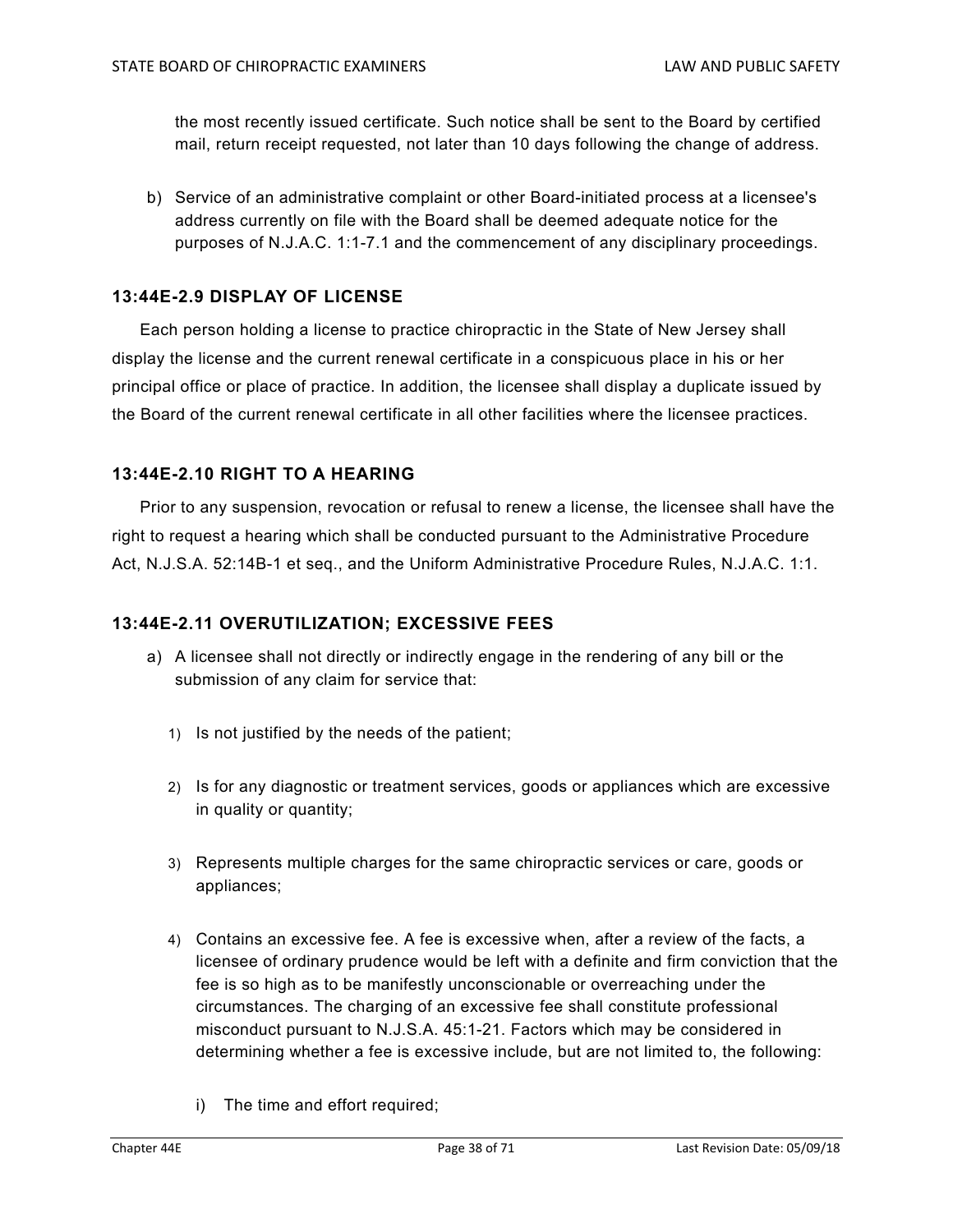- ii) The novelty and difficulty of the procedure or chiropractic care;
- iii) The skill required to perform the procedure or chiropractic care properly;
- iv) Any requirements or conditions imposed by the patient or by circumstances;
- v) The nature and length of the professional relationship with the patient;
- vi) The experience, reputation and ability of the licensee performing the services; and/or
- vii) The nature and circumstances under which services are provided;
- 5) Is for services, goods or appliances which were not rendered or supplied; or
- 6) Is for a charge or claim which, due to the presence of insurance coverage, exceeds the usual and customary charges for such services, goods or appliances for patients who do not have insurance coverage.

### **13:44E-2.12 REFERRAL OF PATIENTS TO PHYSICAL THERAPISTS**

- a) A chiropractor providing referral or physician direction for the initiation of physical therapy treatment by a physical therapist shall supply the physical therapist with the following information in writing:
	- 1) The name of the patient;
	- 2) The printed name of the referring chiropractor, including office address and phone number;
	- 3) The signature of the chiropractor and the date;
	- 4) The purpose of referral (for example, "physical therapy examination and treatment"); and
	- 5) The spinal component of patient's problem.
- b) The referring chiropractor may verbally supply this information provided that a written confirmation is forwarded to the physical therapist within two weeks.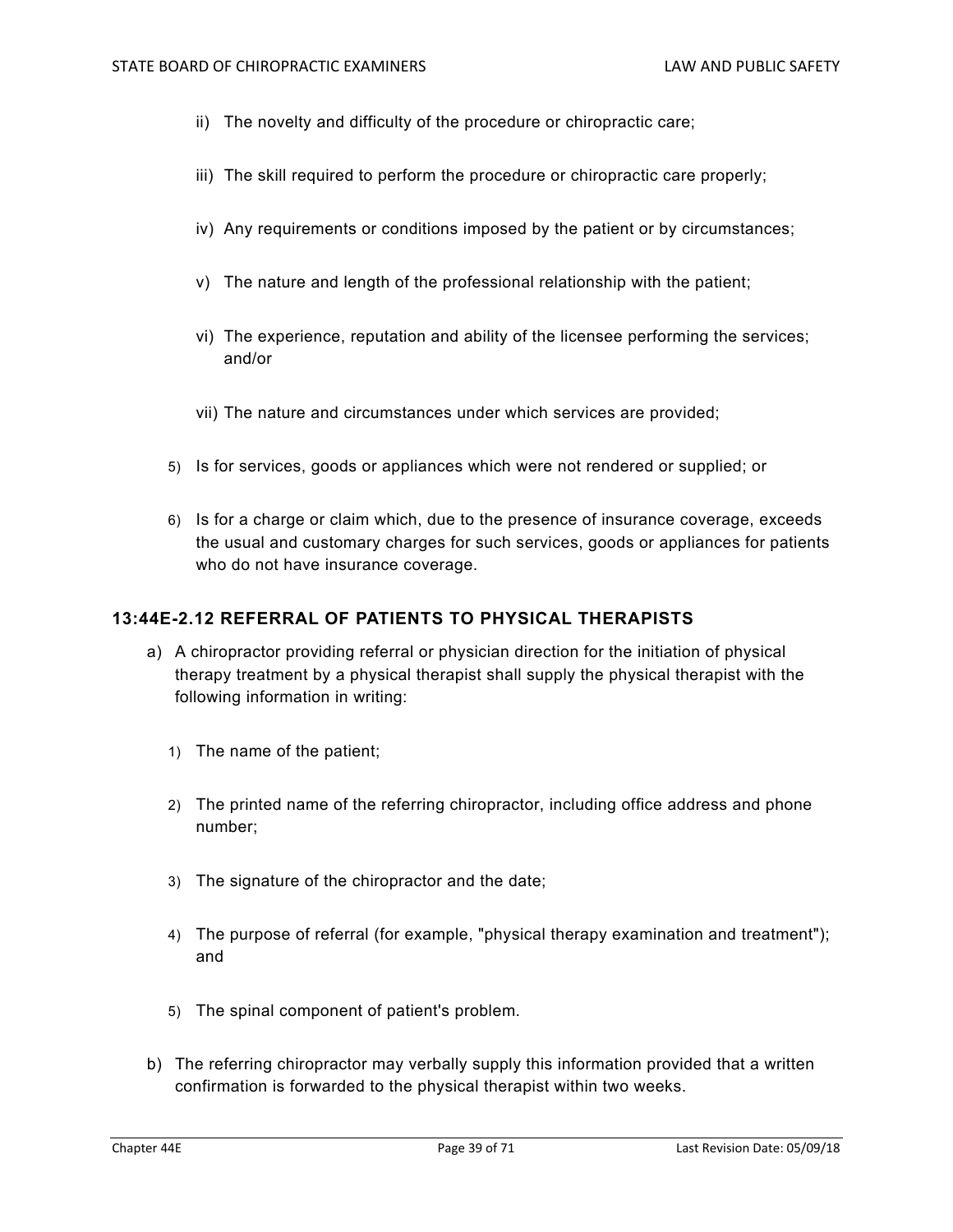- c) After the physical therapist has completed the physical therapy examination and evaluation, the referring chiropractor shall consult with the physical therapist to:
	- 1) Clarify any divergent assessments that the referring chiropractor and physical therapist may have made regarding the patient's needs;
	- 2) Coordinate care and/or treatment programs in the event that the patient receives concurrent chiropractic and physical therapy. Any such concurrent care and/or treatment programs shall be compatible; and
	- 3) Jointly determine a schedule of additional consultation that will allow the referring chiropractor to monitor the patient's on-going plan of care.
- d) The referring chiropractor shall document the initial and on-going consultation with the physical therapist in the patient's record.

## **13:44E-2.13 CHIROPRACTIC EXAMINATION**

- a) To obtain a license to practice chiropractic, a candidate shall successfully pass:
	- 1) Parts I, II, III and IV of the National Board of Chiropractic Examiners Examination; and
	- 2) The New Jersey State Board of Chiropractic Examiners jurisprudence examination.
- b) The Board shall hold the New Jersey State Board of Chiropractic Examiners Jurisprudence Examination no less than twice per year at a date, time, and place designated by the Board.
- c) An applicant licensed in another state who seeks licensure by endorsement shall successfully pass the written jurisprudence examination administered by the New Jersey State Board of Chiropractic Examiners.

# **13:44E-2.14 INDEPENDENT CHIROPRACTIC EXAMINATIONS**

a) For the purposes of this section, "independent chiropractic examination" means the taking of a history and the performance of a clinical examination of a patient conducted in this State by a chiropractor, other than the attending chiropractor, at the request of a third party, for the purpose of evaluating the patient's current condition and the preparation of a written report.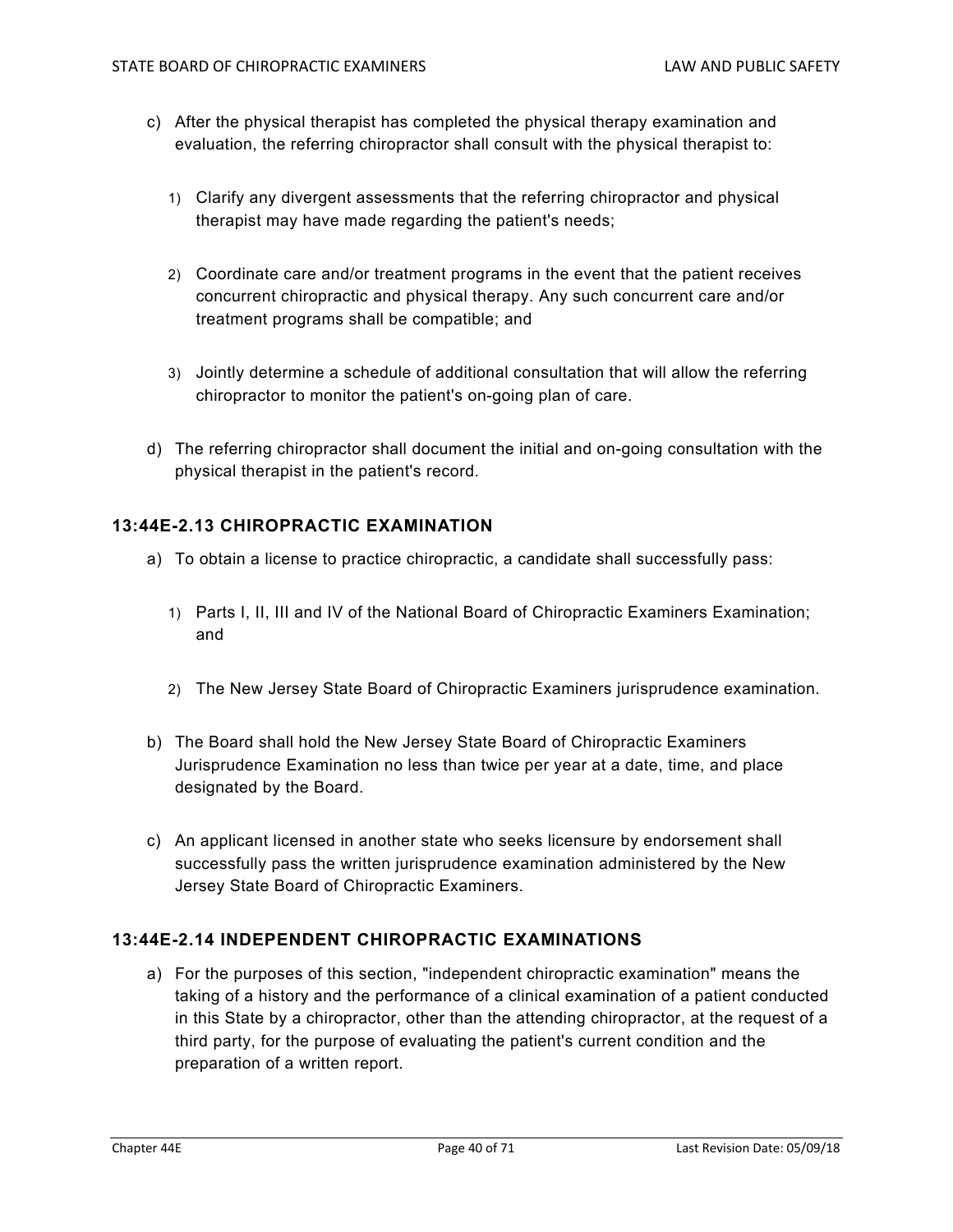- b) A chiropractor performing an independent chiropractic examination in the State of New Jersey shall:
	- 1) Hold a valid license to practice chiropractic in the State of New Jersey pursuant to N.J.S.A. 45:9-41.8 or 45:9-41.10; and
	- 2) Have at least two years of clinical experience post-licensure if licensed after August 2, 2004.
- c) A licensed chiropractor performing an independent chiropractic examination shall:
	- 1) Complete a patient record pursuant to N.J.A.C. 13:44E-2.2;
	- 2) Document in the patient record and report the nature and extent of records reviewed including other information presented such as results of diagnostic imaging and/or diagnostic testing;
	- 3) Perform and document in the patient record and in any resulting report, a history, clinical examination and a chiropractic analysis or diagnosis, pursuant to N.J.A.C. 13:44E-1.1(b), that includes the specific tests, examinations or observations performed, and the results and evaluation of these specific tests, examinations or observations together with a review of the patient's response to prior care.
	- 4) Document the clinical rationale for an opinion expressed with respect to the patient's present condition in the patient record and report;
	- 5) Not make any recommendations directly to the patient for alterations in care by the attending chiropractor except with respect to the advice required by N.J.A.C. 13:44E-2.2(f)3. If such advice of an abnormality or condition is given to the patient and referral to another health care professional is recommended, such findings shall be documented in the patient record and report;
	- 6) Not solicit the patient for care; and
	- 7) Author and sign the independent chiropractic examination report.

## **13:44E-2.15 PERMISSIBLE PRACTICE STRUCTURES**

a) As used in this section, the following words and terms shall have the following meanings, unless the context clearly indicates otherwise.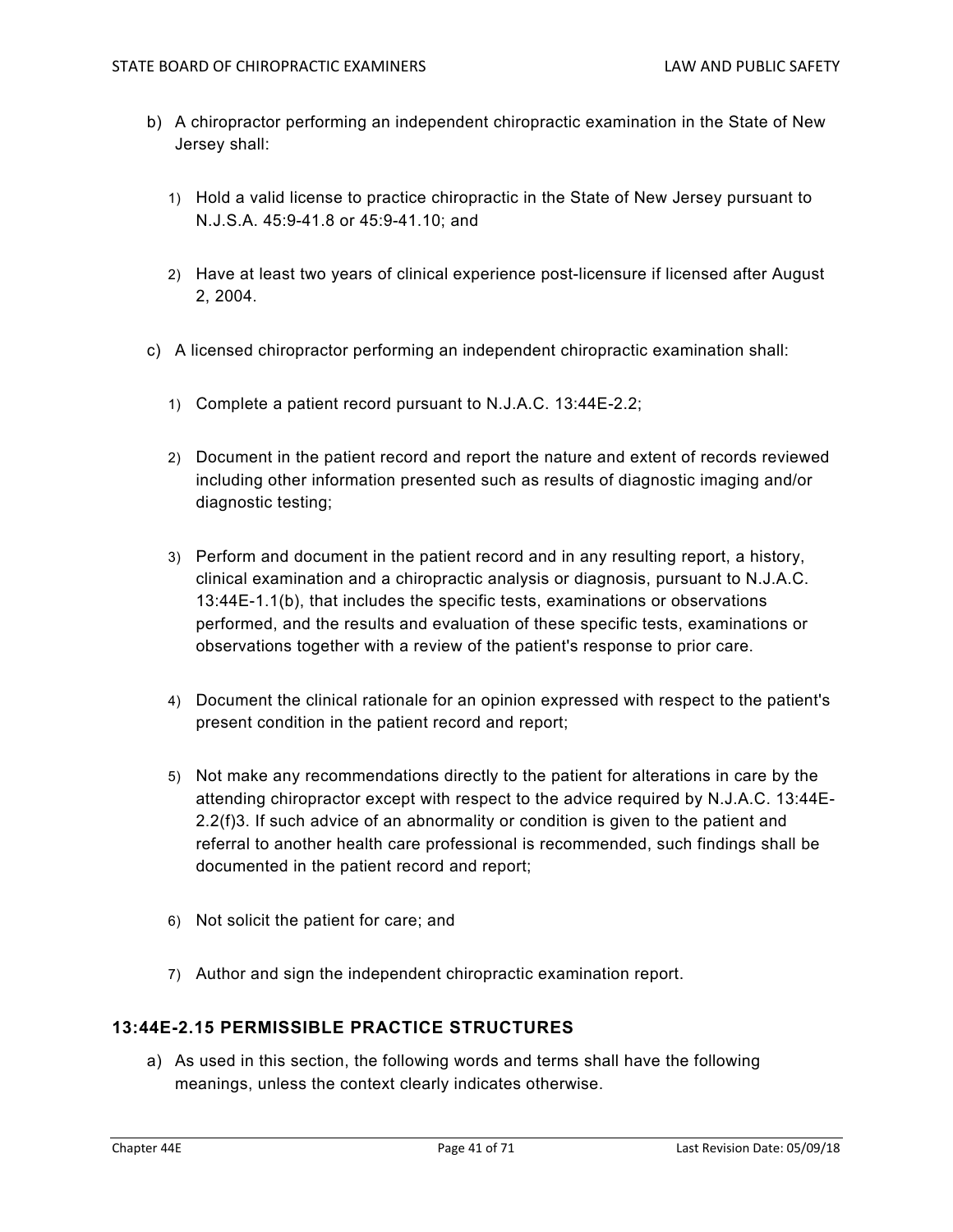"Board" means the New Jersey State Board of Chiropractic Examiners.

"Chiropractic physician" means a chiropractor holding a license issued by the Board.

"Closely allied health care professional" means an individual who provides professional services and is licensed or certified in New Jersey by a professional or occupational licensing board or other State agency, in any of the following fields: medicine or its branches; dentistry; podiatry; physical therapy; occupational therapy; nursing; acupuncture; or psychology.

"D.O." means a Doctor of Osteopathy holding an active plenary license to practice medicine and surgery issued by the New Jersey Board of Medical Examiners.

"Employee" means a chiropractic physician who is employed, for any form of remuneration, by one of the permissible practice structures under (b) below or in a general business corporation as set forth in (c) below, whether the chiropractic physician is denominated as an employee or independent contractor.

"Limited liability company" (LLC) means a limited liability company formed under the laws of this State pursuant to the New Jersey Limited Liability Company Act, N.J.S.A. 42:2B-1 et seq., except where inconsistent with these rules.

"M.D." means a Medical Doctor holding an active plenary license to practice medicine and surgery issued by the New Jersey Board of Medical Examiners.

"Permissible business structure" means a sole proprietorship, partnership, limited liability company or a professional service corporation, all of which are subject to the limitations of (b) and (c) below.

"Professional service" means services rendered by a health care professional within the scope of their practice authorized by their State professional board.

"Professional service corporation" means a business entity established pursuant to N.J.S.A. 14A:17-1 et seq., in which all shareholders are chiropractic physicians or closely allied health care professionals.

b) The following are permissible business structures that may offer chiropractic professional services in the State of New Jersey: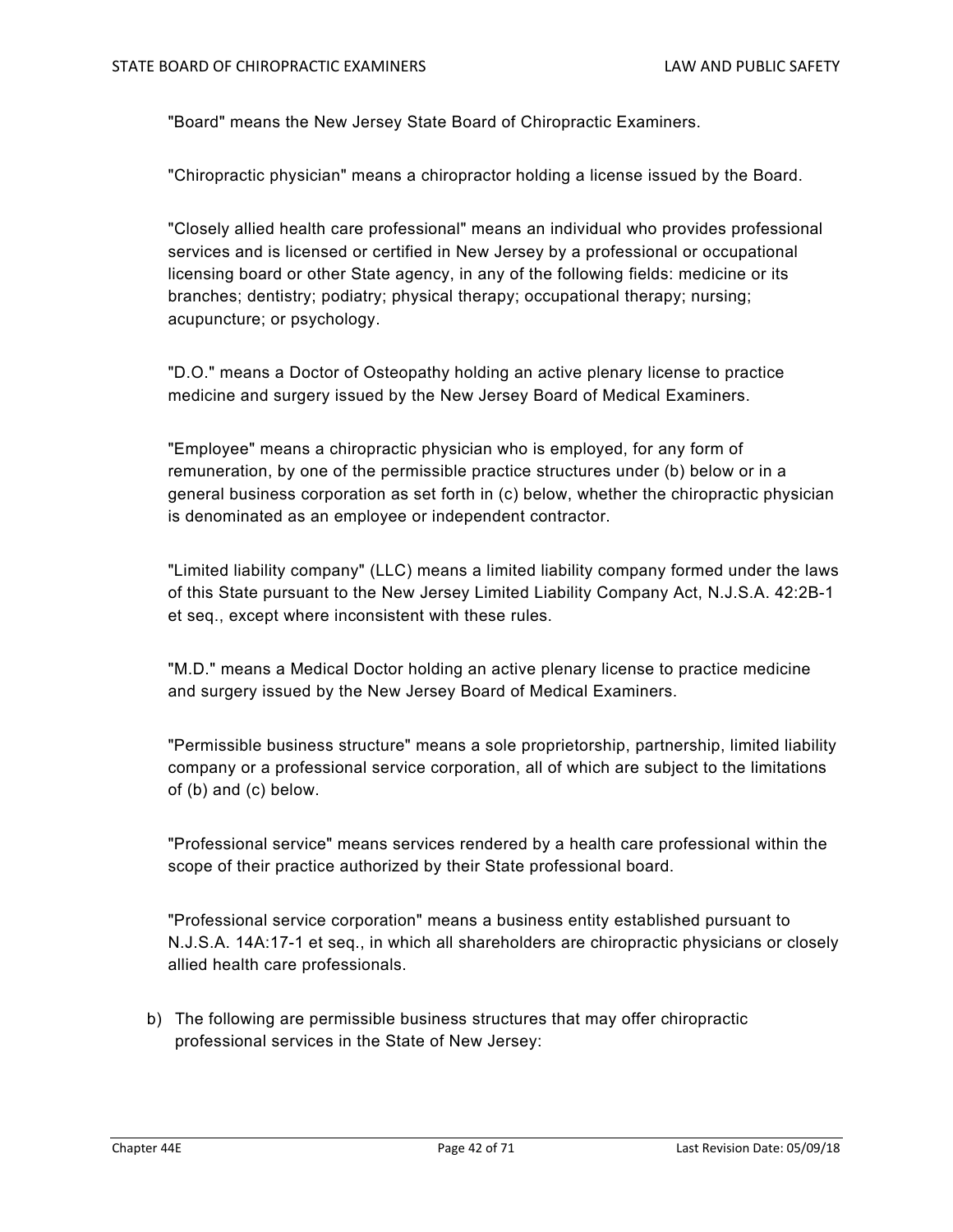- 1) A sole proprietorship consisting of one chiropractic physician or the chiropractic physician may employ or otherwise may remunerate other closely allied health care professionals, except an M.D. or D.O., to render professional services within the scope of practice of each employee's license. The chiropractic physician may employ ancillary non-licensed staff in accordance with applicable Board rules, if any, and accepted standards of practice;
- 2) A partnership in which all partners are chiropractic physicians or a combination of chiropractic physicians and closely allied health care professionals; however, the partnership may not employ an M.D. or D.O., unless at least one partner is an M.D. or D.O.;
- 3) A corporation established consistent with the provisions of the Professional Service Corporation Act, N.J.S.A. 14A: 17-1 et seq., in which all shareholders are chiropractic physicians or a combination of chiropractic physicians and closely allied health care professionals; however, the professional service corporation may not employ an M.D. or D.O., unless at least one shareholder is an M.D. or D.O.; and
- 4) An LLC in which all members are chiropractic physicians or a combination of chiropractic physicians and closely allied health care professionals; however, the LLC may not employ an M.D. or D.O., unless at least one member is an M.D. or D.O.
- c) A chiropractic physician may offer chiropractic services as an employee of a general business corporation in this State only in one or more of the settings in (c)1 through 6 below. Any such setting shall have a designated chiropractic or medical director, licensed to practice chiropractic or medicine in this State, who is regularly on the premises and who, alone or with other persons authorized by the State Department of Health, if applicable, is responsible for verification of licensure and credentialing of chiropractic providers and the provision of chiropractic services. The settings are as follows:
	- 1) The corporation or other business entity is licensed by the New Jersey Department of Health as a health maintenance organization, hospital, long-or short-term health care facility, ambulatory care facility or other type of health care facility or health care provider such as a diagnostic imaging facility. This may include a licensed facility that is a component part of a for-profit corporation employing or otherwise remunerating licensed health care professionals;
	- 2) The corporation or other business entity is not in the business of offering treatment services to the public, but maintains a medical or chiropractic clinic for the purposes of providing services directly to employees and/or monitoring the medical or chiropractic health of employees. The provisions of N.J.A.C. 13:44E-2.2 regarding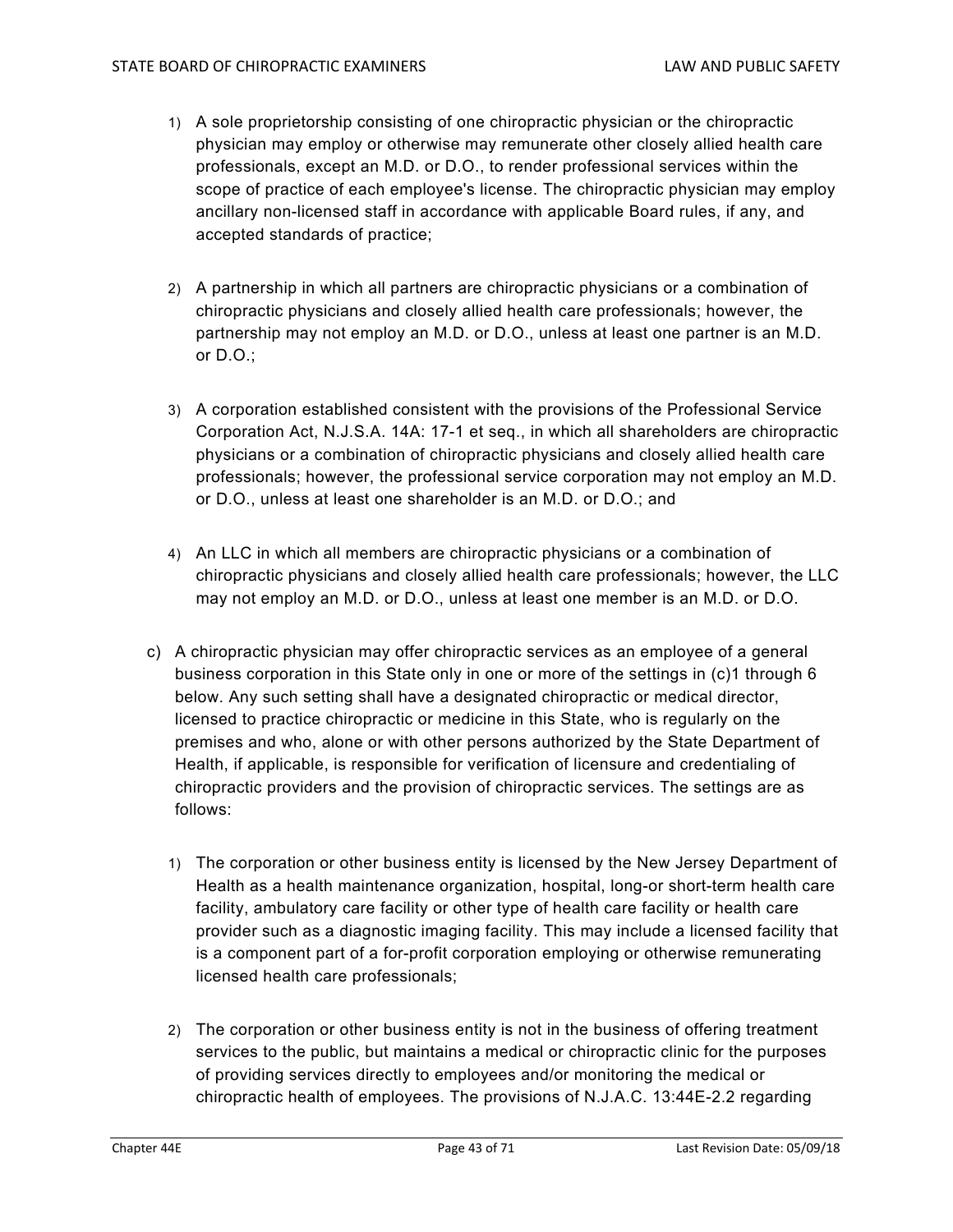the preparation, maintenance and release of chiropractic patient records shall apply to persons receiving care or evaluation in this setting;

- 3) The corporation or business entity is a non-profit corporation sponsored by a union, social or religious or fraternal-type organization providing chiropractic services to members only. The provisions of N.J.A.C. 13:44E-2.2 regarding the preparation, maintenance and release of chiropractic patient records shall apply to persons receiving care or evaluation in this setting;
- 4) The corporation or other business entity is an accredited educational institution that provides medical or chiropractic services to students and/or faculty. The provisions of N.J.A.C. 13:44E-2.2 regarding the preparation, maintenance and release of chiropractic patient monitoring records shall apply to persons receiving care or evaluation in this setting;
- 5) The corporation or other business entity is licensed by the New Jersey State Department of Banking and Insurance as an insurance carrier offering coverage for chiropractic services and the licensee is employed to perform quality assurance or utilization review services for the insurance carrier; or
- 6) The corporation or other business entity is employed by, or under contract to, an insurance carrier or managed care plan offering coverage for chiropractic services to provide quality assurance or utilization review services.
- d) Chiropractic physicians shall only be employed in a permissible practice structure as set forth in (b)1 through 4 above or under the exceptions set forth in (c)1 through 6 above.
- e) Chiropractic physicians may be employed by a permissible business structure, which includes one or more closely allied health care professionals, including at least one chiropractic physician, M.D. or D.O., provided that the professional practice is supervised by at least one chiropractic physician, M.D. or D.O.
- f) If the scope of practice authorized by law for each closely allied health care professional differs, any document used in connection with the professional practice including, but not limited to, professional stationery, business cards, advertisements or listings and bills shall designate the field to which each closely allied health care professional's practice is limited.
- g) Notwithstanding (a) through (d) above, chiropractic physicians shall not engage in the practice of chiropractic, as a sole proprietor, partner, shareholder, member, or employee in any permissible business structure in which they are shielded from liability for their own breaches of professional duties, fail to retain responsibility for the quality of care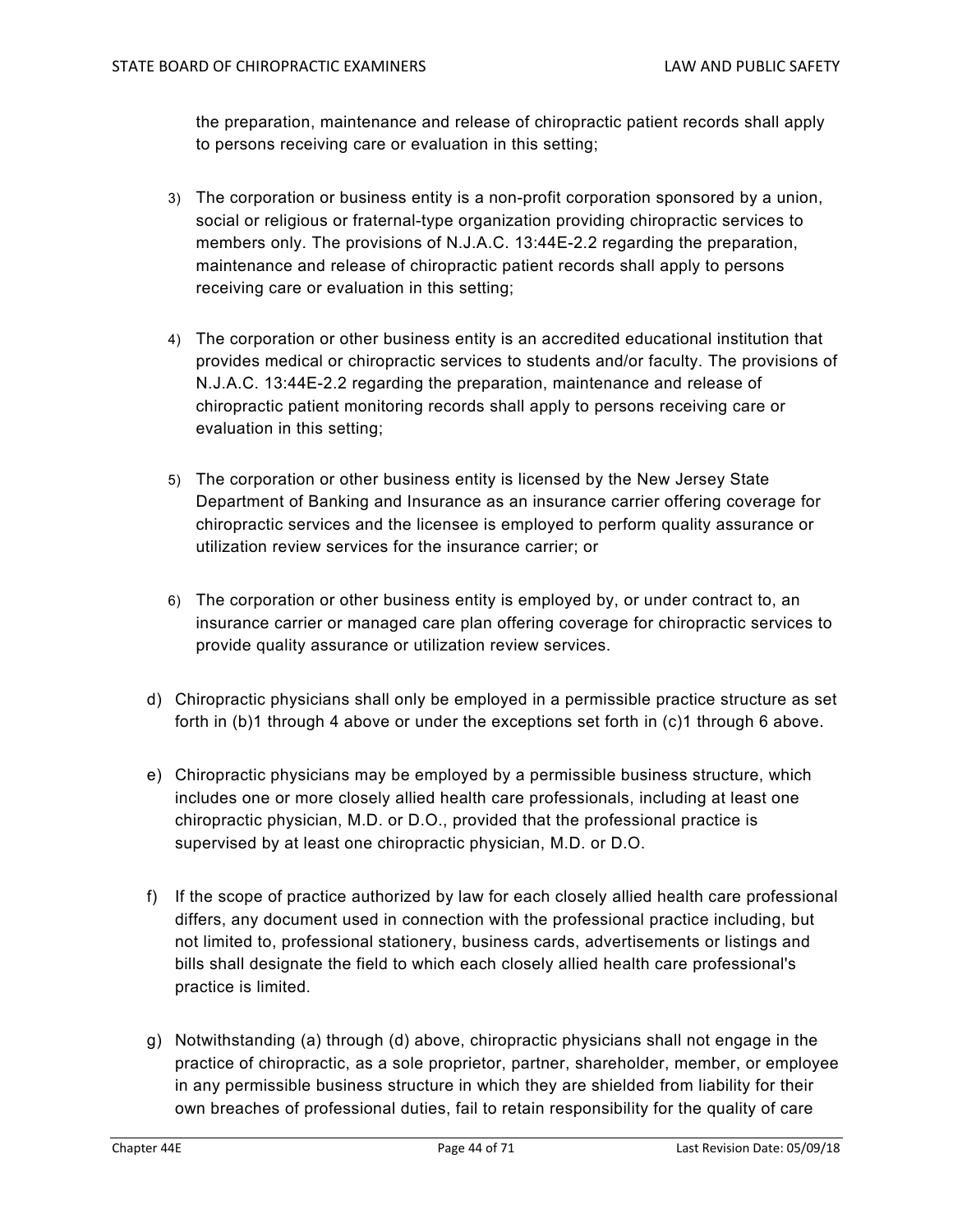and appropriateness of professional judgments, or are not assured access to information and involvement in issues pertaining to quality of care, professional judgment, recordkeeping, advertising practices, billing for services rendered and, except for employees, the finances of the permissible business structure.

- h) Notwithstanding (a) through (d) above, a chiropractic physician who is a member, employee, agent or representative of an LLC shall remain personally responsible for his or her own negligence, wrongful acts or misconduct and that of any person under his or her direct supervision and control while rendering professional services on behalf of an LLC in this State to the person for whom such professional service was being rendered.
- i) Any violation of (b) through (h) above shall be deemed professional misconduct pursuant to N.J.S.A. 45:1-21(e).

# **SUBCHAPTER 3. DETERMINATIONS WITH RESPECT TO THE VALIDITY OF CERTAIN DIAGNOSTIC TESTS, SPECIAL REQUIREMENTS FOR ELECTRODI AGNOSTIC TESTS AND OTHER SPECIAL EXAMINATIONS**

### **13:44E-3.1 DEFINITIONS**

As used in this subchapter, the following words and terms shall have the following meanings, unless the context clearly indicates otherwise.

"Board" means the New Jersey State Board of Chiropractic Examiners.

"Chiropractic physician" means a chiropractor holding a license issued by the New Jersey State Board of Chiropractic Examiners.

Clinically supported" means that a chiropractic physician, prior to selecting, performing or ordering the administration of a diagnostic test, has:

- 1. Personally performed a physical examination, making an assessment of any current and/or historical subjective complaints, observations, objective findings, or neurological indications;
- 2. Considered any and all previously performed tests relating to the patient's clinical condition and the results; and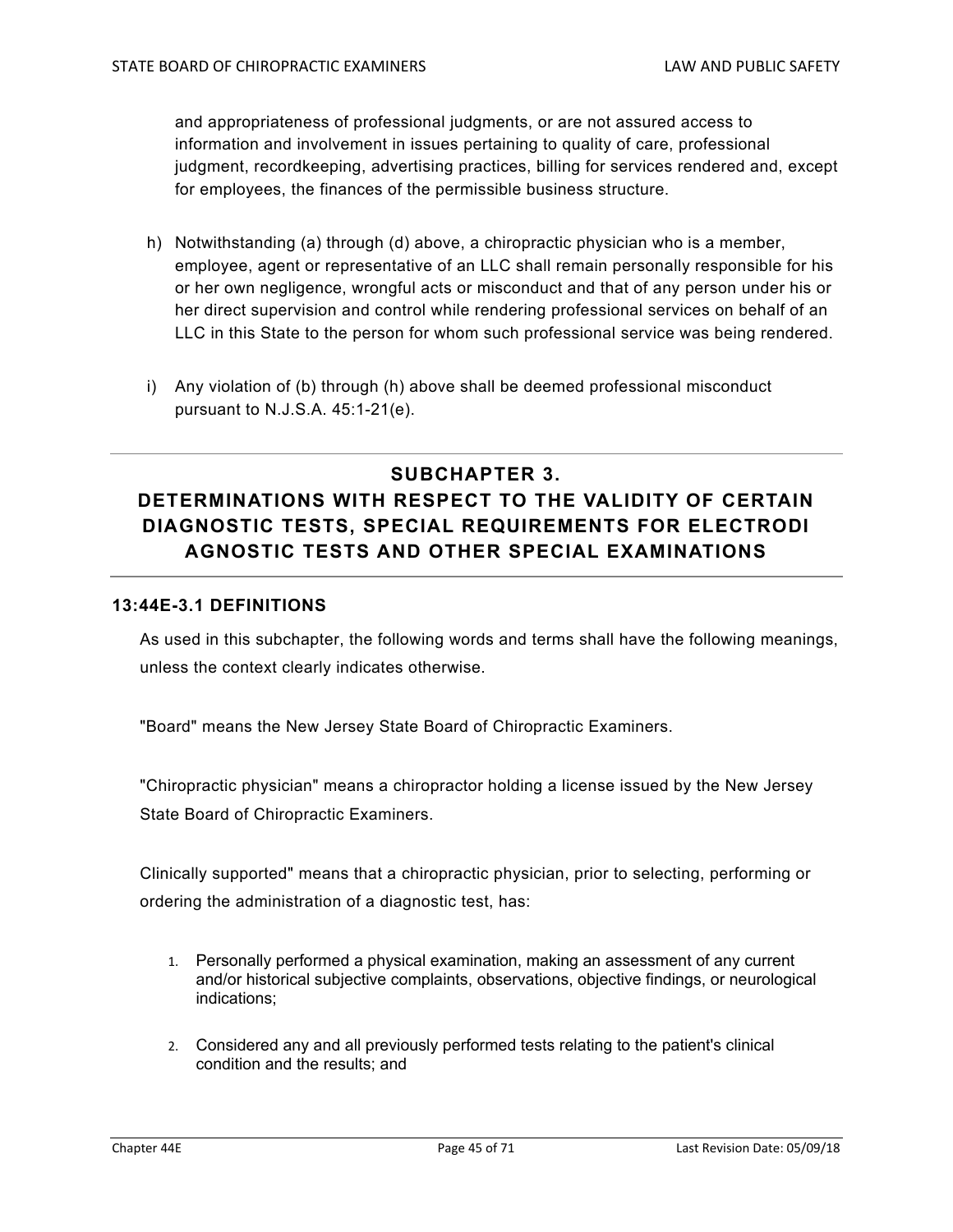3. Documented in the patient record positive and negative findings, observations and clinical indications to justify the test.

"Diagnostic test" means a professional service utilizing biomechanical, neurological, neurodiagnostic, radiological, vascular or any means, other than bioanalysis, intended to assist in establishing a diagnosis, for the purpose of recommending a course of treatment for the tested patient to be implemented by a chiropractic physician or other treating practitioner.

"Electrodiagnostic test" means a diagnostic test utilizing electrical current to measure and record electrical irritability, but is not intended to include surface electromyography (SEMG).

"Medical doctor" means an allopathic or osteopathic physician holding a plenary license issued by the New Jersey State Board of Medical Examiners.

"Normal" or "normally" means the usual, routine, customary or common experience and conclusion, which may in unusual circumstances differ from the actual judgment or course of treatment. The unusual circumstances shall be based on clinically supported findings of a chiropractic physician. The use of these terms is intended to indicate some flexibility and avoid rigidity in the application of these rules and to recognize the good faith educated judgment of a chiropractic physician.

"Practitioner" means a licensee of a professional board authorized to render health care services, including, but not limited to, chiropractic physicians, medical doctors, podiatric physicians, physical therapists and registered professional nurses.

"Significant beneficial interest" means any financial interest but does not include ownership of a building wherein the space is leased to a person at the prevailing rate under a straight lease agreement or any interest held in publicly traded securities.

"Special examination" means a diagnostic test, other than electrodiagnostic test, that is not routinely utilized by chiropractic physicians in the course of ordinary practice, such as specialized imaging studies or vestibulo-ocular-nystagmus tests. "Special examination" does not include x-rays, computer-supported range of motion testing, applied kinesiology, gait analysis, postural analysis tests or muscle testing devices, such as Dynatron or Cyber station.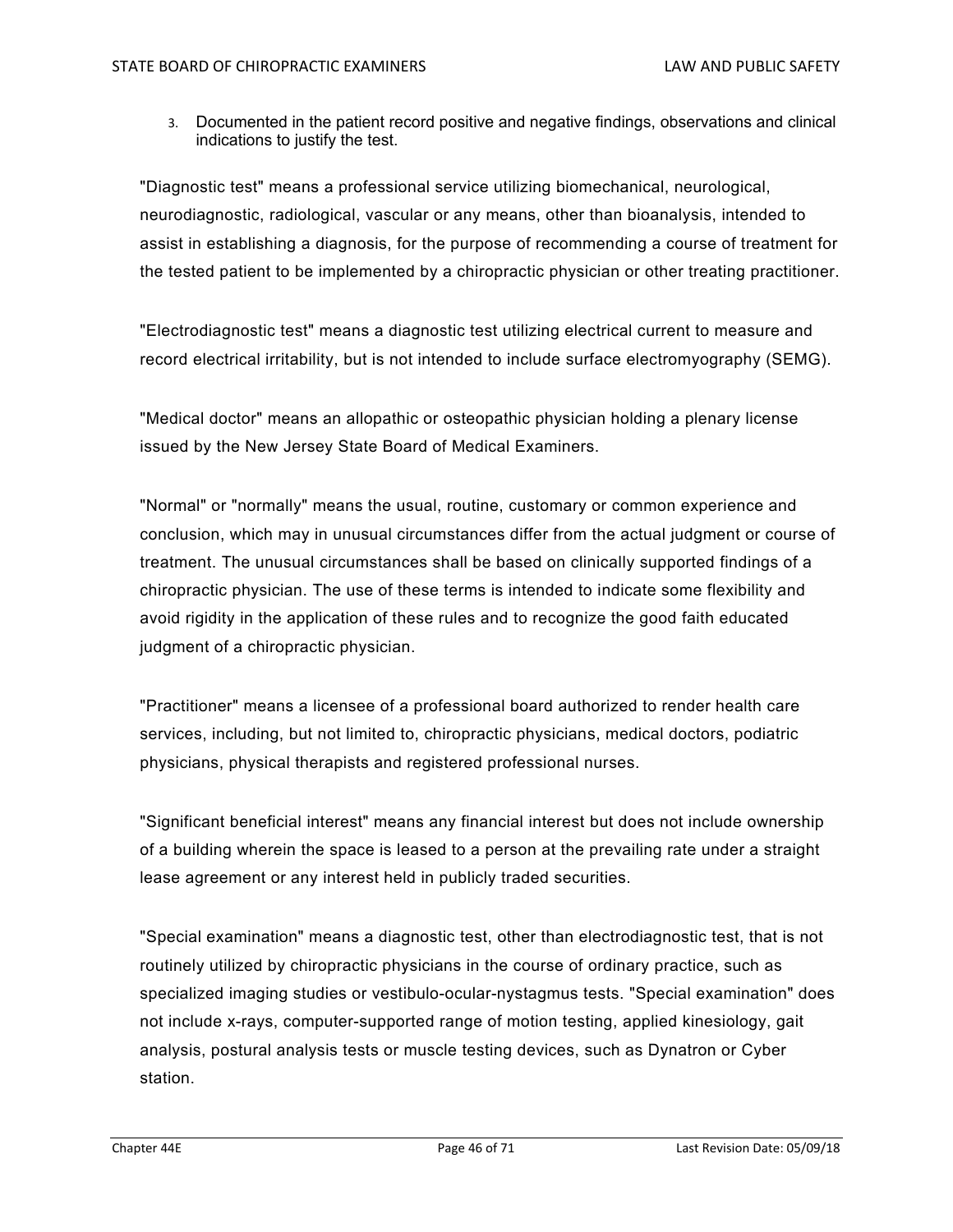### **13:44E-3.2 RECOGNIZED DIAGNOSTIC TESTS; PERMISSIBLE BILLING**

- a) Consistent with the scope of practice, upon the attainment of education and training in the pertinent test and, with respect to electrodiagnostic tests or special examinations, a certificate of competency, a chiropractic physician may perform a diagnostic test and charge a patient or third party payor for that test, except as provided by (b) and (c) below.
- b) A chiropractic physician shall not bill for any diagnostic tests that have not been reliably demonstrated to identify conditions amenable to chiropractic care beyond the information ascertainable from the taking of a patient history and performance of a thorough clinical examination or that otherwise fail to yield data of sufficient clinical value in the development, evaluation or implementation of a plan of treatment, including the following:
	- 1) Spinal diagnostic ultrasonography/ultrasound imaging of the spine;
	- 2) Current perception threshold tests;
	- 3) Iridology;
	- 4) Reflexology; or
	- 5) Surrogate arm mentoring.
- c) A chiropractic physician may bill for any of the following diagnostic tests, which have recognized reliability and validity and can yield data of sufficient clinical value in the development, evaluation or implementation of a plan of treatment, when clinically supported, subject to the limitations noted:
	- 1) Repetitive stimulation studies and nerve conduction studies inclusive of motor, sensory, F-wave and H-reflex studies;
	- 2) Somasensory evoked potential (SSEP), visual evoked potential (VEP), auditory evoked potentials (AEP), brainstem auditory evoked potential (BAEP) and dermatome evoked potential, or brain evoked potential (BEP) where the extent of response to treatment is not otherwise sufficiently ascertained from subjective reports and by objective findings or other diagnostic tests;
	- 3) Thermography only when used to evaluate pain associated with reflex sympathic dystrophy ("RSD") in a controlled setting;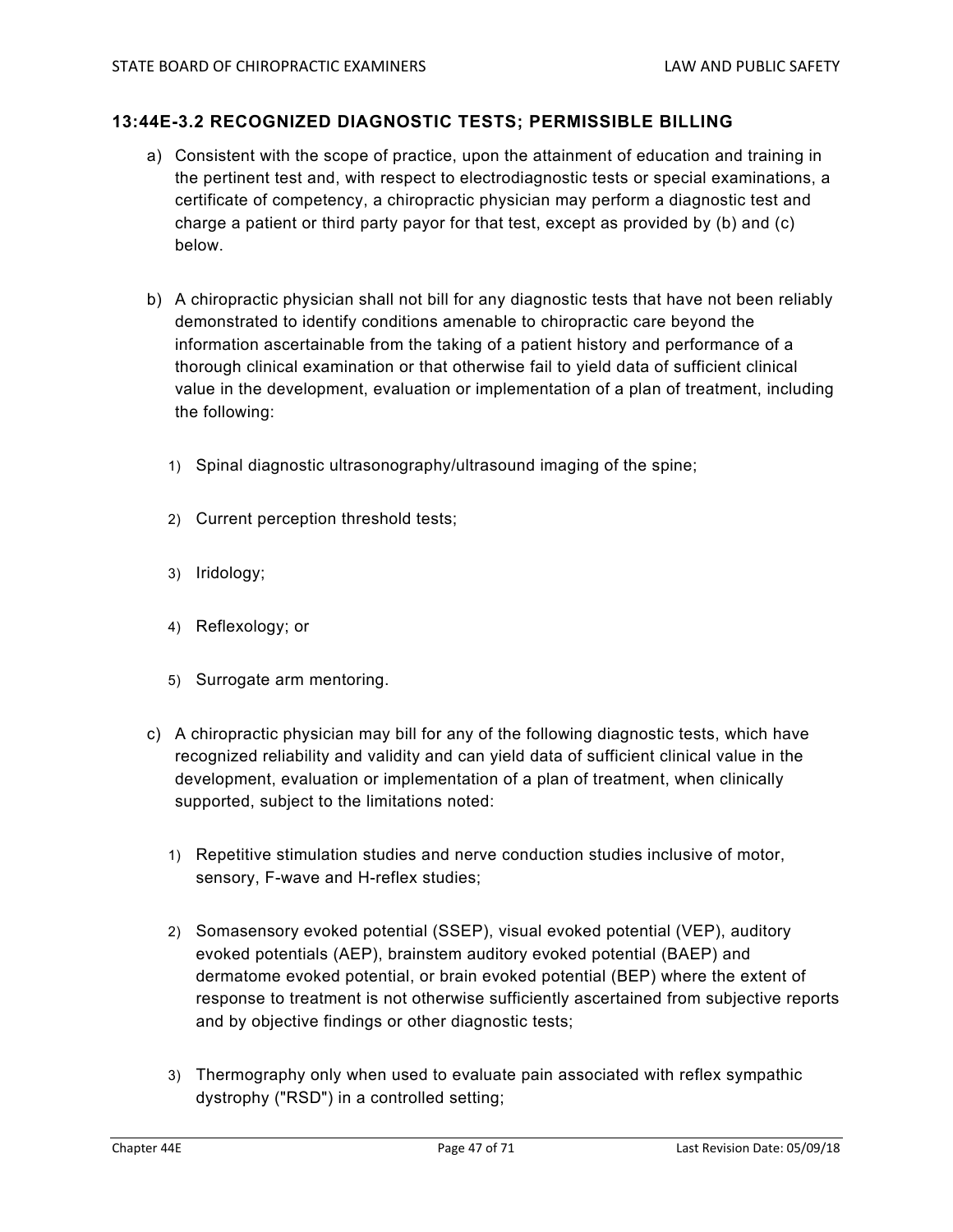- 4) Videofluroscopy only in the evaluation of hypo-mobility syndrome and wrist/carpal hypo-mobility, where there are findings of no range or aberrant range of motion or dysymmetry of facets;
- 5) Surface EMG;
- 6) Applied kinesiology and gait analysis; and
- 7) Computer-supported range of motion tests, postural analysis tests or muscle testing devices, such as Dynatron or Cyber station; and
- 8) Vestibulo-ocular-nystagmus tests.
- d) Notwithstanding any limitations set forth in (b) above, a chiropractic physician may perform the enumerated diagnostic test, after assuring that written informed consent has been obtained from the patient, but in no case shall the patient or third party payor be billed or charged for the test.

### **13:44E-3.3 REFERABLE TESTS**

- a) A chiropractic physician shall not perform the following, but may refer a patient to an appropriately trained medical doctor for the purpose of undergoing:
	- 1) Needle electromyography (needle EMG) for the evaluation and diagnosis of neuropathies and radicular syndrome where clinically supported findings reveal a loss of sensation, numbness or tingling; or
	- 2) Any test requiring administration of medication for effective performance.

### **13:44E-3.4 BASIC PRE-TEST PREREQUISITES AND STANDARDS FOR PATIENT EVALUATION APPLICABLE TO ELECTRO-DIAGNOSTIC TESTS AND SPECIAL EXAMINATIONS**

- a) A chiropractic physician performing or interpreting electrodiagnostic tests and special examinations shall:
	- 1) Adhere to accepted standards of practice applicable to the performance of such tests relating to clinical justification, reliability, validity, performance technique, interpretation and integration into the plan of treatment;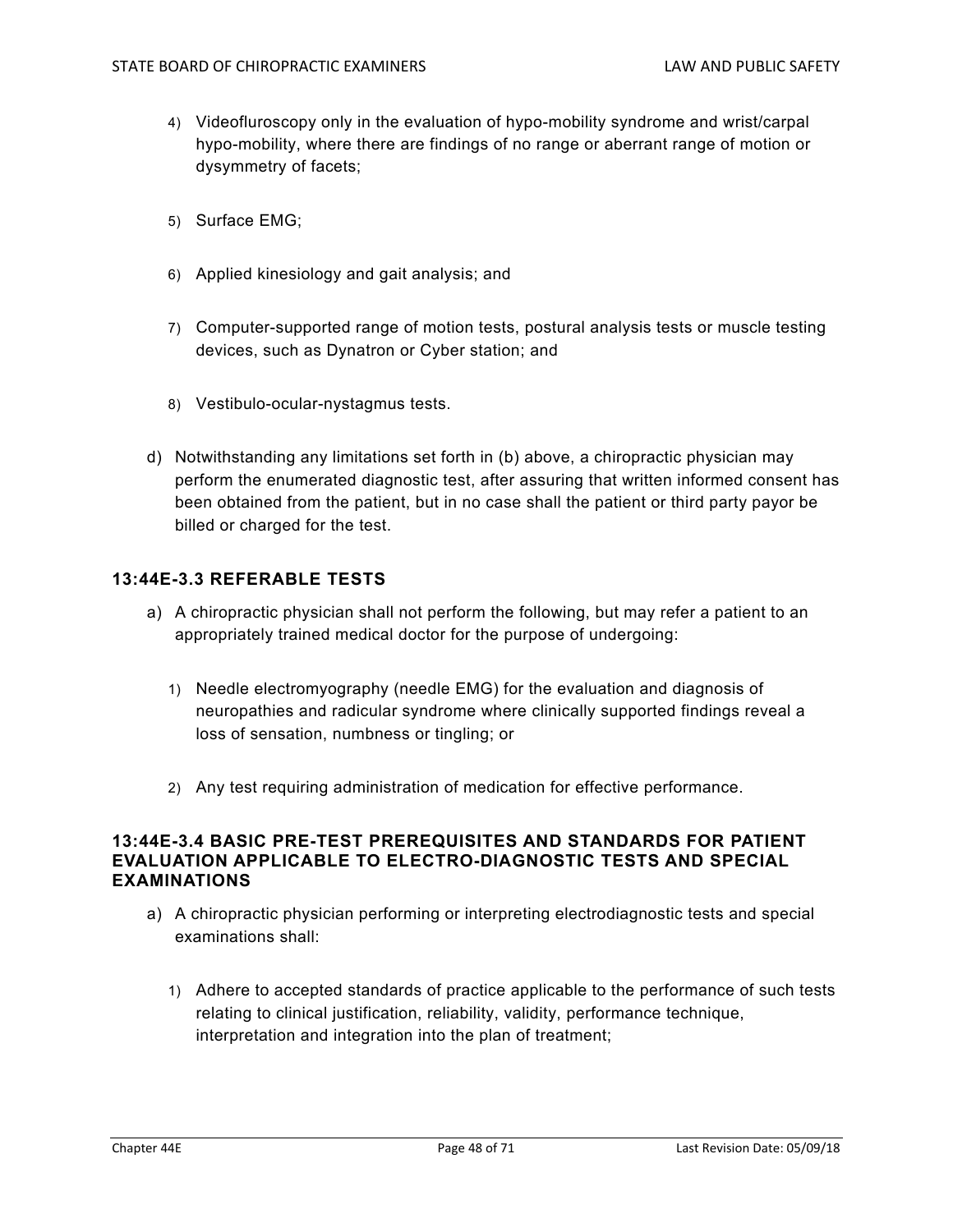- 2) Ensure that tests, if performed by a chiropractic physician, are performed personally or under his or her immediate personal supervision and direction;
- 3) Assure that professionally responsible and scientifically sequential pre-testing determinations are followed;
- 4) Take and document, in the patient's record, a relevant history of the complaints presented by the patient. Chiropractic records shall meet acceptable clinical standards and contain such pertinent information including height, weight, past medical and surgical history and other information that may influence the outcome or interpretation of the testing;
- 5) Perform, at a minimum, a problem-focused examination;
- 6) Establish and document in the patient's record, a provisional diagnosis with clinical correlation; and
- 7) Abide by appropriate standards of informed consent explaining potential risks, potential benefits and other clinical options.
- b) A chiropractic physician requesting the performance of electrodiagnostic tests and other special examinations with respect to a specific patient shall first:
	- 1) Take and document in the patient record a history of the patient's clinical condition, reflecting:
		- i) Responses to inquiries regarding prior disease, trauma, surgery, prior and current medications prescribed by other practitioners, use of orthopedic devices and other relevant information, as applicable to the patient's situation;
		- ii) Factors which may be contributing to the patient's pain, sensory or motor complaints; and
		- iii) Pertinent information such as the patient's current height and weight, employment (including physical requirements, whether in or outside the home) and relevant aspects of required work effort, known injuries, testing performed and results, care received, response and other factors which may be relevant to the patient's condition;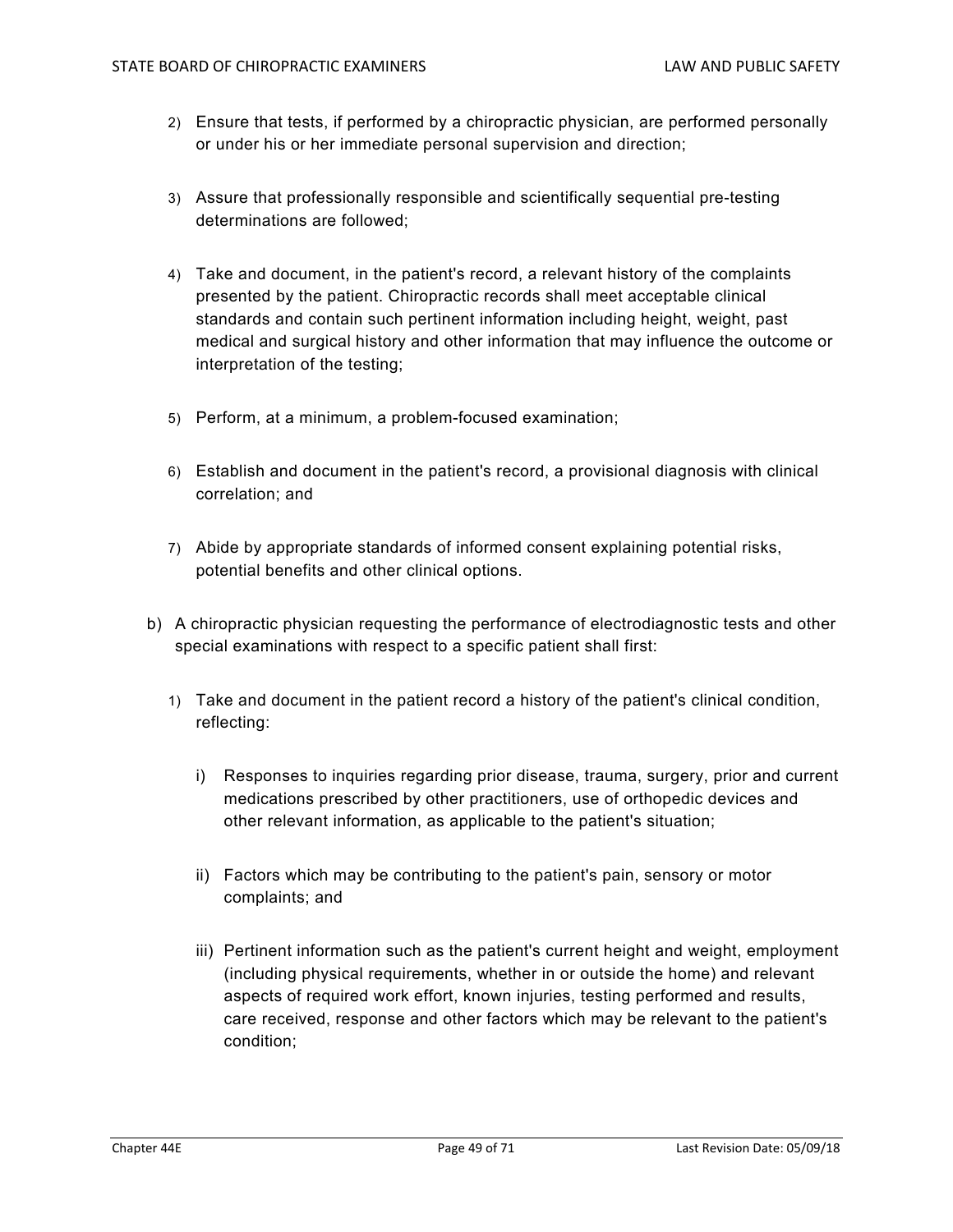- 2) Perform and document in the patient record a clinical examination including subjective complaints, observations, objective findings from a neurologically oriented physical examination, tests performed and their results including x-ray interpretation, interpretive reports of imaging studies acquired from any source, and interpretive reports of any other testing;
- 3) Establish and document in the patient record a provisional diagnosis and plan of care;
- 4) Prepare and document in the patient record ongoing progress notes reflecting subjective complaints, objective findings, treatment provided, and the patient's objective and subjective response to the treatment provided; and
- 5) Discuss with the patient appropriate alternatives and options, including referral to another practitioner or specialist for consultation and evaluation.
- c) A chiropractic physician who has complied with the requirements of (b)1 through 5 above may request electrodiagnostic tests or special examinations if the results of tests selected are expected to:
	- 1) Alter the course of the patient's treatment;
	- 2) Aid in determining the extent of functional deficit present; and
	- 3) Be useful in the assessment of deterioration or improvement of a condition for the purpose of continued care.
- d) A chiropractic physician who has complied with the requirements of (b)1 through 5 above may refer a patient to another chiropractic physician or other appropriately licensed and trained practitioner to determine the need for, and the performance and interpretation of, an electrodiagnostic test or a special examination by means of a request for professional consultation, provided the referring chiropractic physician:
	- 1) Thoroughly documents in the patient record an appropriate scientific rationale for the referral; and
	- 2) Directly communicates with the practitioner who is to perform the test, prior to the referral, as is professionally appropriate in the circumstances.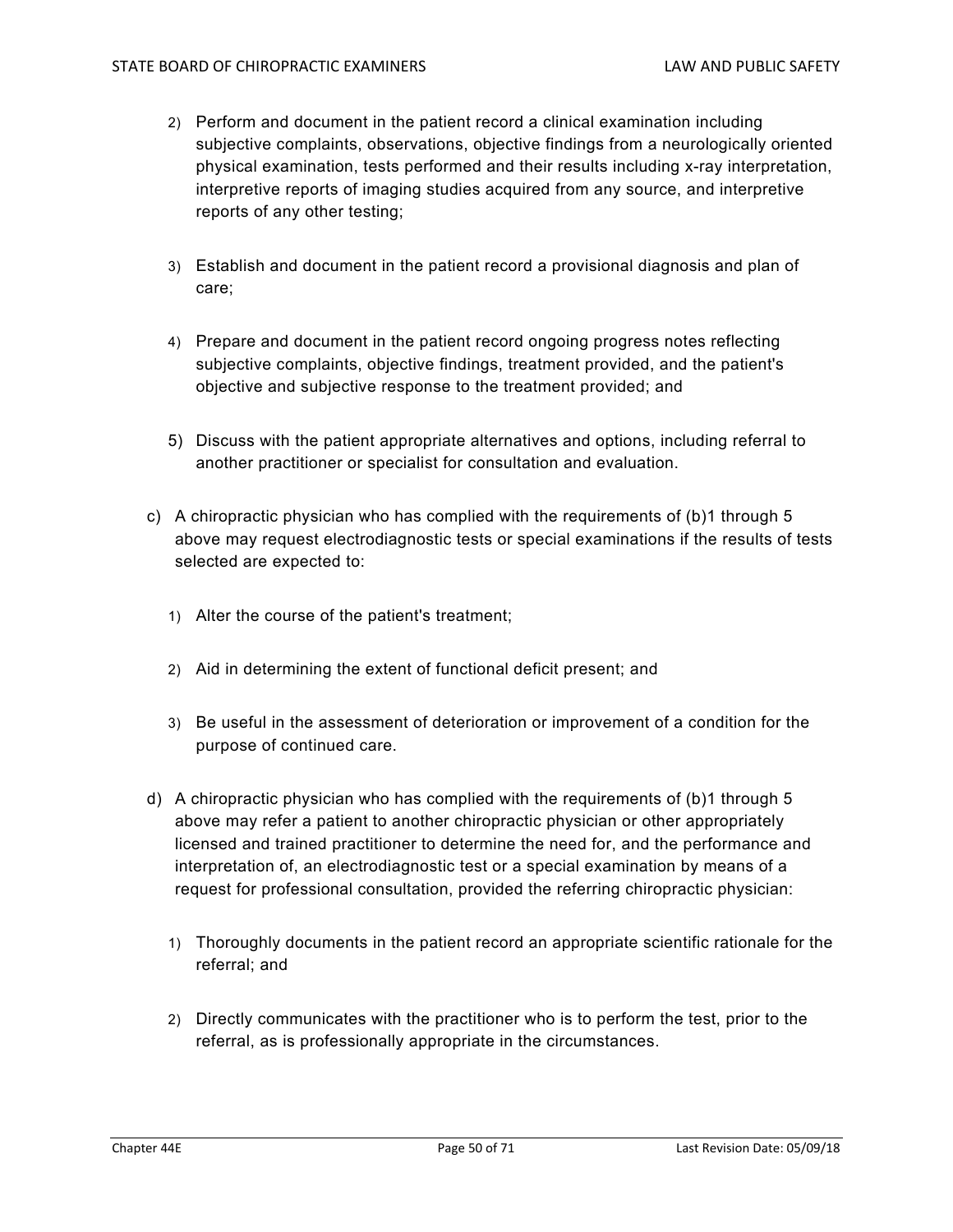### **13:44E-3.5 EDUCATIONAL PREREQUISITES APPLICABLE TO ELECTRODIAGNOSTIC TESTS AND SPECIAL EXAMINATIONS; CERTIFICATE REQUIREMENT**

- a) A chiropractic physician seeking to perform electrodiagnostic tests and special examinations shall:
	- 1) Be trained and skilled in the knowledge of:
		- i) The physiology and topographical anatomy of the peripheral and trunk musculature and of the peripheral and central nervous systems;
		- ii) Pathology as contrasted with normal presentation of peripheral nerve and muscle tissue;
		- iii) Clinical presentation of various neurological disorders and of neuropathological dysfunction of central and peripheral pathways and in the treatment protocols of tests pertinent to such conditions;
		- iv) Electrodiagnosis as pertinent to an understanding of instrumentation and laboratory parameters for the testing and interpretation of the test in question;
		- v) Laboratory hygiene and aseptic technique to prevent transmission of infectious diseases;
		- vi) Technical procedures necessary to ensure proficiency in performance of the test to be utilized; and
		- vii) The precepts of ethical practice so as to limit test utilization to the patient's best interests;
	- 2) Successfully complete (and retain certification of completion of) a Board-approved course consisting of course work and practical, hands-on instruction and an examination that demonstrates that the chiropractic physician is capable of recognizing scientifically supportable and practical indications of the test; possesses skill at proper interpretation of the test; and has obtained training in how to integrate the test results into management of the patient's condition. The course shall be:
		- i) Provided on the premises of an accredited college recognized by the New Jersey State Board of Chiropractic Examiners;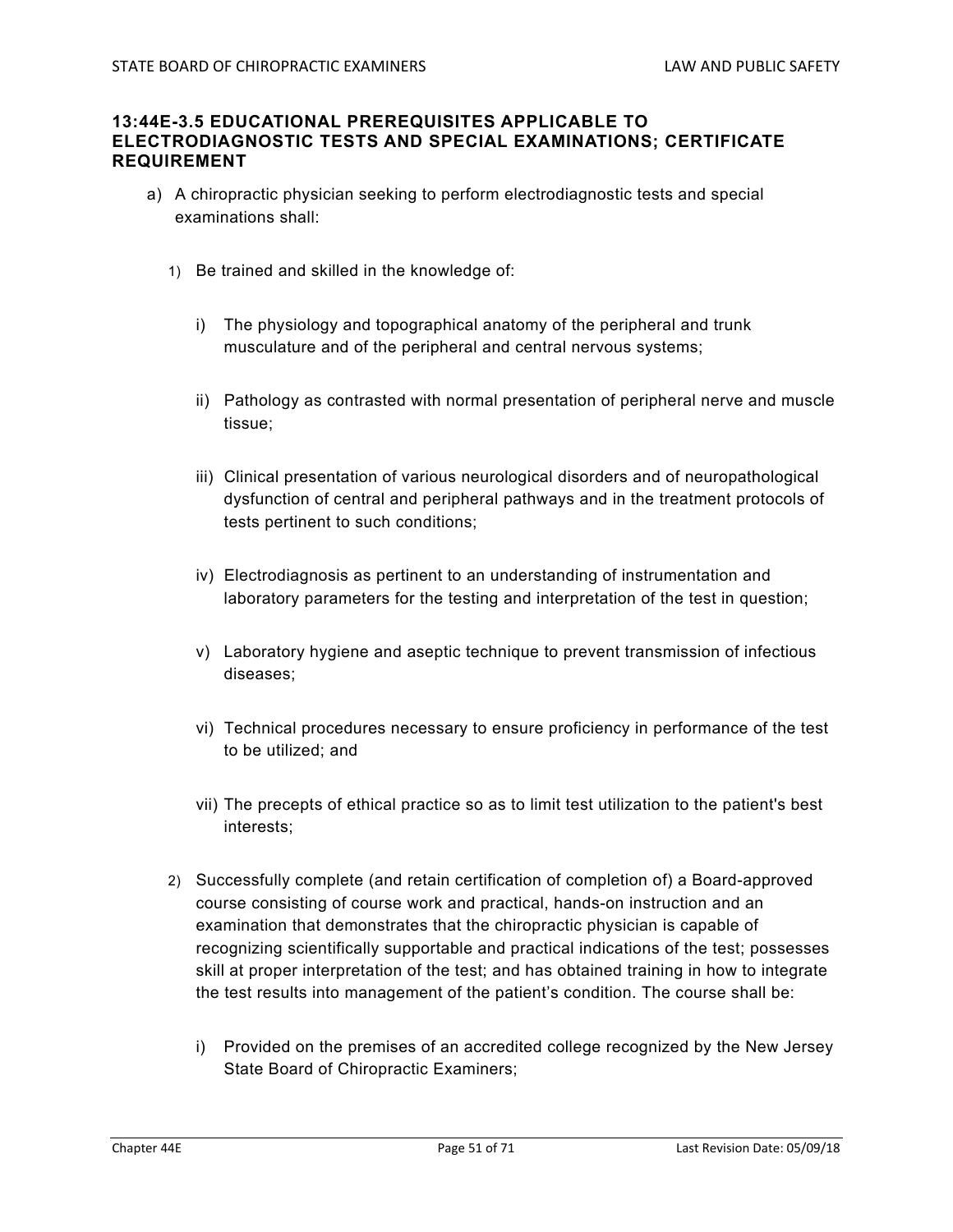- ii) Received in a postgraduate program sponsored by a college of chiropractic recognized by Council of Chiropractic Education; or
- iii) Provided at an accredited medical school or licensed health care facility; and

3) Within 60 days of completion of a course referred to in (a)2 above, submit to the Board a completed application form for certification to perform the test or examination sought, together with the onetime certification fee set forth in N.J.A.C. 13:44E-2.5, which the Board shall act upon within 90 days of its receipt.

- b) A chiropractic physician performing or offering to perform electrodiagnostic tests or special examinations shall comply with the applicable standards of accepted practice for practitioners engaged in like professional conduct. A chiropractic physician performing or offering to perform electrodiagnostic testing who does not fully comply with all requirements set forth in this section may be found to be engaging in misrepresentation, deception, gross or repeated malpractice or negligence or incompetence, professional misconduct, and/or any other disciplinary ground authorized by applicable law or rules.
- c) A chiropractic physician seeking to utilize experimental equipment or procedures for research purposes shall:
	- 1) Secure the prior written approval of the Board;
	- 2) Obtain the informed consent of the patient; and
	- 3) Not charge or bill the patient or third party payor for the service.
- d) A chiropractic physician performing electrodiagnostic tests or special examinations shall familiarize himself or herself with contemporary professional journals and with scholarly texts to maintain current accepted standards of practice in the profession and in the specialty.

## **13:44E-3.6 INFORMED CONSENT; EQUIPMENT; PREPARATION FOR AND PERFORMANCE OF THE ELECTRODIAGNOSTIC TEST OR SPECIAL EXAMINATION**

a) The chiropractic physician performing an electrodiagnostic test or special examination shall provide the patient with a written description of the test addressing the risks involved in disorders in homeostasis, infectious diseases, and contraindications for electrodiagnostic testing, for example, the presence of a pacemaker, if pertinent.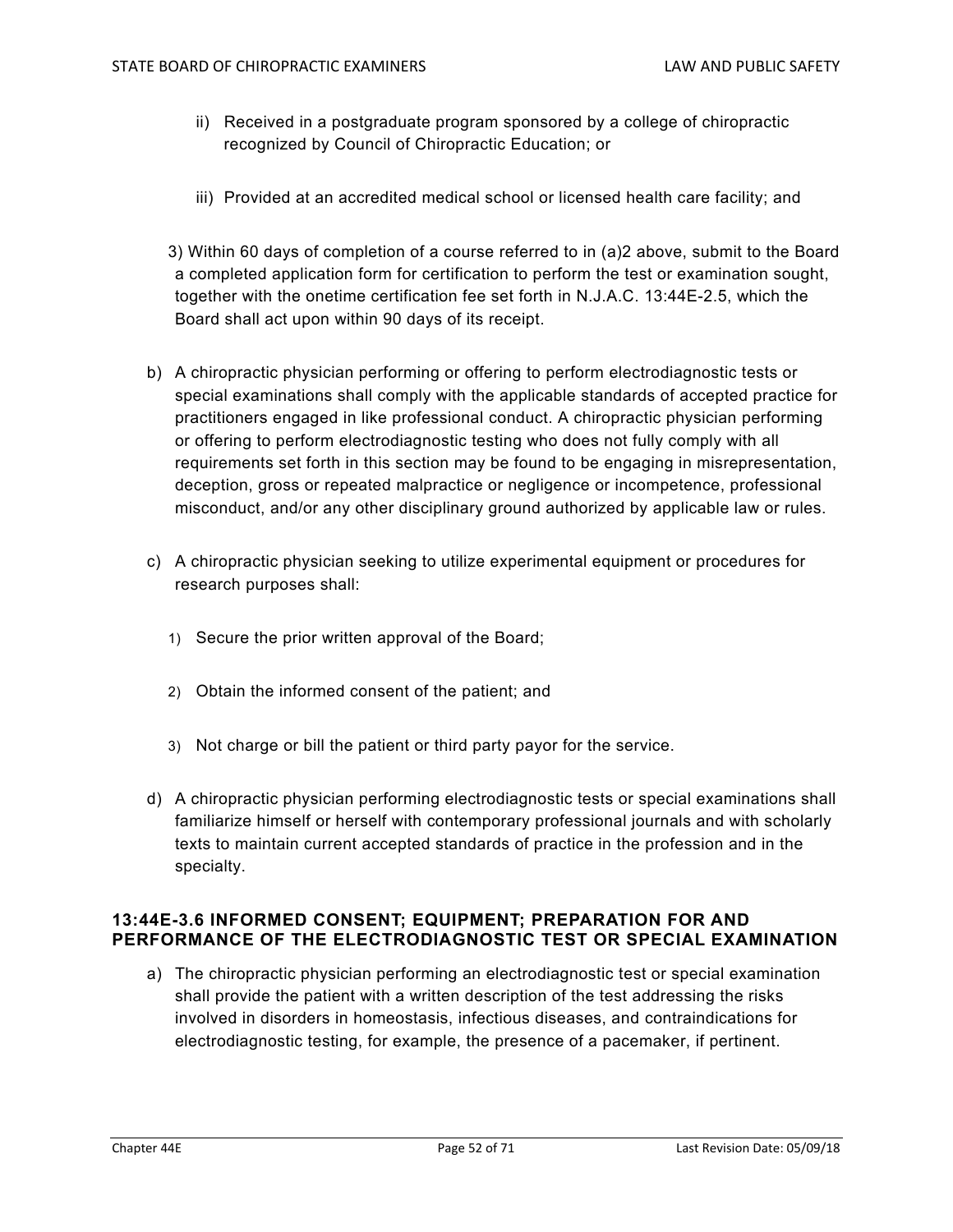- b) A chiropractic physician performing any electrodiagnostic test or special examination shall ensure that all equipment used in the performance of electrodiagnostic tests and special examinations:
	- 1) Is capable of performing its designated task efficiently, for the benefit to the patient;
	- 2) Is maintained in proper working order to assure safety; and
	- 3) Is inspected, at least once each year (or more frequently if required by law or recommended by the manufacturer) to maintain quality of performance and calibration, with documentation of such inspections retained for seven years from the date of last entry, or until disposal of the equipment.
- c) A chiropractic physician performing an electrodiagnostic test or special examinations shall:
	- 1) Personally perform a physical examination which examination also specifically focuses on the orthopedic neuromuscular condition for which the testing has been recommended;
	- 2) Ascertain the reliability and validity of the testing performed;
	- 3) Consider repeat testing only when:
		- i) Prior results or current findings are indicative of a deteriorating condition that warrants subsequent monitoring;
		- ii) The results of the initial test was justifiably suspect; or
		- iii) There is a change in the patient's clinical condition;
	- 4) Document the decision-making process in the patient record; and
	- 5) Provide a report as required by N.J.A.C. 13:44E-3.8 to the practitioner who requested the performance of the electrodiagnostic test or special examination.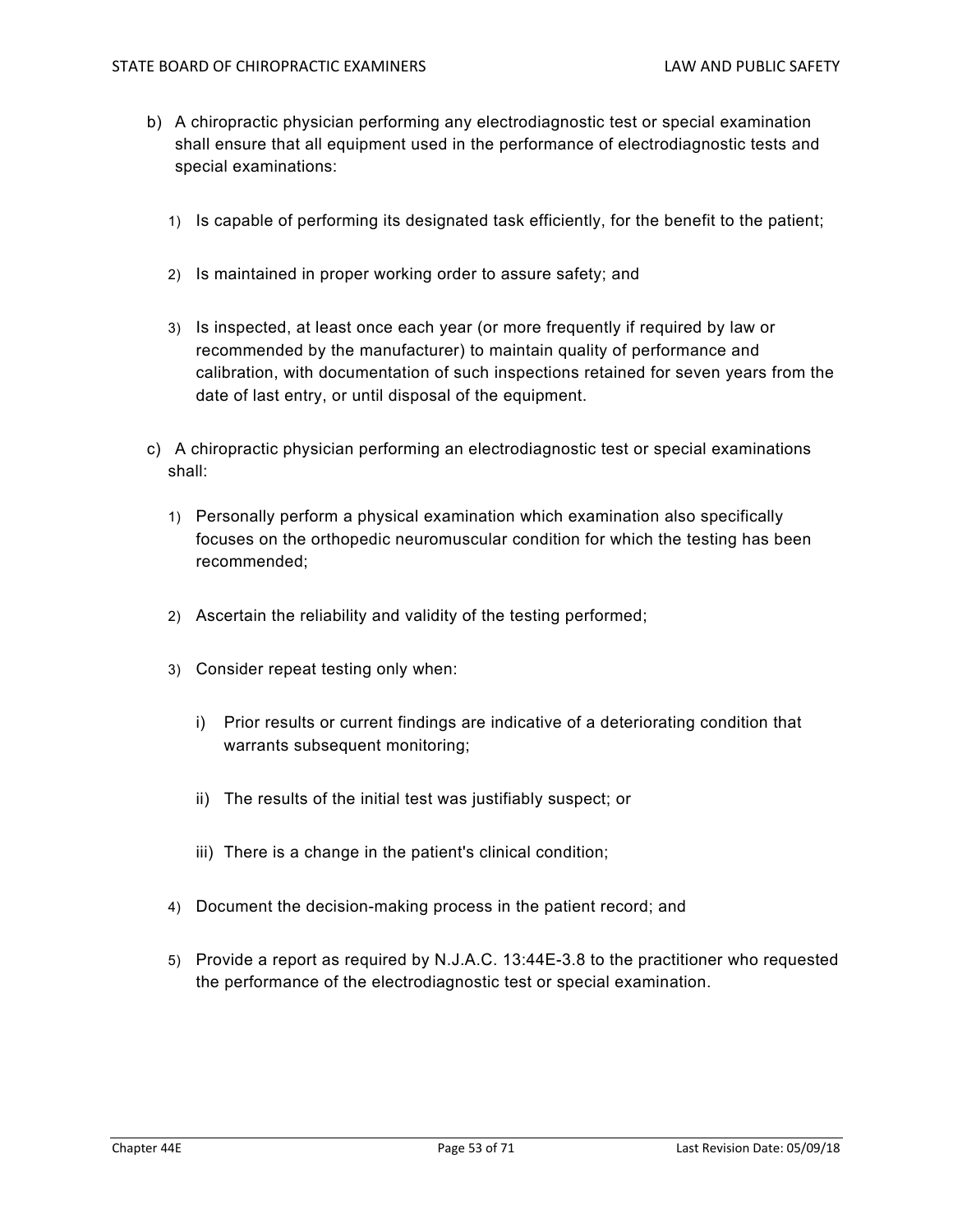### **13:44E-3.7 USE OF TESTING ASSISTANT**

- a) When using an assistant or other person, whether or not licensed in a health care profession, to provide technical assistance in performance of an electrodiagnostic test or special examination, a chiropractic physician shall:
	- 1) Ascertain the assistant's competence;
	- 2) Review the appropriateness and quality of services provided by the assistant;
	- 3) Remain in the room during the performance of the test;
	- 4) Make all professional decisions with respect to the testing;
	- 5) Directly supervise the testing at all times;
	- 6) Not be involved in the concurrent testing or supervision of testing of another patient;

and

- 7) Assure that the tasks performed by the assistant are fully documented in the patient record, along with the person's full name legibly printed.
- b) If any fee, other than a regular salary paid to an employee, has been or shall be paid by the chiropractic physician to an assistant or other person, directly or indirectly, a full record of such fee and the basis therefor shall be prepared and maintained for seven years, and shall be subject to inspection by the State Board of Chiropractic Examiners, the Attorney General, or by the Director of the Division of Consumer Affairs.

## **13:44E-3.8 PREPARATION OF TEST REPORT; FOLLOW-UP**

- a) A chiropractic physician who performs an electrodiagnostic test or special examination shall:
	- 1) Prepare and retain a comprehensive report, on professional letterhead bearing the chiropractic physician's full name and license number, office name, address and telephone number, which report shall include at least the following:
		- i) The patient's name, case identification number, age, sex, height and weight, and dominant side;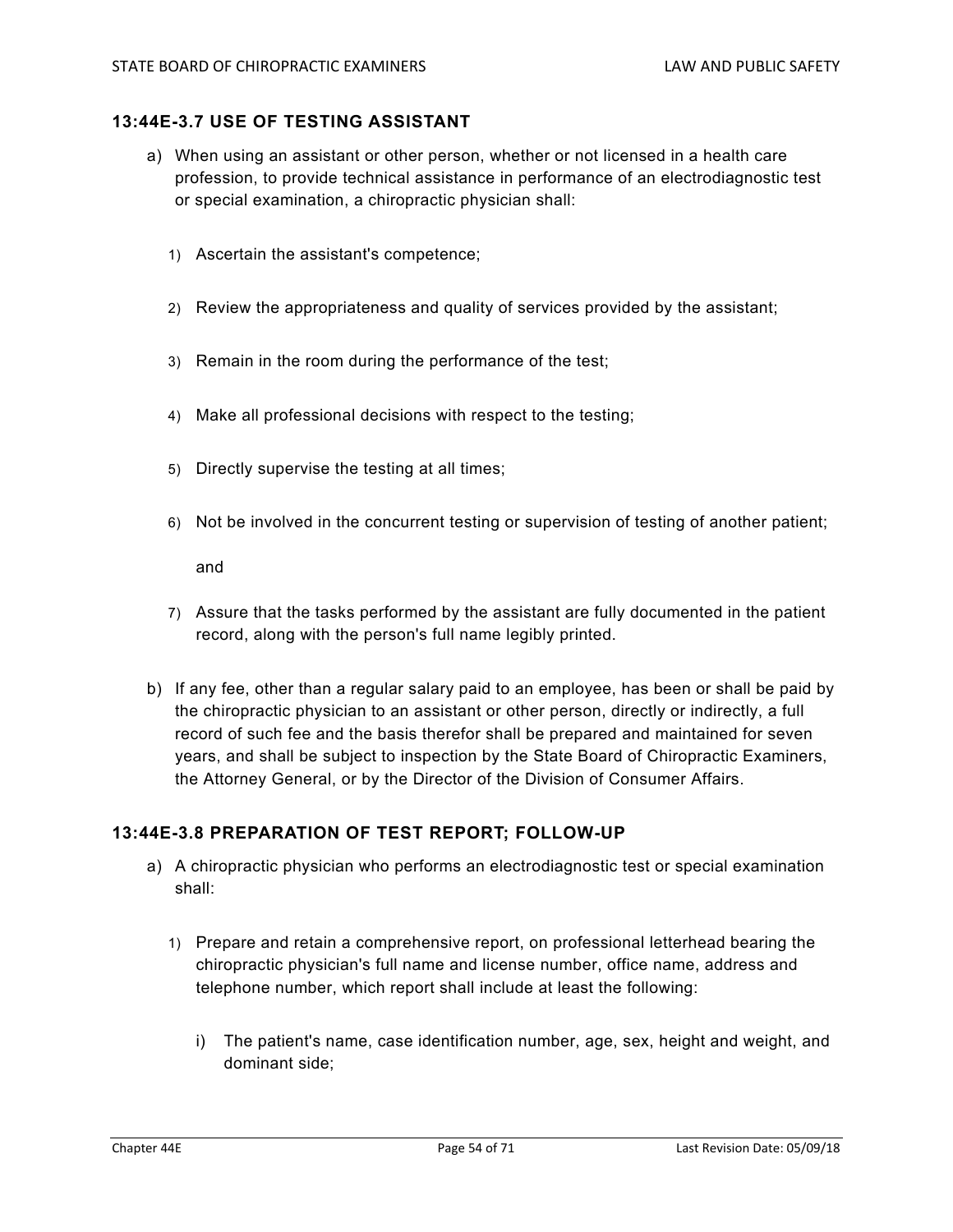- ii) The date on which the test was performed;
- iii) The location at which the test was performed;
- iv) The date on which the report was prepared;
- v) A description of the relevant clinical history, including the patient's problem and indication for the testing including the presenting symptoms and clinical signs, etiology of symptoms, history of other diagnostic tests performed and their outcomes;
- vi) An identification of the specific test(s) performed and, if applicable, a full description of nerves or muscles sampled, acquisition parameters, appropriate technical attributes of the study such as limb temperature, sites of stimulation, recording of amplitudes and response, latency, configuration of wave forms, distances and velocities, as well as the criteria utilized to identify the reported abnormality;
- vii) Data relevant to the test performance, reported in a manner such that another appropriately trained practitioner would be able to interpret the results or replicate the procedure;
- viii) Interpretation and comments regarding normality or abnormality of the data which reflects the clinical significance of the data and describes the differential diagnosis and potential etiology for the findings made; and
- ix) A statement of diagnostic conclusions and recommendations for appropriate treatment, to include referral to another specialist, if appropriate;
- 2) Ensure that if technical difficulties were encountered, the report addresses those difficulties, including but not limited to, artifact production, non-compliance or agitation by the patient, edema, presence of deformity or scar tissue; and
- 3) Retain, as part of the patient record, any raw data or graphs arising out of a diagnostic test administration in a form that shall be:
	- i) Appropriate to the test utilized, for example, copies of wave forms from nerve conduction studies and evoked potentials; and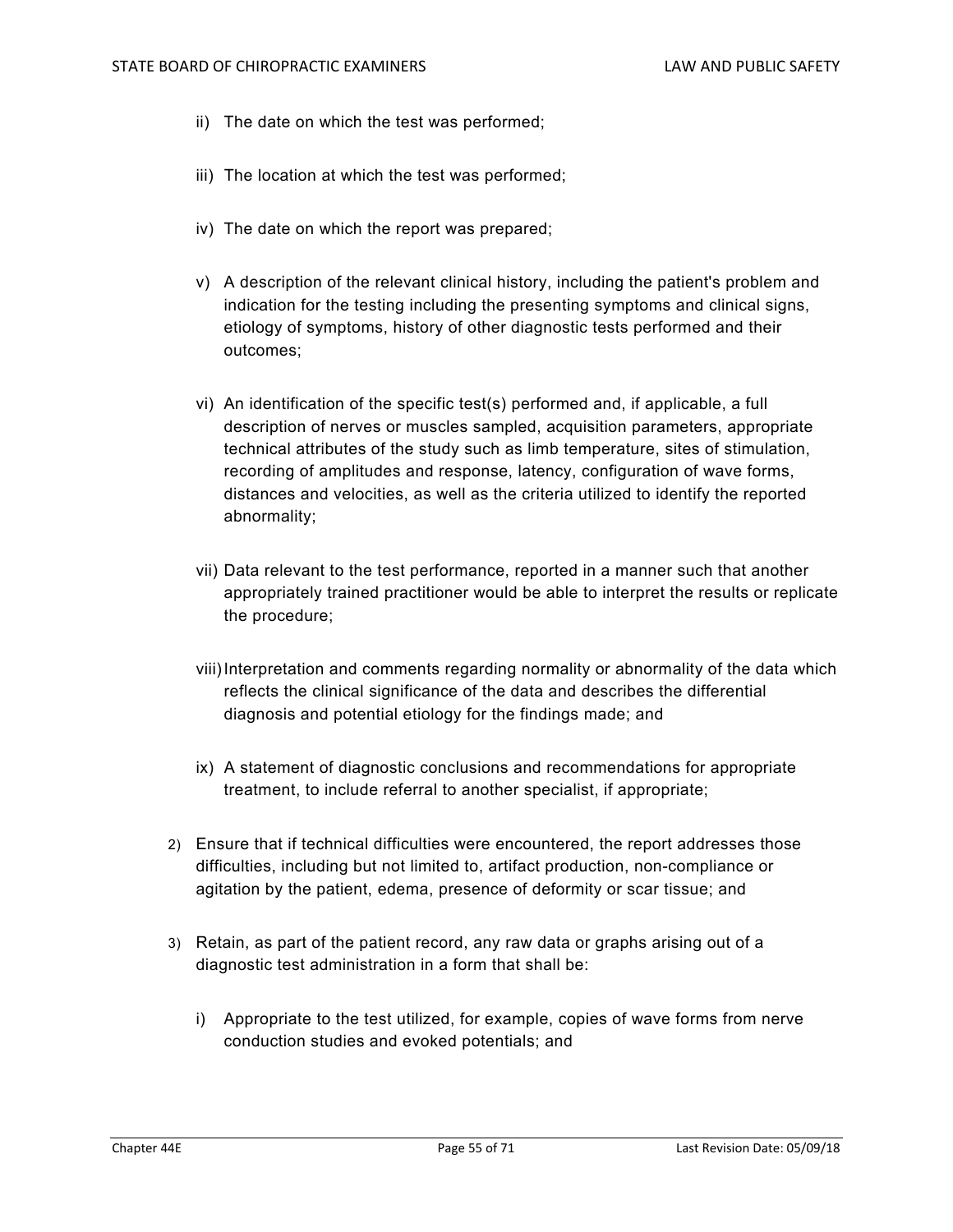- ii) Available for hard copy review or submission to the Board request, as required by N.J.A.C. 13:44E-2.2.
- b) A chiropractic physician who has requested an electrodiagnostic test or special examination shall obtain from the practitioner who performed the test, in addition to the interpretive report required in (a) above, a representative sample of the wave forms or other raw data, as applicable to the particular test, for inclusion in the patient record.
- c) A chiropractic physician who has performed an electrodiagnostic test or special examination shall discuss the findings and recommendations with the patient or patient's representative, as applicable.
- d) A practitioner who requested that a chiropractic physician perform electrodiagnostic test or special examination may request, with the patient's consent, a second opinion from another licensed chiropractic physician or medical doctor, trained and skilled in the performance and interpretation of electrodiagnostic tests. The patient shall not be caused to incur an additional charge for the second opinion unless the patient specifically consents or the patient's insurance carrier approves such expense as may be incurred. If the consultant to whom the patient is referred intends to charge for the consultation, neither that consultant nor the referring chiropractic physician shall have a significant beneficial interest in the practice of the other.

## **13:44E-3.9 LIMITATIONS ON REFERRALS**

- a) A chiropractic physician requesting that another chiropractic physician or other practitioner perform any diagnostic tests shall:
	- 1) Comply with the limitations on lawful referral set forth in N.J.S.A. 45:9-22.4 et seq.;
	- 2) Not refer a patient to another practitioner practicing at the same premises or at any space within or outside of the office or building, parking lot or other area in any mobile premises in the environs of the office or building, unless:
		- i) The patient record fully justifies the recommendation for evaluation;
		- ii) That other practitioner is a bona fide partner, fellow shareholder of a professional service corporation or other permitted practice structure, or a regularly salaried practitioner-employee of the chiropractic physician requesting the performance of a diagnostic test; and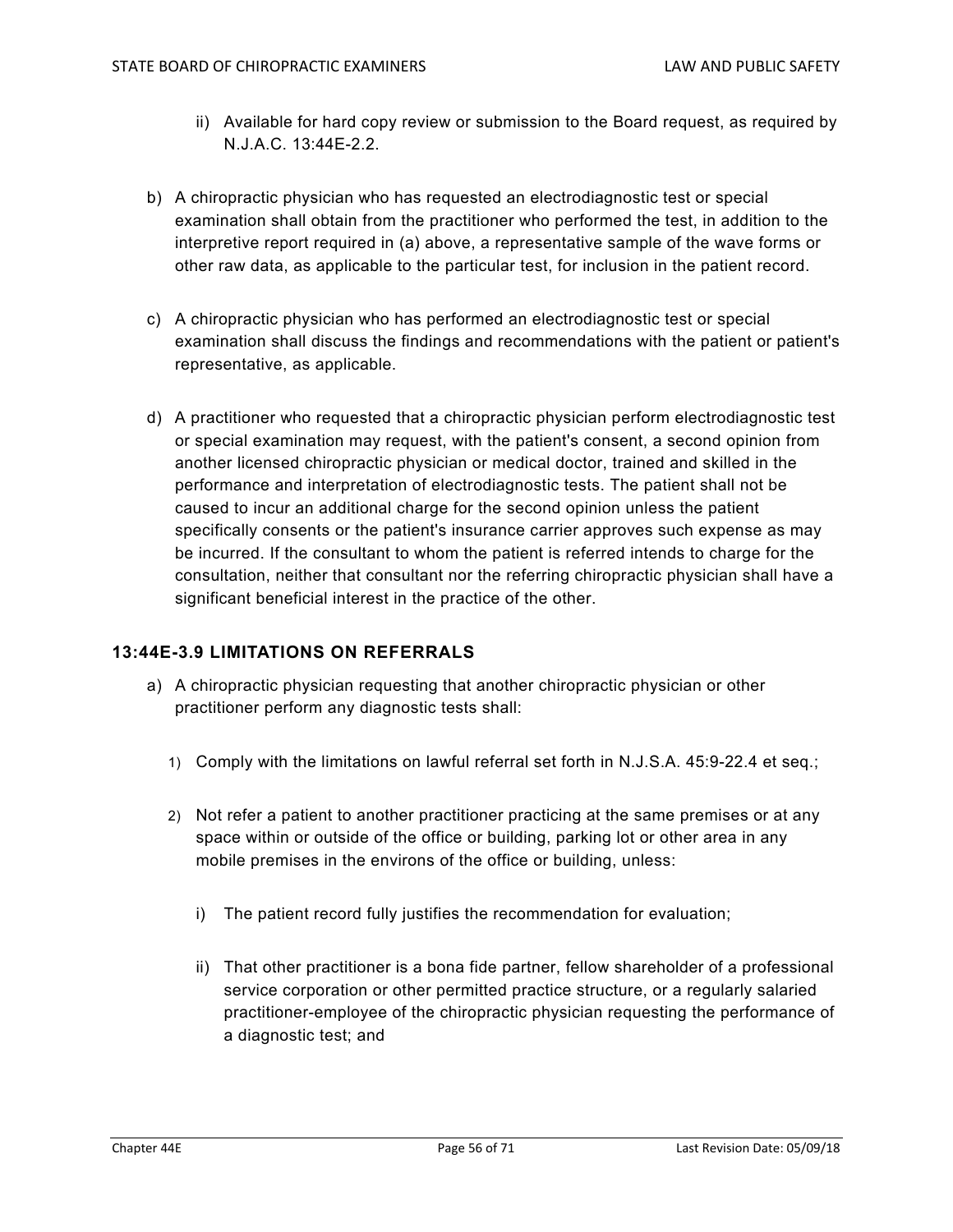- iii) The bill for professional services reflects the name of the practice entity and identity of the provider of service.
- b) Nothing in this section is intended to prevent a chiropractic physician from referring a patient to another practitioner for consultation.

### **13:44E-3.10 FEES**

- a) The chiropractic physician performing a diagnostic test for which a charge is authorized, prior to performance of any such test, shall ensure:
	- 1) That the patient has been informed of the anticipated fee for the professional service in a timely manner sufficient to allow the patient, who has the ultimate responsibility, to ascertain the financial responsibility for the procedure;
	- 2) That the fee, whether global or totaled for both technical and professional components, be billed solely under the name of the chiropractic physician performing the test, or his/her office, consistent with billing practices applicable to other chiropractic services; and
	- 3) That the fee shall not violate N.J.A.C. 13:44E-2.11, which prohibits excessive fees.

## **13:44E-3.11 APPLICATION OF PROHIBITIONS AND LIMITATIONS**

Prohibitions or limitations on the permissible performance of tests as designated in this subchapter, or regarding billing for tests previously performed, shall be prospective with regard to rule compliance, but shall not limit the Board's authority to enforce the provisions of N.J.S.A. 45:1-14 et seq. and other applicable law and rules.

# **SUBCHAPTER 4. LICENSED CHIROPRACTIC ASSISTANTS**

## **13:44E-4.1 PURPOSE AND SCOPE; EFFECTIVE DATE**

a) The rules in this subchapter implement the provisions of P.L. 2015, c. 283, concerning the licensure of chiropractic assistants.

b) The provisions in this subchapter shall take effect on November 7, 2018.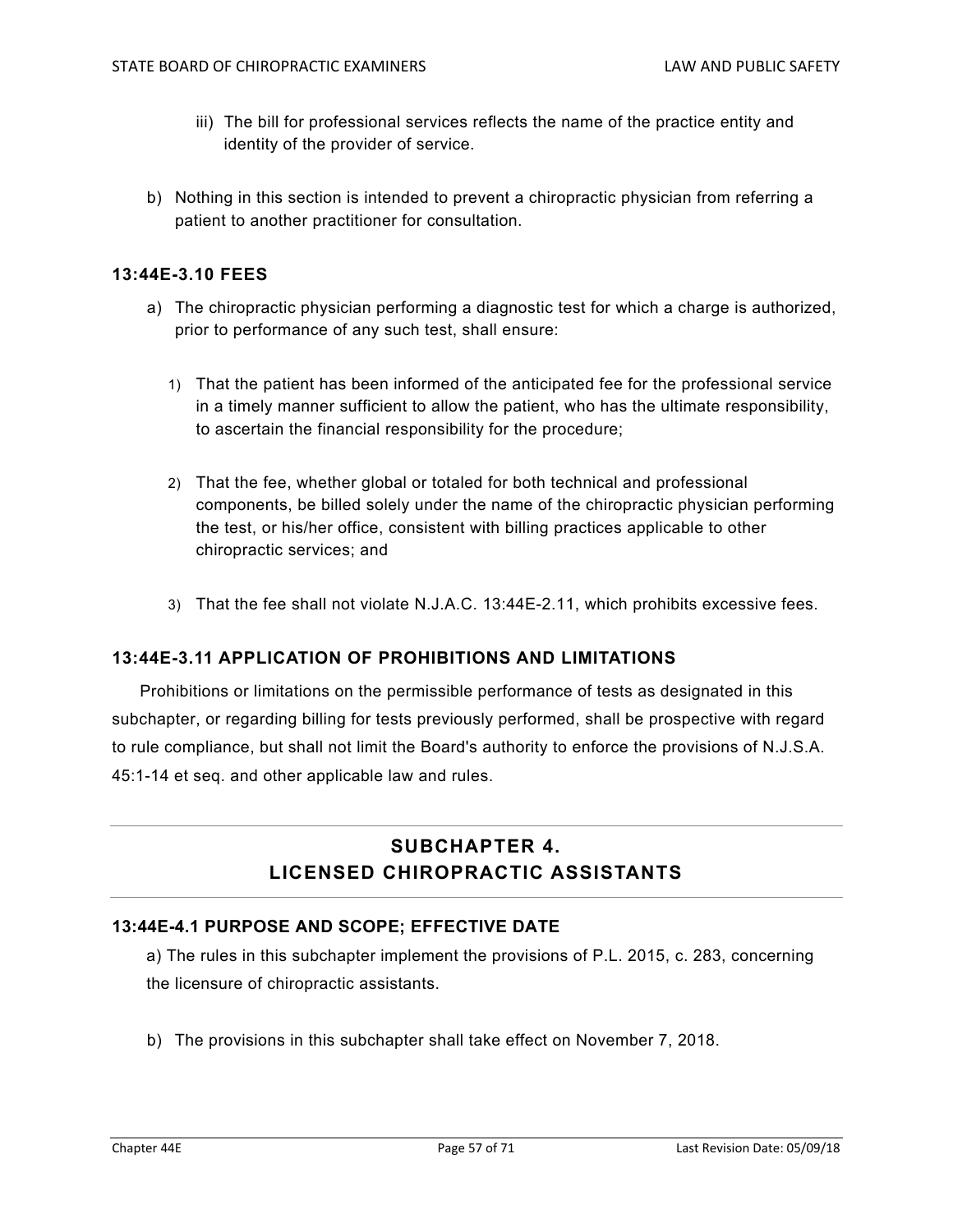#### **13:44E-4.2 DEFINITIONS**

 As used in this subchapter, the following words and terms shall have the following meanings unless otherwise noted:

"Board" means the New Jersey State Board of Chiropractic Examiners.

 "Chiropractic assistance" means assisting a licensed chiropractor by providing certain clinical procedures common and customary to the chiropractic setting pursuant to N.J.S.A. 45:9- 41.9(c) and N.J.A.C. 13:44E-4.3

 "Licensed chiropractic assistant" means a person holding a license issued by the New Jersey State Board of Chiropractic Examiners to practice chiropractic assistance under the supervision of a licensed chiropractor. A person licensed as a chiropractic assistant may use that full title or its abbreviation, "L.C.A."

 "Plan of care" means a documented treatment plan designed by the licensed chiropractor for the treatment of a patient.

 "Supervision" means the oversight provided by a licensed chiropractor of the clinical services performed by a licensed chiropractic assistant and for which the chiropractor shall be on the premises at all times and readily available to instruct the licensed chiropractic assistant throughout the performance of the clinical services.

## **13:44E-4.3 SCOPE OF PRACTICE**

- a) The scope of practice of a licensed chiropractic assistant includes, but is not limited to, the following:
	- 1. Collection of general health data including:
		- i. Taking of an oral history or vital sign measurement;
		- ii. Performing manual muscle tests, general orthopedic and neurologic tests, and functionality and outcome assessment tests; and
		- iii. Other testing that qualifies as part of chiropractic assistance;

2. Application of thermal, sound, light, mechanical, and electrical modalities and hydrotherapy including, but not limited to, the following:

 i. Ultraviolet (B and C bands) or electromagnetic rays including, but not limited to, deep heating agents, microwave diathermy, short-wave diathermy, and ultrasound;

 ii. Electro-therapy devices powered by an alternating current or any interferential devices, as set forth in N.J.A.C. 13:44E-2.7(a); and

 iii. Decompression therapy devices or mechanical traction, including non-fulcrum mechanical traction without restraint;

- 3. Instructing and monitoring prescribed rehabilitative activities, including:
	- i. Recording a patient's response to treatment based on subjective and objective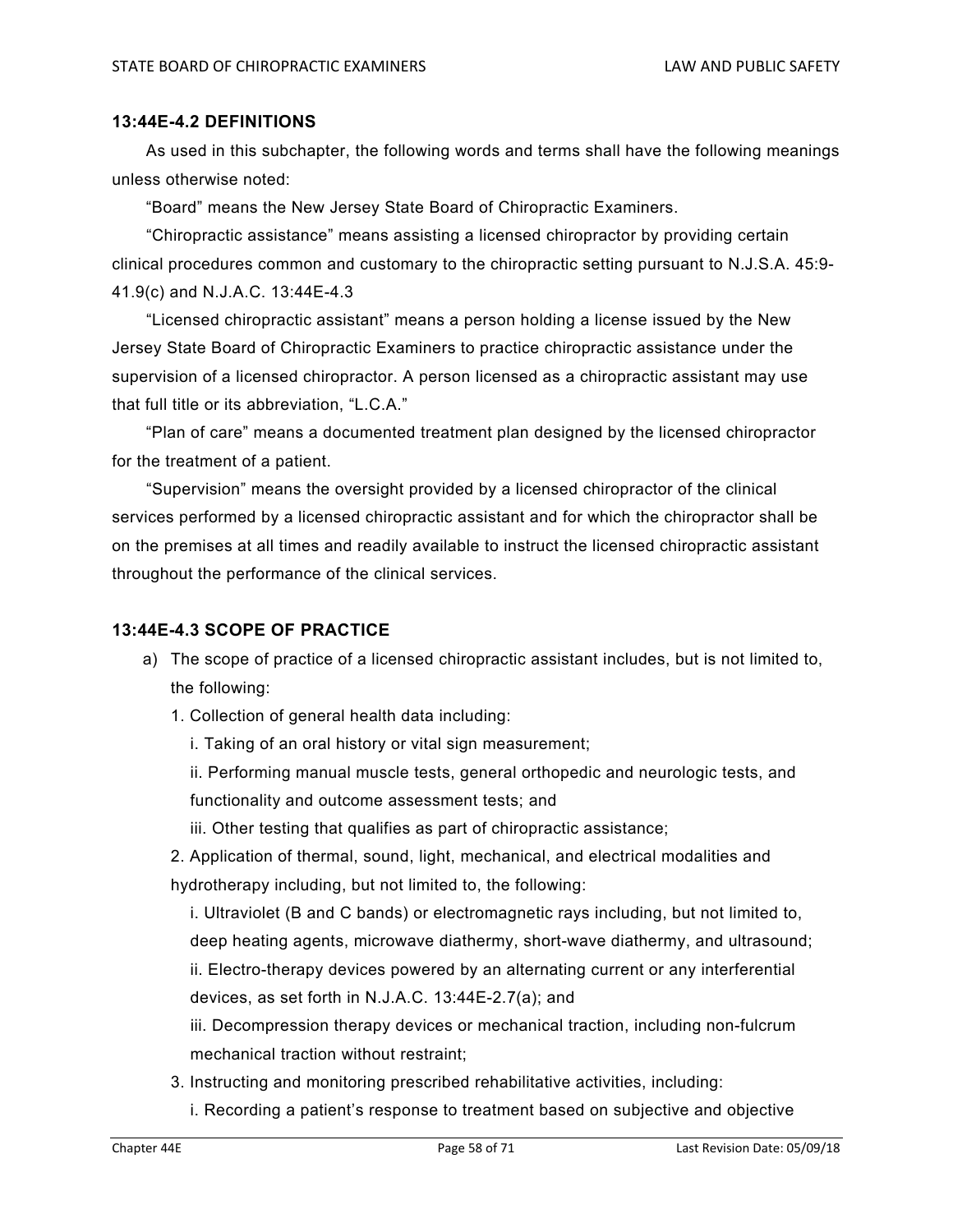findings; and

 ii. Reporting to the licensed chiropractor who developed the plan of care for treatment of the patient on:

- A. Any response to or lack of progress with treatment; and
- B. The need for program change, reassessment of treatment, or discontinuation of treatment.
- b) A licensed chiropractic assistant's work shall not include:
	- 1. Non-clinical administrative work;
	- 2. Chiropractic adjustment;
	- 3. Manual therapy;
	- 4. Nutritional instruction;
	- 5. Counseling; and
	- 6. Other therapeutic services or procedures requiring additional licensure.

## **13:44E-4.4 LICENSING REQUIREMENTS**

- a) To be eligible for licensure as a chiropractic assistant in New Jersey, an applicant shall:
	- 1. Be at least 18 years old;
	- 2. Be of good moral character;
	- 3. Have successfully completed high school or its equivalent;
	- 4. Have successfully completed the education and clinical requirements set forth in
	- N.J.A.C. 13:44E-4.6;
	- 5. Submit a completed application;
	- 6. Have successfully passed a Board-approved competency examination; and

7. Have paid the required fees pursuant to N.J.S.A. 45:9-41.34(d) and N.J.A.C. 13:44E-4.16.

## **13:44E-4.5 LICENSURE ELIGIBILITY; EXCEPTIONS**

- a) The term "chiropractic assistant" or any other title, designation, words, letters, abbreviations, or insignia indicating the practice of chiropractic assistance shall only be used by an individual if that person is licensed to practice chiropractic assistance under the provisions of N.J.S.A. 45:9-41.33 et seq. (P.L. 2015, c.283).
- b) Students enrolled in an educational program, recognized by the Board, that leads to a degree or certification as a chiropractic assistant, shall be permitted to provide clinical services under the supervision of a chiropractor to gain the necessary practical clinical experience.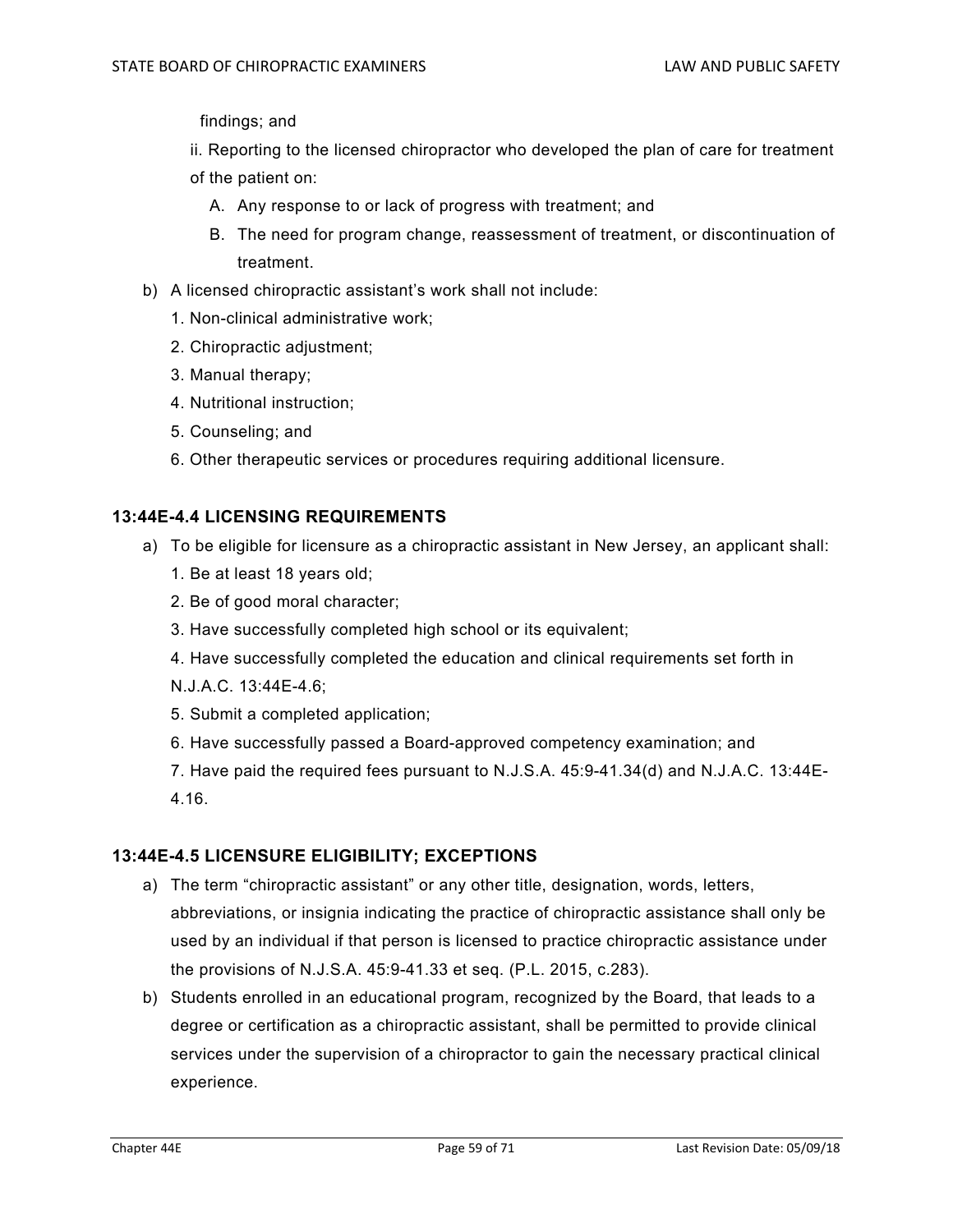### **13:44E-4.6 EDUCATION REQUIREMENTS**

a) An applicant for licensure as a chiropractic assistant shall satisfy the following educational requirements earned from a chiropractic institution accredited pursuant to N.J.S.A. 45:9-41.6:

1. 120 hours of didactic education, obtained through live and recorded webinars and live classroom instruction, to include the following:

- i. Chiropractic philosophy and terminology;
- ii. Functional anatomy of the spine, extremities, muscles, nerves, and landmarks;
- iii. Management of common disorders;
- iv. Rehabilitation;
- v. Physiotherapy modalities including indications and contraindications;
- vi. Professional behavior related to ethics, boundaries, and risk management;
- vii. Documentation and recordkeeping; and
- viii. Hygiene;
- 2. 380 hours of clinical training consisting of the following monitored activities:
	- i. Health data collection;
	- ii. Examination and testing procedures;
	- iii. Passive and active therapeutic interventions;
	- iv. Documentation and recordkeeping; and
	- v. Patient safety and office policies regarding emergency procedures; and
- 3. A Board-administered examination on New Jersey jurisprudence.

b) The completion of the clinical training in (a)2 above shall be accompanied by documented attestation and notarization to demonstrate the satisfactory completion of clinical requirements under supervision of the licensed chiropractor.

### **13:44E-4.7 APPLICATION FOR LICENSURE**

a) An applicant for licensure as a licensed chiropractic assistant in New Jersey shall submit the following to the Board:

1. A completed application form provided by the Board which shall contain the applicant's name, address, Social Security number, academic qualifications, information from other states regarding licensure, certification or registration, resume, questions demonstrating moral character, confidential questions concerning the applicant's fitness to practice and child support questions;

2. Official transcripts demonstrating completion of the educational requirements pursuant to N.J.A.C. 13:44E-4.6;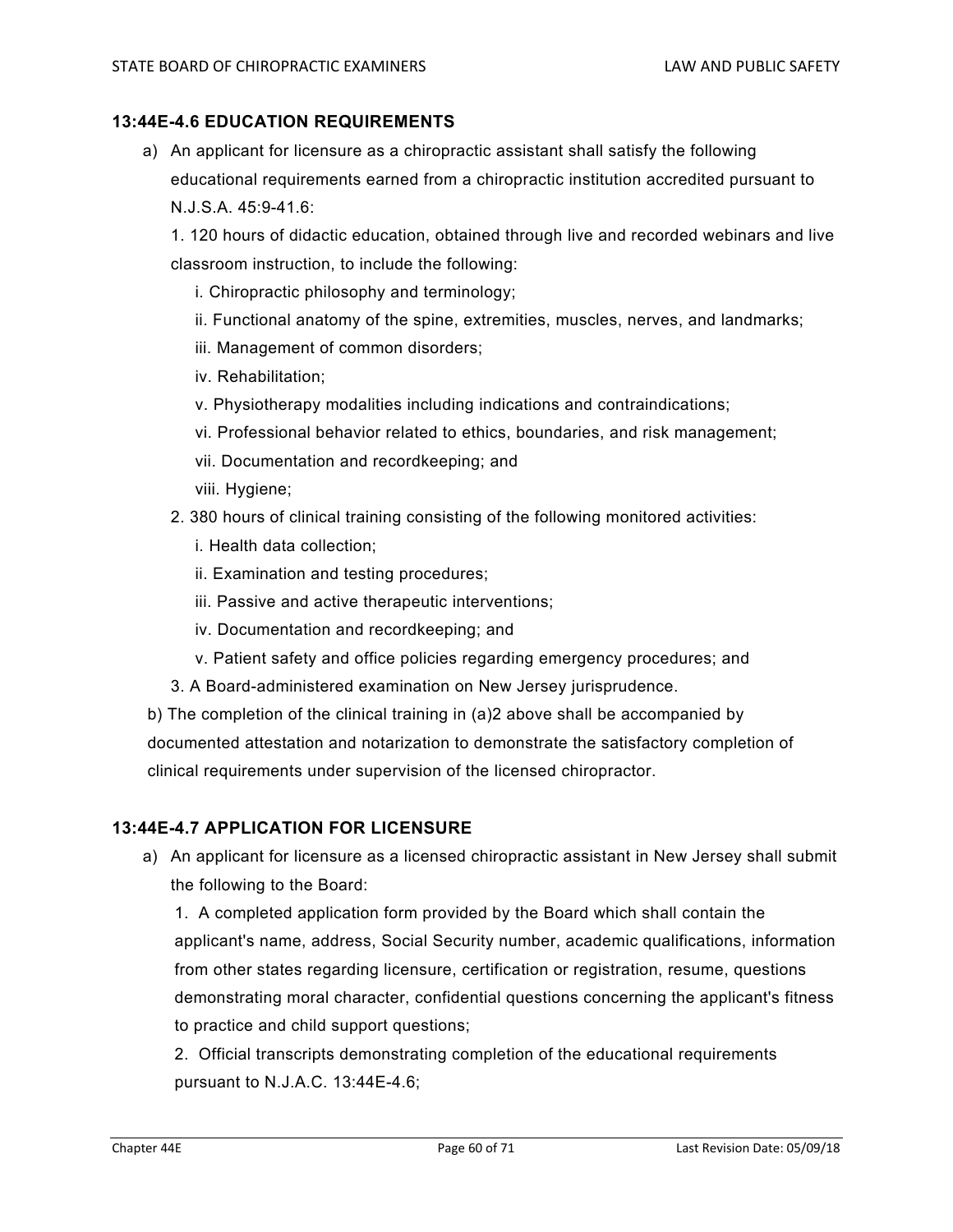3. Proof of successful completion of a Board-approved competency exam pursuant to N.J.A.C. 13:44E-4.4(a)6;

4. The application fee set forth in N.J.A.C. 13:44E-4.16; and

5. A certification of authorization to perform and cooperate in a criminal history background check conducted pursuant to N.J.S.A. 45:1-28 et seq.

## **13:44E-4.8 ISSUANCE OF LICENSES; LICENSE RENEWALS**

a) Licenses to practice chiropractic assistance shall be issued for a period of two years and be renewed biennially. A licensed assistant who seeks renewal of his or her license shall submit a license renewal application and the license renewal fee set forth in N.J.A.C. 13:44E-4.16 to the Board prior to the expiration of the current license.

b) If a licensed assistant does not renew his or her license prior to its expiration date, they may renew the license within 30 days of its expiration by submitting a renewal application, a license renewal fee and a late fee, as set forth in N.J.A.C. 13:44E-4.16.

c) A license that is not renewed within 30 days of its expiration date shall expire. Any individual who continues to practice chiropractic assistance with an expired license after 30 days following the license expiration date shall be deemed to be engaged in unlicensed practice.

## **13:44E-4.9 CONTINUING EDUCATION**

- a) "Licensee," as used in this section, means a chiropractic assistant licensed and subject to regulation by the Board of Chiropractic Examiners.
- b) A licensee applying for biennial license renewal shall have completed, during the preceding biennial period, 15 continuing educational credits in order to qualify for the renewal of his or her license, pursuant to N.J.S.A. 45:9-41.35. One credit is defined as 50 minutes of instruction. A minimum of two credits shall be completed in the study of State laws and rules governing professional ethics of chiropractic assistance or recordkeeping and documentation as it pertains to the practice of chiropractic assistance in this State.
- c) The continuing education courses may include, but not be limited to, subject matter and content of study that is taught by accredited chiropractic schools, colleges, institutions, and universities, or in a subject matter tested for licensure, that has been approved by Providers of Approved Continuing Education (PACE) and/or the Board; except that the Board retains the right to reject any PACE-approved program that does not have significant intellectual or practical content dealing primarily with matters directly related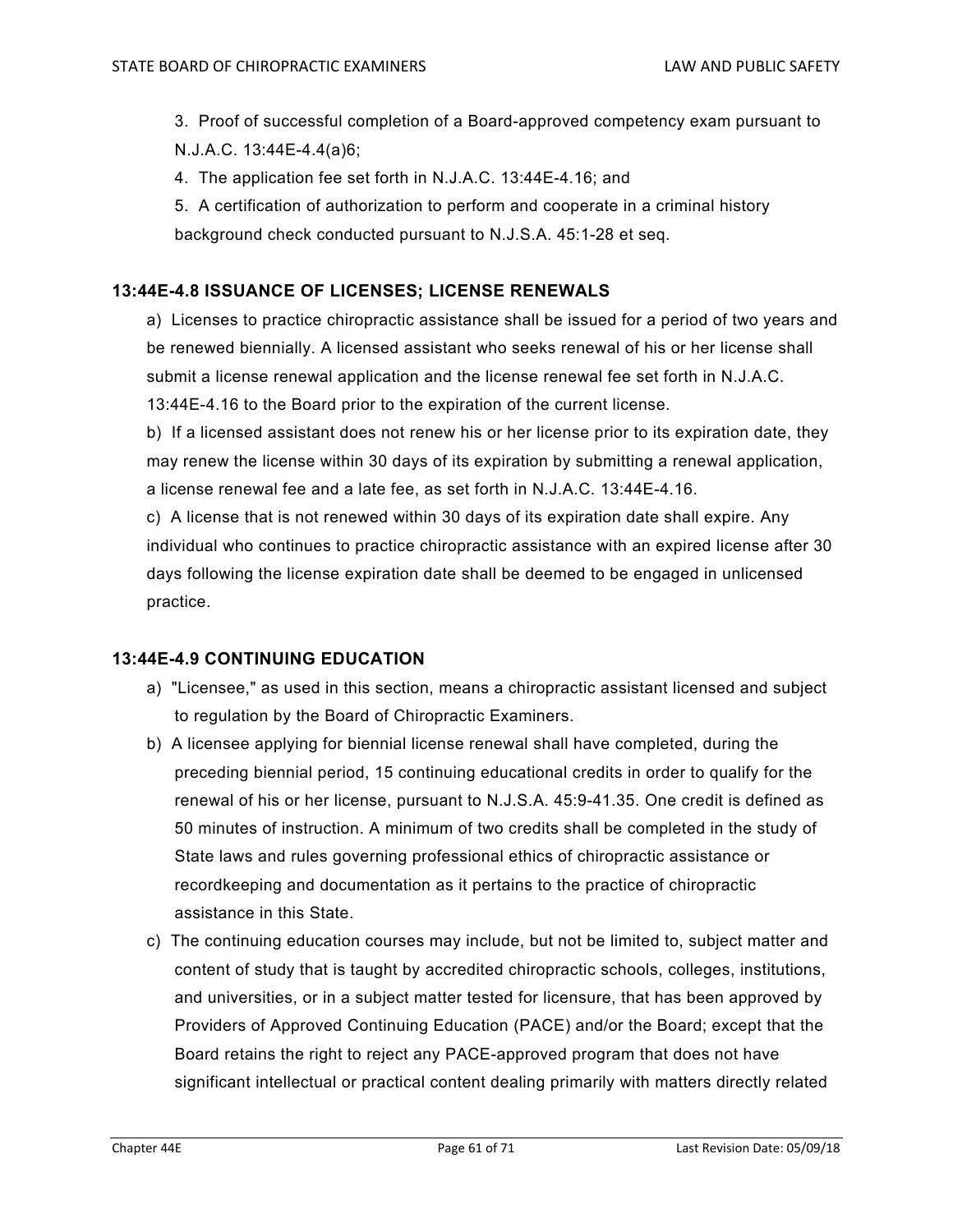to the practice of chiropractic assistance or with professional responsibilities or ethical obligations of licensees.

- d) The Board will not grant continuing education credit for completion of basic courses required for graduation for training as a licensed chiropractic assistant or for initial licensure. Continuing education credit shall be granted only for courses designed to build upon basic knowledge and/or to bring licensees up-to-date on new developments relating to the practice of chiropractic assistance.
- e) The Board may accredit other educational programs offered by professional organizations or societies, health care professions, schools, colleges, institutions, universities or healthcare facilities as suitable for continuing education credits, so long as such other educational programs have significant intellectual or practical content, which deal primarily with matters directly related to the practice of chiropractic assistance or with the professional responsibilities or ethical obligations of licensees.
- f) The Board may accredit other equivalent educational programs including, but not limited to, examinations, scientific papers, professional publications, scientific presentations, residency programs, teaching and/or research appointments, advanced degree or certification program in related fields, scientific exhibits, independent study or research, or self-study programs, or distance learning as suitable for continuing education credits, so long as such other educational programs have significant intellectual or practical content, which deal primarily with matters directly related to the practice of chiropractic assistance or with the professional responsibilities or ethical obligations of licensees.
- g) Continuing education credit shall be calculated as follows:
	- 1. Continuing professional education programs of national or State professional organizations: one credit hour for every 50 minutes of in-class participation;
	- 2. Accredited university or college courses in the subjects set forth in (d) above:
		- i. Applicants shall receive 7.5 credit hours of continuing education credit for each semester or trimester credit hour earned; five credit hours of continuing education credit for each credit hour earned in a quarter; and

ii. Applicants attending noncredit courses shall be granted continuing education credit at the rate of one credit hour for every 50 minutes of in-class participation;

3. Distance learning programs and other independent study programs: the amount of credit to be allowed for approved distance and individual study programs, including taped study programs, shall be one credit hour for every 50 minutes of distance and individual self-study program participation;

4. Teaching or instruction of a course for the first time or teaching a course previously taught if substantial time was spent updating course material: instruction and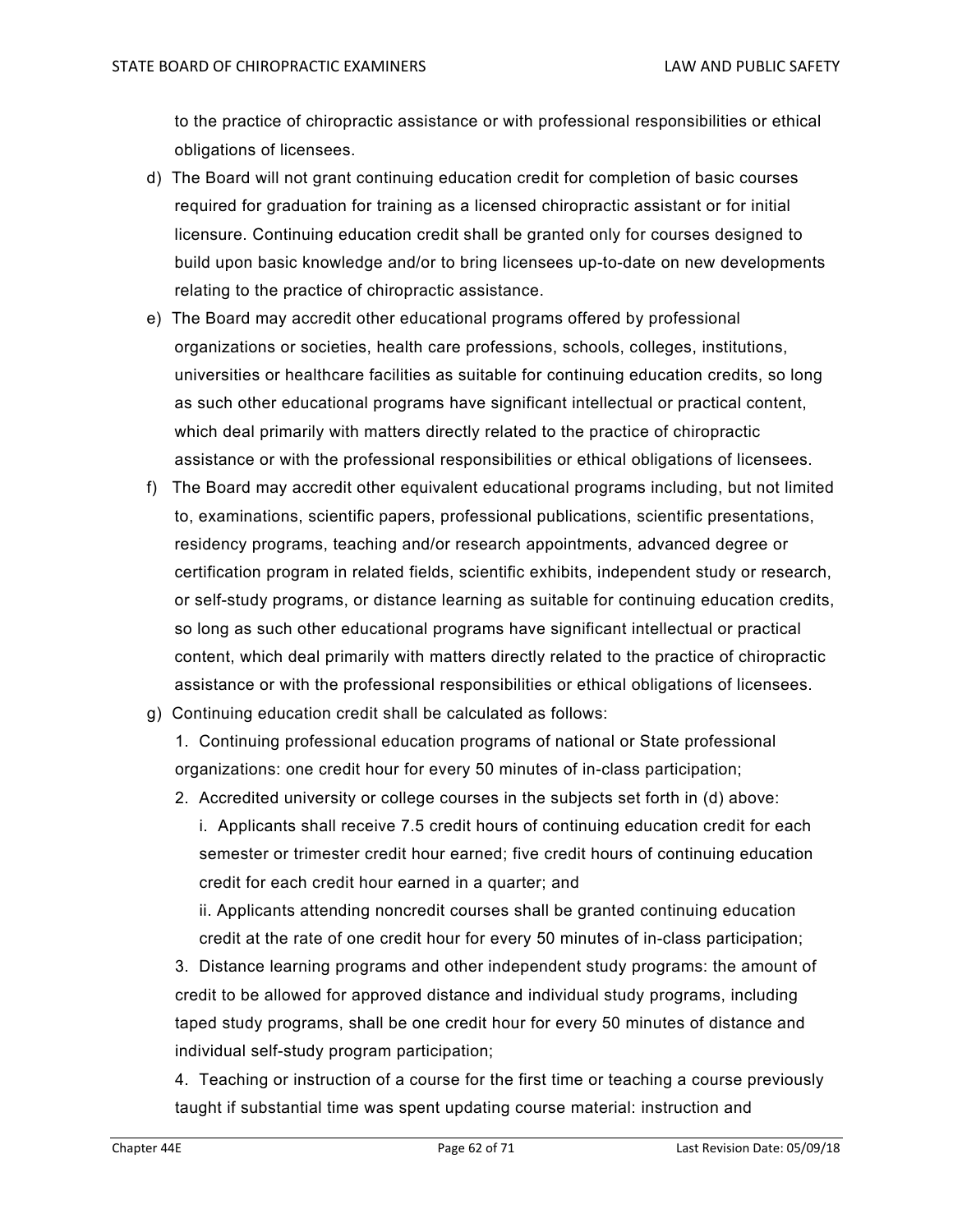preparation time: one continuing education credit for each hour of instruction or preparation.

i. The total number of continuing education credits that may be granted for service as a teacher or instructor shall not exceed six credits per biennial period. ii. Requests for credit shall be accompanied by an outline of the instruction or course.

iii. A teacher or instructor that is employed as a teacher or instructor on a full-time basis shall not be eligible to obtain continuing education credits for such activities;

5. Scientific papers and professional publications: credit shall be given for each 50 minute period of preparation time on a self-declaration basis, not to exceed six credithours per biennial period. A copy of the publication article shall be submitted to the Board with a request for continuing education credit.

i. Credit may be claimed for published articles and books by the authors of those works. These publications must contribute to the professional competency of chiropractors.

ii. In exceptional circumstances, a licensee may request additional credit by submitting the article or book to the Board with an explanation of the circumstances that he or she believes justifies an award of greater credit. When licensees request more than six continuing education credit hours earned through papers and publications during the biennial period, credit hours awarded shall be determined by the Board on a case-by-case basis. Factors such as complexity of the subject matter, length of publication, and the amount of preparation time shall be considered;

6. Research and preparation of examinations or acting as an examiner for a clinical examination: one continuing education credit for each hour of research or time spent on the examination, not to exceed three continuing education credits per biennial period; and

7. Scientific presentations or exhibits: one continuing education credit for each hour of preparation or presentation, not to exceed six continuing education credits per biennial period.

(h) A licensee shall complete no more than six of the total continuing chiropractic assistance education credits by asynchronous distance learning courses where the instructor and the learner are not in direct, live communication during the course, approved by the Board; the remaining credits must be attained through live didactic learning experience, including synchronous distance learning activities where the instructor and learner are in direct live communication during the course. The Board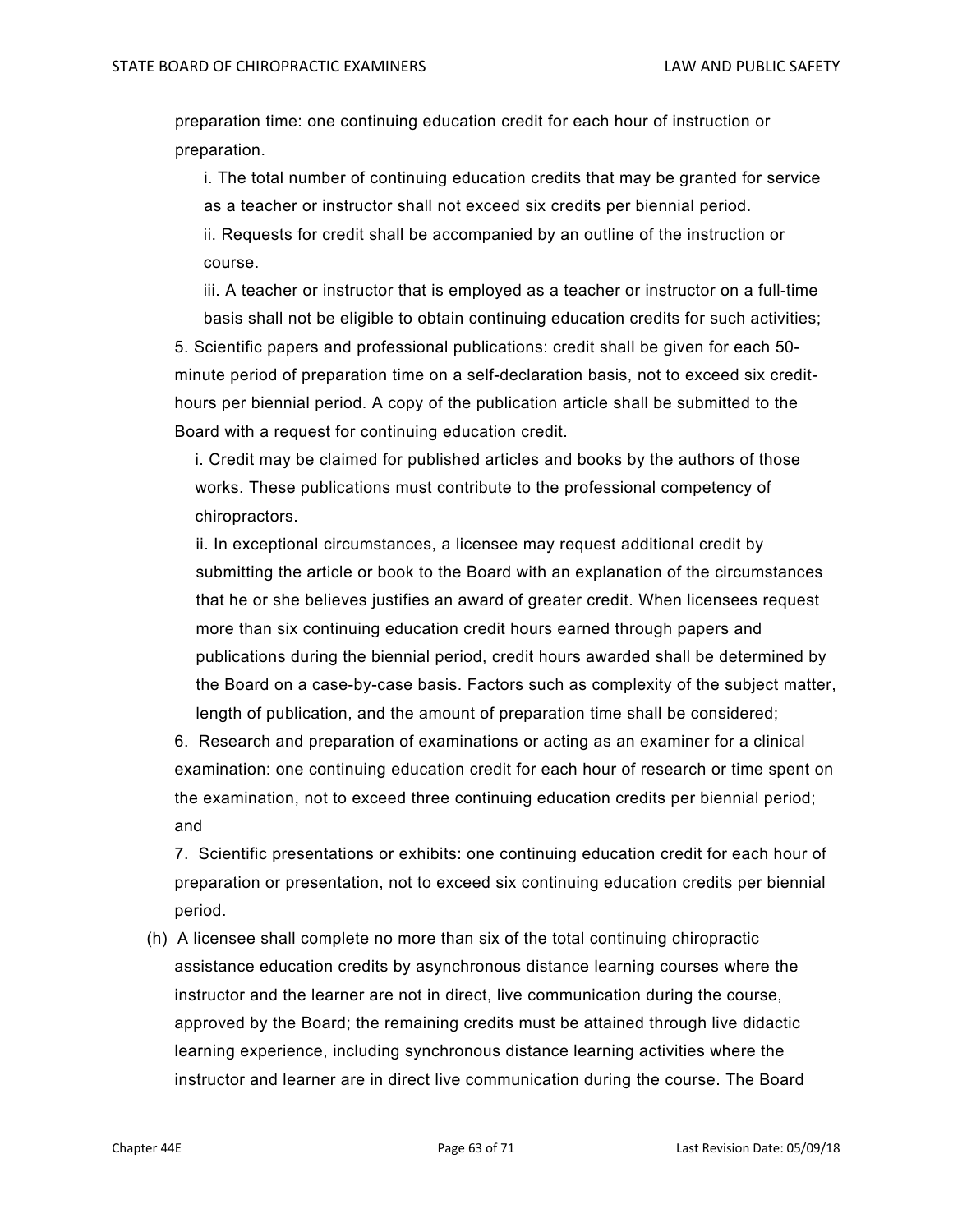shall not award more than eight hours of continuing education credit for any program that takes place during the course of one calendar day.

- (i) A provider seeking Board approval to sponsor programs for continuing education credit shall submit an application to the Board, which shall include course and program descriptions, instructor qualifications, locations, dates and times of courses, and other information as required by the Board.
	- 1. Qualified sponsors shall offer courses that meet the following criteria:

i. Be a formal course of learning, which contributes directly to the maintenance of professional competence of a licensee;

 ii. Be at least one credit hour, 50-minute period, in length; however additional credits in excess of one hour may be awarded in 1/2 hour increments;

- iii. Be conducted by a qualified instructor or discussion leader; and
- iv. Offer subjects enumerated in (c) above.

2. A continuing education sponsor may receive prior approval, valid for the current biennial licensing period in which the approval was issued, for a course of acceptable subject matter, as set forth in (c) above, and be assigned a designated number of continuing education credits by the Board if the program sponsor provides in writing information required by the Board to document the elements of (i)1 above, and in addition, certifies that the sponsor shall:

- i. Maintain and retain accurate records of attendance for a five-year period;
- ii. Retain a written outline of course materials for a five-year period; and
- iii. Comply with the requirements of (i)4 below.
- 3. The Board will post on its website at

http://www.njconsumeraffairs.gov/chiro/chiro\_licensee.htm a list of all program sponsors that, pursuant to this section, have applied and have been approved to sponsor courses for continuing education credit. Continuing education sponsors shall comply with the following additional requirements:

i. The program sponsor shall disclose in advance to prospective participants the objective, prerequisites, experience level, content, required advanced preparation, teaching method, and number of continuing education credits involved in the program;

ii. The program sponsor shall provide evidence to the Board that it has policies and procedures in place to verify and adequately monitor the attendance of course participants;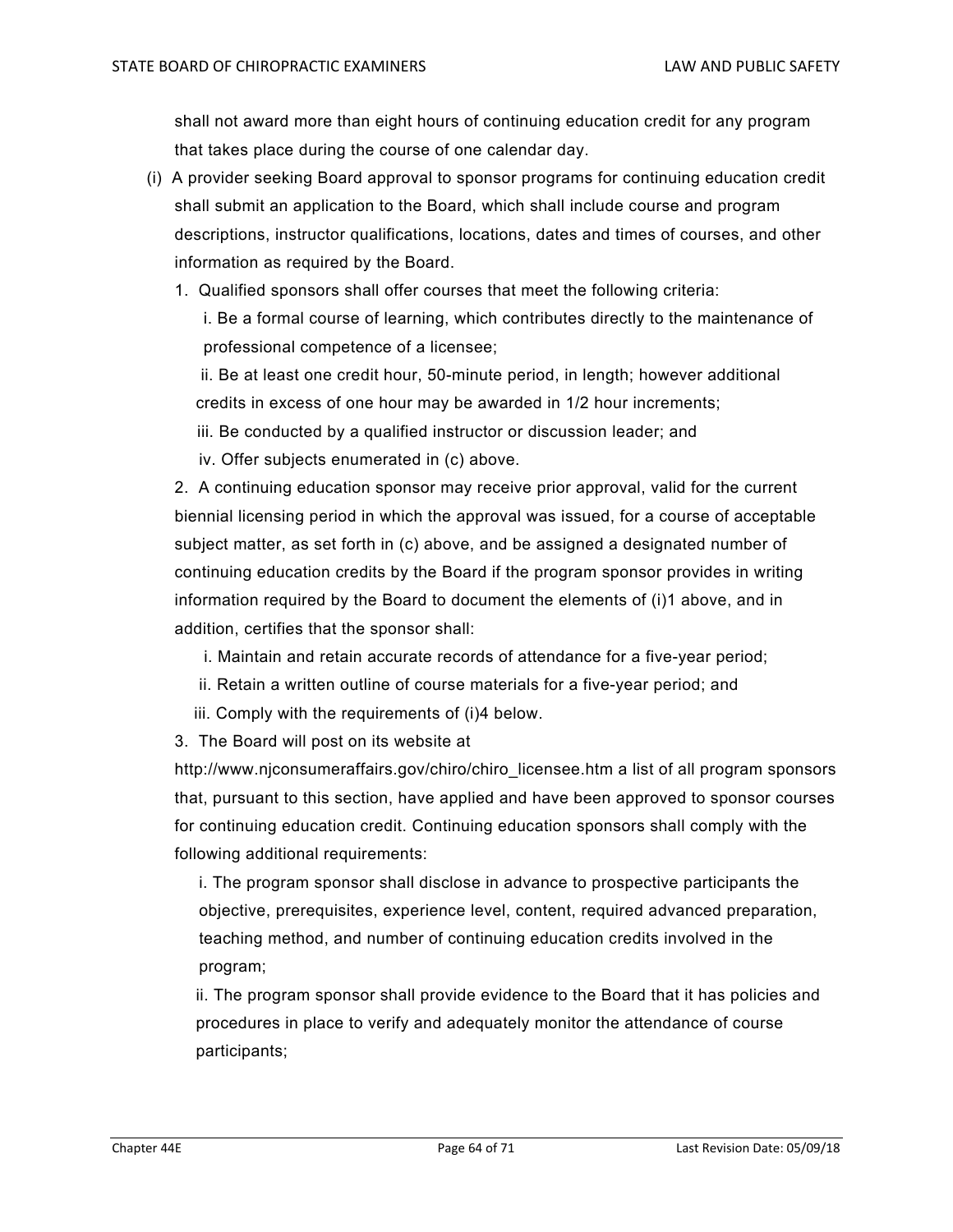iii. The program sponsor shall be responsible for assuring that the number of participants and the physical facilities are consistent with the teaching methods to be utilized;

iv. The program sponsor shall select and assign qualified instructors for the continuing education program. Sponsors shall provide to the Board the curriculum vitae of all course instructors and certify to the Board that the sponsor has verified the credentials of all its instructors. Sponsors must notify the Board of any instructor change within 20 days of making the change;

v. The program sponsor shall evaluate the performance of its program instructors at the conclusion of each program to determine the instructors' suitability to continue to serve as instructors in the future;

vi. Program evaluation shall be in accordance with the following:

(1) The sponsor shall provide some means of program evaluation. Evaluations shall be solicited from both the participants and instructors. Programs shall be evaluated to determine whether:

- (A) Objectives were met;
- (B) Prerequisites were necessary or desirable;
- (C) Facilities were satisfactory;
- (D) The instructor was effective;
- (E) Advanced preparation materials were satisfactory; and
- (F) The program content was timely and effective; and

 (2) Evaluations shall take the form of one or a combination of pre-tests for advanced preparation, post-tests for effectiveness of the program, questionnaires completed at the end of the program or later, or oral feedback to the instructor or sponsor. Instructors shall be informed of their performance and sponsors shall systematically review the evaluation process to insure its effectiveness; and

vii. The program sponsor shall be responsible for issuing certificates of satisfactory completion or other comparable documentation to program participants. Such certificates or documentation shall be printed with the following information:

- (1) Dates attended;
- (2) Credit hours earned;

 (3) Course title and description of content, including the method of course delivery and subject area;

- (4) Course sponsor name;
- (5) Instructor name; and
- (6) Course location.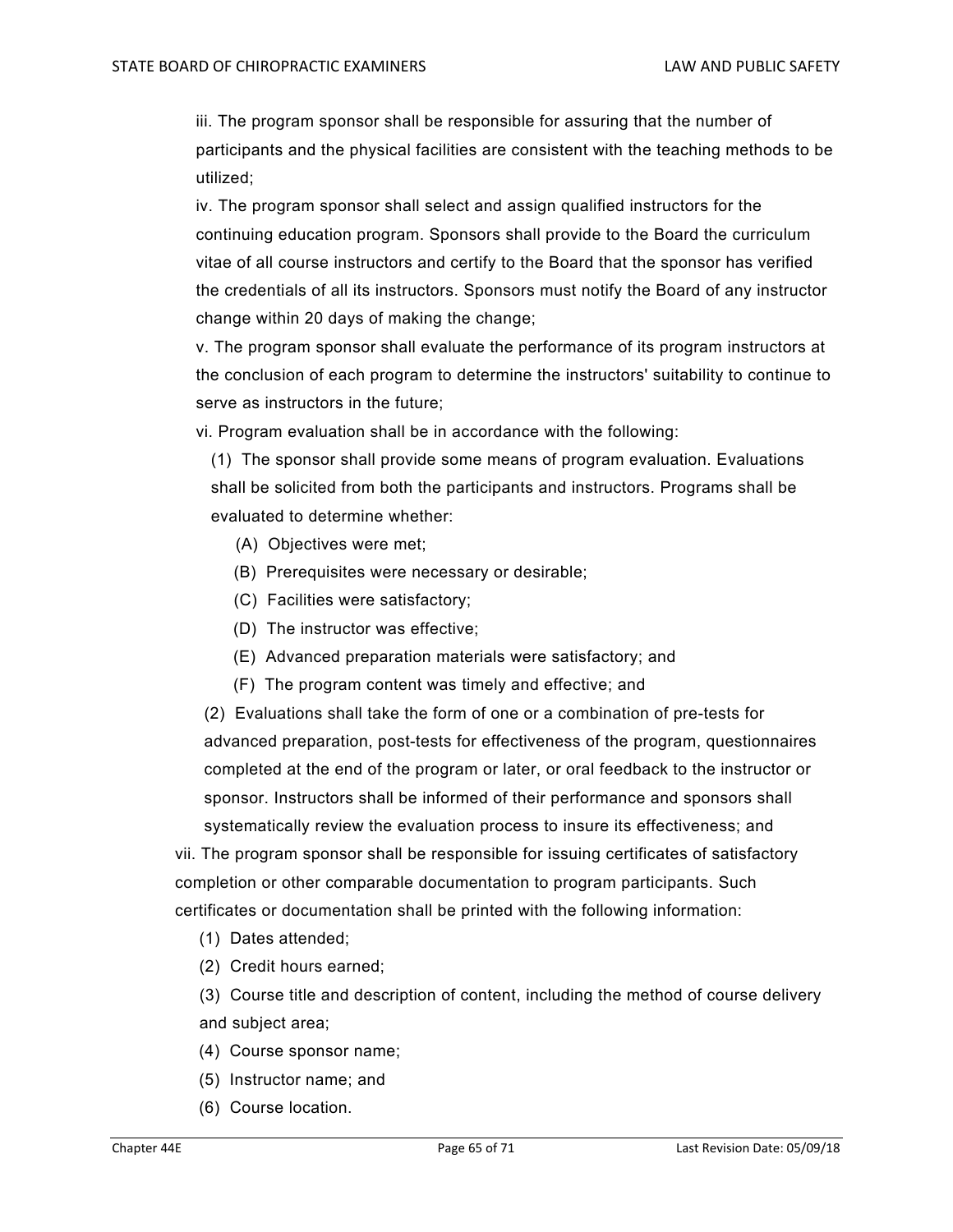4. A continuing education sponsor who has qualified as a sponsor, or has obtained prior Board approval, shall not alter, amend, update, or reconfigure the approved courses for continuing education credit without the permission of the Board. If a continuing education sponsor alters, amends, updates, or reconfigures a course, the continuing education sponsor must resubmit the course to the Board for approval.

j) A licensee seeking Board approval of a program for continuing education credit, which has not been approved pursuant to (i) above, may submit an application on a form prescribed by the Board, which shall include course and program descriptions, instructor qualifications, locations, dates and times of courses, number of continuing education credits, and other information as required by the Board. The Board shall notify the licensee, in writing, of its determination, which is based upon (d), (e), and (f) above.

k) A new licensee who completed an accredited graduate chiropractic assistant education program within 12 months of the commencement of the biennial registration period is not required to complete the continuing education requirements for the biennial period.

*l*) A licensee shall certify on the application for biennial licensure renewal that he or she has completed the required number of continuing education credits. The Board may conduct random audits to determine licensee compliance with the continuing education requirements of this section.

m) A licensee who completes more than 15 continuing chiropractic education credits required pursuant to this section may apply no more than three of the excess credits to the continuing chiropractic education requirements for the following biennial period only. The excess credits approved for a biennial period may be applied to the continuing education requirements for the next period whether or not approved for that period.

n) Licensees holding an inactive or retired license shall be exempt from continuing education requirements, except that any licensee holding an inactive or retired license, or whose license is suspended or revoked, who applies to resume practice as a licensed chiropractic assistant shall provide proof of having completed the continuing chiropractic assistance education requirements for each biennial licensure period for which the licensee was on inactive or retired status. If the total credits required to become current exceeds 15, then 15 shall be the maximum number required. Any applicant seeking to resume practice shall submit to the Board a detailed list of all continuing education courses that the licensee has completed in order to become current. If the Board determines that there is a deficiency in a particular area of study, the Board may require the applicant to complete additional continuing education courses in the area of the deficiency before reinstating the license to active status. *o*) To report continuing chiropractic assistance education credits, a licensee shall: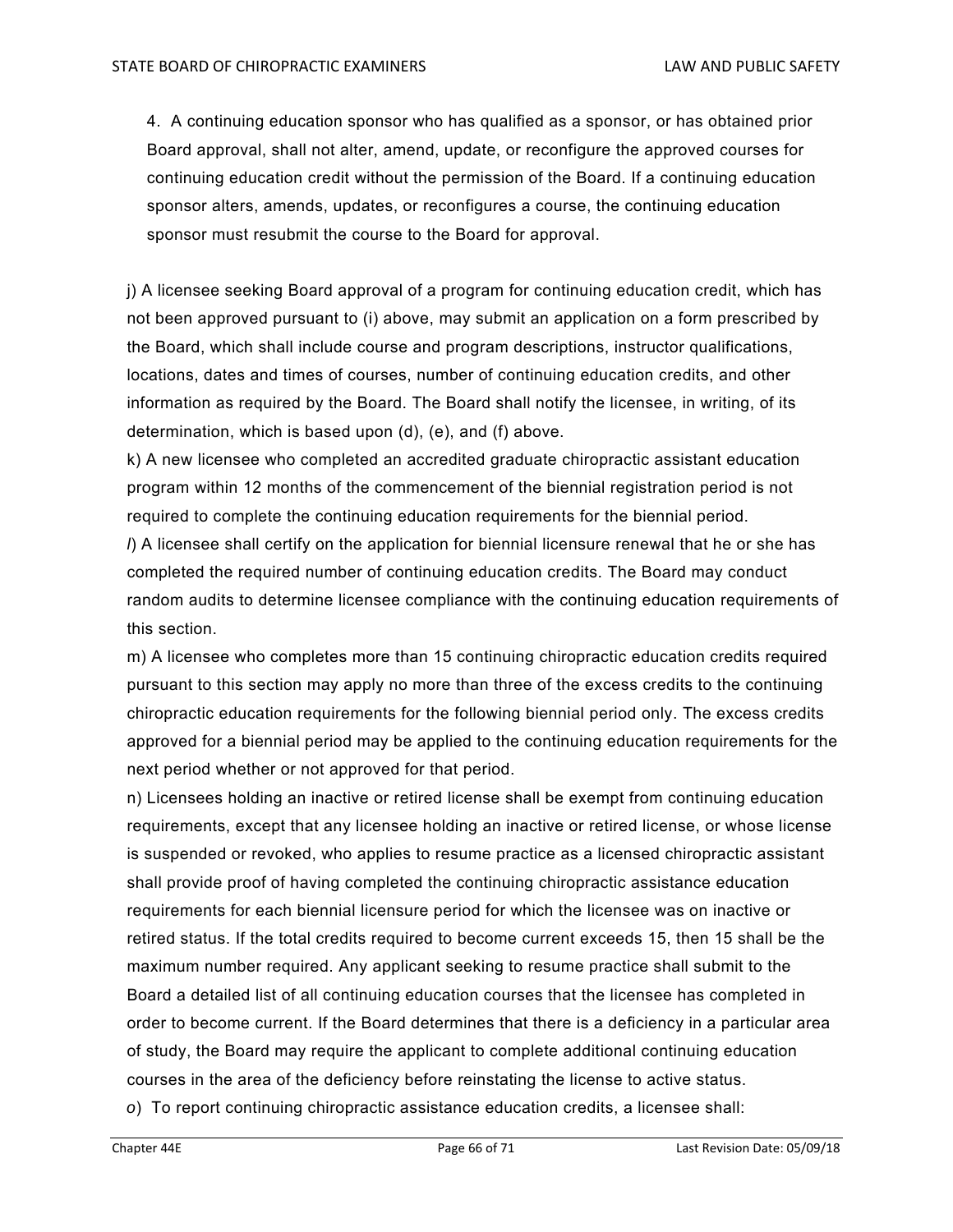1. Certify, on the application for biennial renewal, completion of the required number of continuing education credits; and

2. Maintain all evidence of completion of continuing education requirements for a period of not less than five years after satisfaction of the credits and submit such documentation to the Board upon request.

 p) The Board may extend the time period for completion of continuing education requirements or may waive continuing education requirements on an individual basis for reasons of hardship, such as severe illness, disability or military service, consistent with the following:

- 1. A licensee seeking an extension or waiver of the continuing education requirements shall apply to the Board in writing setting forth the specific details for the reasons why an extension or a waiver is requested. The licensee shall submit all of the documentation that supports the request for the extension and/or waiver;
- 2. A licensee shall apply for an extension and/or a waiver prior to the expiration of the biennial renewal period. All requests shall be sent to the Board office, by certified mail, return receipt requested; and
- 3. An extension or waiver granted pursuant to this section shall become effective for the biennial licensure period in which the extension or waiver is granted. If the condition that necessitated the extension or waiver continues into the next biennial period, the licensee shall apply to the Board for the renewal of such extension or waiver for the new biennial period.
- q) A licensee shall provide verification and proof of compliance with continuing chiropractic education requirements. Non-compliance with the continuing education requirements shall provide cause for civil penalties pursuant to N.J.S.A. 45:9-41.32.

 r) A second or subsequent offense by a licensee for failure to comply with the continuing education requirements may be considered professional misconduct and would provide grounds for additional discipline including license suspension or revocation.

## **13:44E-4.10 DISPLAY OF LICENSURE**

 Each person holding a license to practice as a chiropractic assistant in the State of New Jersey shall display the license and a current renewal certificate in a conspicuous location in the principal place of business where he or she is employed as a licensed chiropractic assistant.

# **13:44E-4.11 NOTIFICATION OF CHANGE OF ADDRESS; SERVICE OF PROCESS**

a) A licensed chiropractic assistant shall notify the Board in writing of any change of address from the address currently registered with the Board and shown on the most recently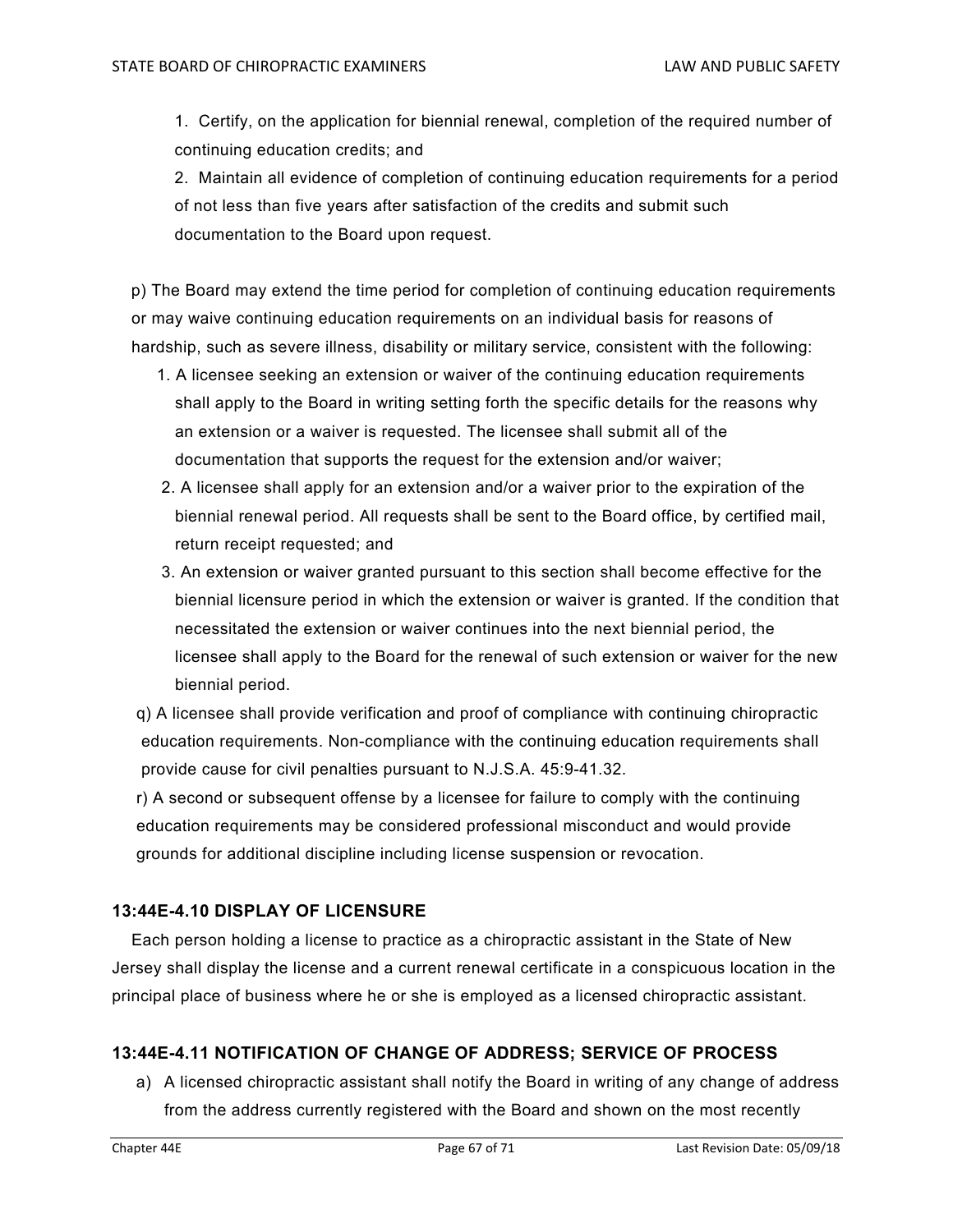issued certificate. Such notice shall be sent to the Board by certified mail, return receipt requested, not later than 10 days following the change of address.

b) Service of an administrative complaint or other Board-initiated process at a licensed assistant's address currently on file with the Board shall be deemed adequate notice for the purposes of N.J.A.C. 1:1-7.1 and the commencement of any disciplinary proceedings.

## **13:44E-4.12 OPPORTUNITY TO BE HEARD**

 Prior to any suspension, revocation, or refusal to renew a license, the licensed assistant shall have the opportunity to be heard pursuant to the Administrative Procedures Act, N.J.S.A. 52:14B-1 et seq., and 52:14F-1 et seq., and the Uniform Administrative Procedures Rules, N.J.A.C. 1:1.

### **13:44E-4.13 SUPERVISION**

- a) A licensed chiropractic assistant shall only initiate treatment when a supervising licensed chiropractor is on the premises.
- b) In a practice with more than one licensed chiropractor, a supervising licensed chiropractor is to be designated for that office. In his or her absence, a licensed chiropractor in that same practice shall be designated temporarily until the initial designee returns.

## **13:44E-4.14 PLAN OF CARE; RECORDKEEPING**

 (a) A licensed chiropractic assistant shall follow the plan of care designed for a patient's treatment by a licensed chiropractor.

 (b) Licensed chiropractic assistants shall make contemporaneous, permanent entries into professional treatment records which shall accurately reflect the treatment or service rendered as listed in the plan of care. To the extent applicable, professional treatment records shall reflect:

1) Dates and times of interaction with a patient;

2) Identifying and documenting specific elements of each physiotherapy modality provided, including:

- i. Time or other details to be included in a plan of care;
- ii. Equipment used during session or provided to the patient; and

 iii. Length of time for each treatment relating to therapeutic modalities or rehabilitative care;

- 3) Care provided without the co-signature of the supervising chiropractor; and
- 4) Patient progress and status at discharge in the chiropractic record according to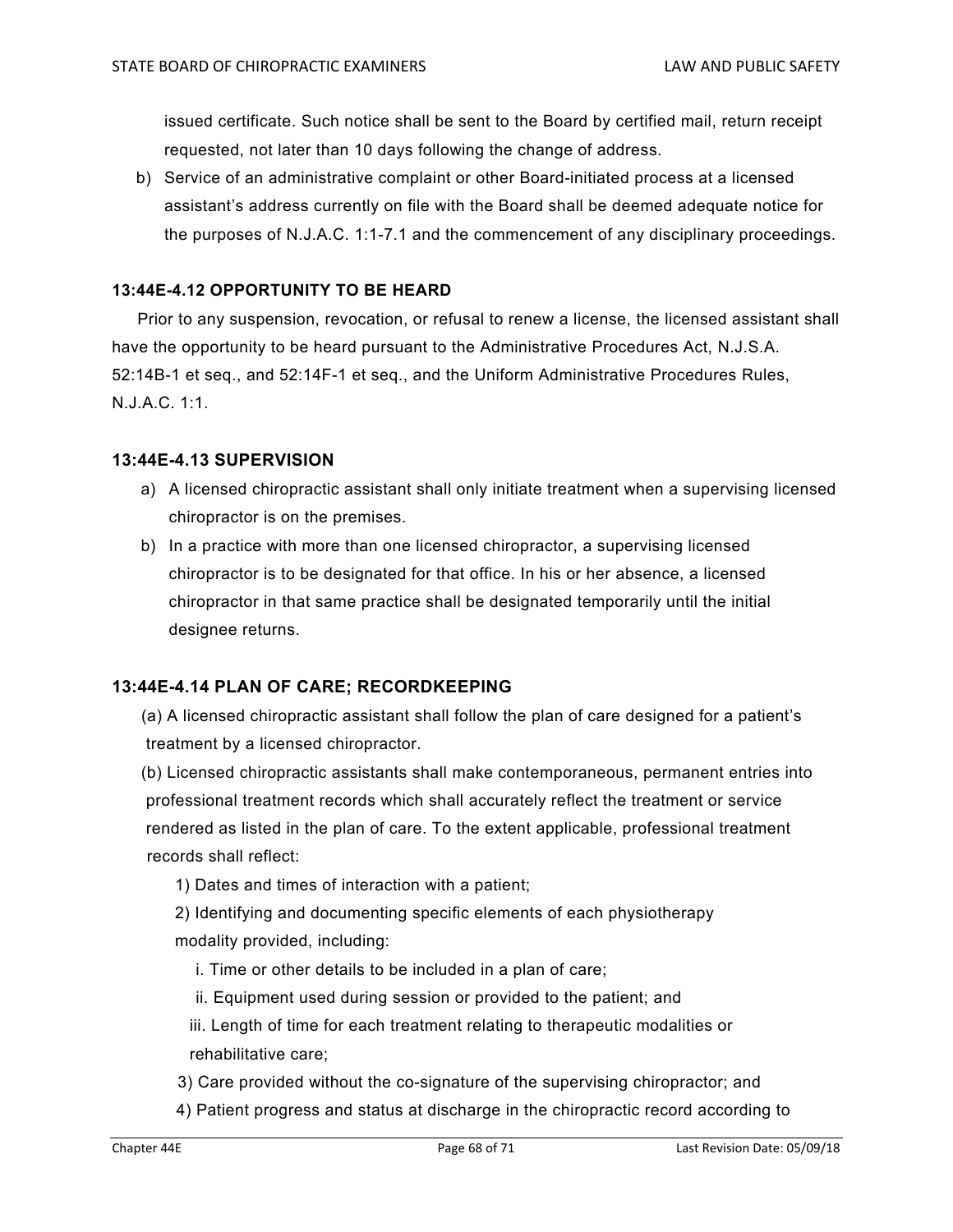office policies.

### **13:44E-4.15 SEXUAL MISCONDUCT**

- a) By this section, the New Jersey State Board of Chiropractic Examiners is identifying for licensed chiropractic assistants conduct that it shall deem to be violative of the law.
- b) As used in this section, the following terms have the following meanings unless the context indicates otherwise:

1. "Licensee" means any person licensed to engage in the practice of chiropractic assistance as regulated by the New Jersey State Board of Chiropractic Examiners. 2. "Patient" means any person who is the recipient of a professional service rendered by a licensee for the purposes of care relating to chiropractic assistance.

3. "Patient-chiropractor assistant relationship" means an association between a chiropractic assistant and patient wherein the licensee owes a continuing duty to the patient to be available to render professional services consistent with his or her chiropractic assistance training and experience. The performance of any professional chiropractic assistance includes, but is not limited to, any consultation and care provided by a licensee in furtherance of chiropractic assistance care.

4. "Sexual contact" means the knowing touching of a person's body directly or through clothing, where the circumstances surrounding the touching would be construed by a reasonable person to be motivated by the licensee's own prurient interest or for sexual arousal or gratification. "Sexual contact" includes, but is not limited to, the imposition of a part of the licensee's body upon a part of the patient's body, sexual penetration, or the insertion or imposition of any object or any part of a licensee' or patient's body into or near the genital, anal, or other opening of the other person's body. "Sexual contact" does not include the touching of a patient's body that is necessary during the performance of a generally accepted and recognized chiropractic assistant technique.

5. "Sexual harassment" means solicitation of any sexual act, physical advances, or verbal or nonverbal conduct that is sexual in nature and which occurs in connection with a licensee's activities or role as a provider of chiropractic assistant services, and that either: is unwelcome, offensive to a reasonable person, or creates a hostile workplace environment, and the licensee knows, should know, or is told this; or is sufficiently severe or intense to be abusive to a reasonable person in that context. "Sexual harassment" may consist of a single extreme or severe act or of multiple acts and may include, but is not limited to, conduct of a licensee with a patient, co-worker, employee, or student whether or not such individual is in a subordinate position to the licensee.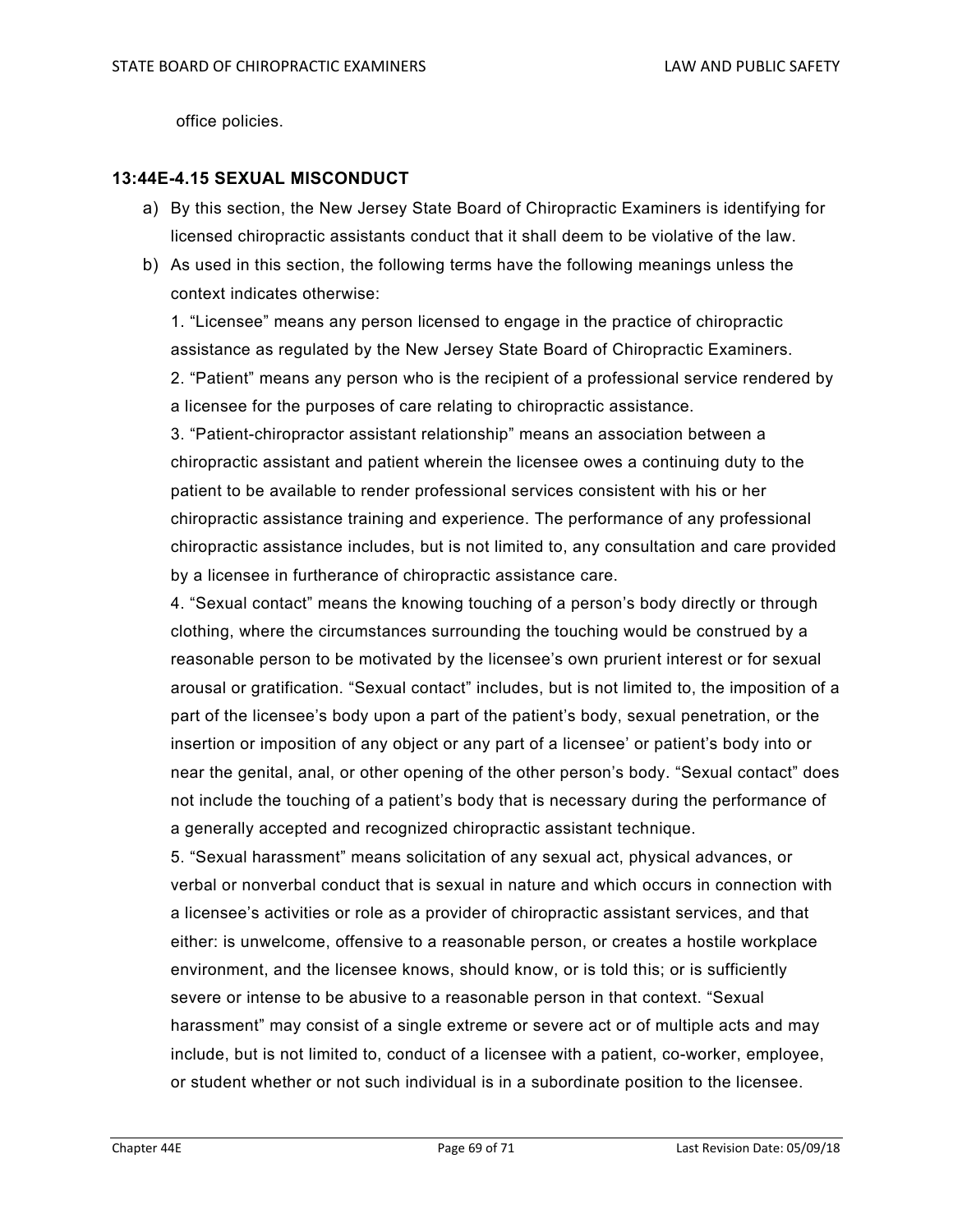6. "Spouse" means the husband, wife, or fiancée of the licensee or an individual involved in a long-term committed relationship with the licensee.

i. For purposes of this section, a long-term committed relationship means a relationship that is at least six months in duration.

c) A licensee shall not engage in sexual contact with a patient with whom he or she has a patient-licensed chiropractic assistant relationship. That relationship is considered ongoing for purposes of this section, unless:

 1. Professional services are terminated by written notice to the patient from the chiropractor working with the licensed assistant via certified mail, return receipt requested, and documentation in the patient record; and

2. Three months have elapsed since the last professional service was rendered.

 d) A licensee shall not seek or solicit sexual contact with a patient with whom he or she has a patient-chiropractic assistant relationship and shall not seek or solicit sexual contact with any person in exchange for professional services.

 e) A licensee shall not engage in any discussion of an intimate sexual nature with a patient, unless that discussion is related to legitimate patient needs. Such discussion shall not include disclosure by the licensee of his or her own intimate sexual relationships.

 f) A licensee shall provide privacy and conditions that prevent the exposure of the unclothed body of the patient unless necessary to the professional chiropractic assistant services being rendered.

 g) A licensee shall not engage in sexual harassment in a professional setting while performing in a professional capacity.

 h) A licensee shall not engage in any other activity that would lead a reasonable person to believe that the activity serves the licensee's personal prurient interests or is for the sexual arousal or sexual gratification of the licensee or patient or that constitutes an act of sexual abuse.

 i) Violation of any of the prohibitions or directives set forth at (c) through (h) above shall be deemed to constitute professional misconduct pursuant to N.J.S.A. 45:1-21(e).

- 1. The patient solicited or consented to sexual contact with the licensee; or
- 2. The licensee was in love with or had affection for the patient.

### **13:44E-4.16 FEE SCHEDULE**

- a) The following fees shall be charged by the Board:
	- 1. Application fee \$125.00
	- 2. Endorsement fee \$75.00
	- 3. Initial licensing fee: